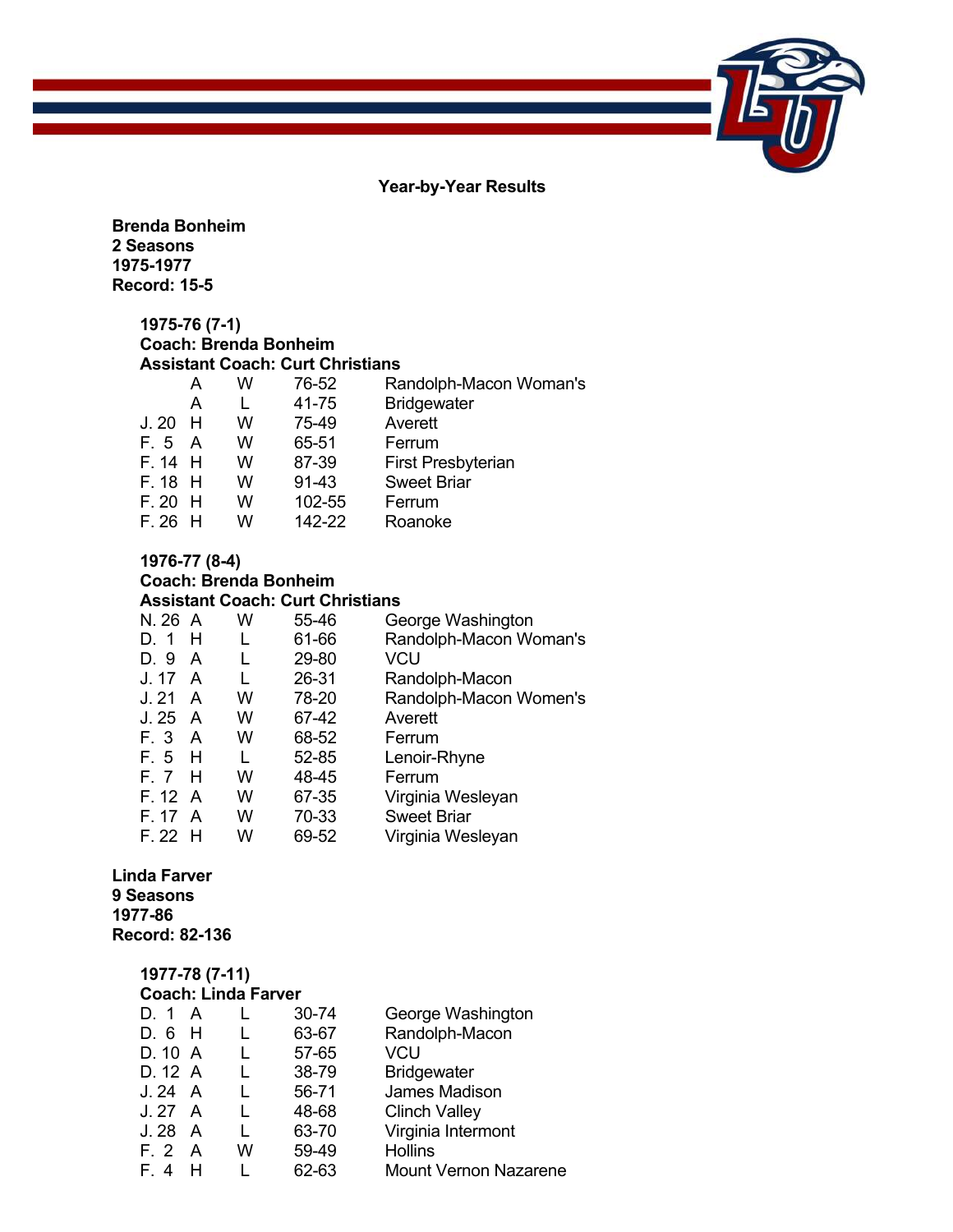| F. 7 A    | w | 63-37 | <b>Sweet Briar</b>     |
|-----------|---|-------|------------------------|
| - A       | w | 77-59 | Roanoke                |
| $F. 10$ H |   | 49-60 | Averett                |
| $F. 16$ H |   | 67-75 | Ferrum                 |
| F. 18 A   | w | 69-62 | Lynchburg              |
| F. 21 A   |   | 59-65 | Randolph-Macon Woman's |
| F. 23 A   | w | 52-46 | Emory & Henry          |
| F.25A     | w | 61-55 | Ferrum                 |
| $F. 28$ H | w | 73-48 | Virginia Wesleyan      |
|           |   |       |                        |

#### **1978-79 (6-18) Coach: Linda Farver**

| D. 1         | N | L | 36-68  | Covenant                     |
|--------------|---|---|--------|------------------------------|
| D. 2         | N | W | 83-38  | <b>Tennessee Temple</b>      |
| D. 5         | A | L | 54-55  | Randolph-Macon               |
| D. 7         | Н | L | 58-78  | VCU                          |
| D. 12 H      |   | L | 48-64  | <b>Bridgewater</b>           |
| D. 14        | A | L | 51-79  | <b>Eastern Mennonite</b>     |
| J. 12        | A | W | $2-0$  | Christopher Newport *        |
| J. 15        | A | L | 47-64  | <b>Frostburg State</b>       |
| J. 17        | A | L | 33-49  | <b>Mount Vernon Nazarene</b> |
| J. 23        | A | W | 44-42  | <b>Bluefield</b>             |
| J. 25        | A | L | 35-80  | Longwood                     |
| J. 27        | н | L | 49-77  | William & Mary               |
| J.30         | A | W | 89-56  | <b>Hollins</b>               |
| F. 3         | A | W | 79-77  | <b>Bluefield State</b>       |
| F. 6         | A | L | 77-87  | Roanoke                      |
| F. 8         | A | L | 55-56  | Ferrum                       |
| F. 10        | A | L | 61-65  | Averett                      |
| F. 13        | A |   | 58-68  | Emory & Henry                |
| F. 16        | Н | L | 53-71  | <b>Clinch Valley</b>         |
| F. 24        | A |   | 42-108 | Virginia State               |
| F. 27        | H | W | 76-72  | Randolph-Macon Woman's       |
| M. 1         | N | L | 57-74  | North Carolina Wesleyan      |
| M. 2 N       |   |   | 55-86  | George Mason                 |
| * -- Forfeit |   |   |        |                              |

# **1979-80 (9-14)**

#### **Coach: Linda Farver**

| A         | W | 60-53 | Randolph-Macon Woman's     |
|-----------|---|-------|----------------------------|
| н         |   | 59-67 | Randolph-Macon             |
| н         |   | 42-56 | Emory & Henry              |
| н         | w | 68-59 | Averett                    |
| D. 11 H   | w | 56-50 | <b>Eastern Mennonite</b>   |
| D. 13 A   |   | 54-80 | <b>Bridgewater</b>         |
| $J. 14$ H | w | 64-62 | Davis & Elkins             |
| J. 15 A   |   | 82-91 | VCU                        |
| A         |   | 73-77 | Hampton                    |
| A         |   | 74-98 | <b>Christopher Newport</b> |
| $J.22$ H  | w | 63-61 | Longwood                   |
| н         | W | 82-80 | Roanoke                    |
|           |   |       |                            |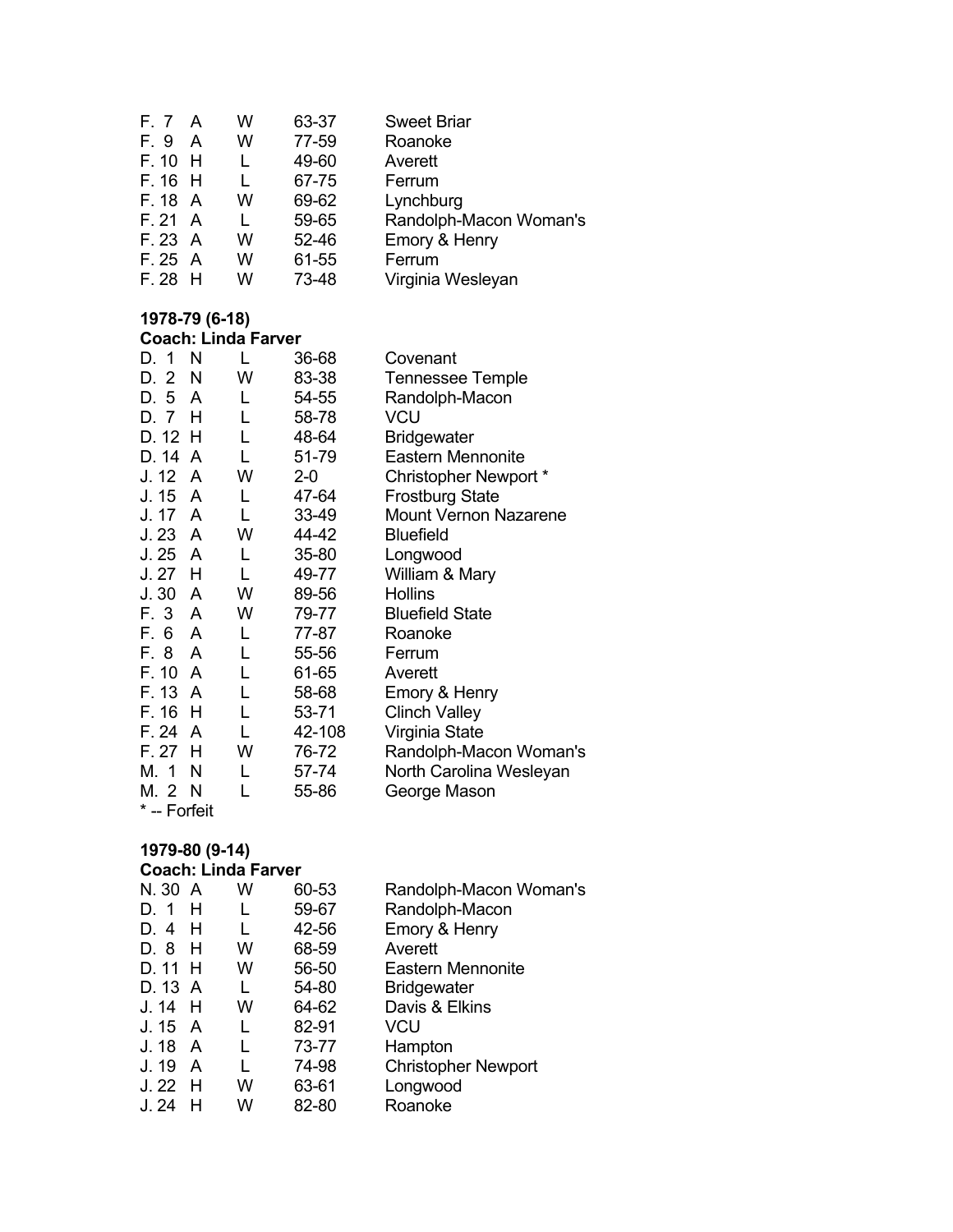| J. 29   |     | W | 91-58 | <b>Bluefield State</b> |
|---------|-----|---|-------|------------------------|
| F. 5    | A   |   | 62-78 | Radford                |
| F. 8    | A   |   | 66-72 | William & Mary         |
| F. 9    | н   |   | 46-75 | Virginia State         |
| F. 12 H |     | w | 65-57 | Richmond               |
| F. 14   | - H | w | 66-63 | Randolph-Macon Woman's |
| F. 16 A |     |   | 37-91 | George Mason           |
| F. 19 A |     |   | 63-79 | Longwood               |
| F.25A   |     |   | 70-83 | <b>Clinch Valley</b>   |
| F. 28   | A   |   | 59-80 | VCU                    |
| F. 29   | N   |   | 65-88 | George Mason           |

#### **1980-81 (7-17)**

|          | <b>Coach: Linda Farver</b> |   |        |                            |  |  |  |
|----------|----------------------------|---|--------|----------------------------|--|--|--|
| N. 18 A  |                            |   | 48-59  | Richmond                   |  |  |  |
| N. 21    | Н                          | L | 64-76  | William & Mary             |  |  |  |
| N. 22 A  |                            | W | 68-49  | Randolph-Macon Woman's     |  |  |  |
| D. 4     | A                          | L | 50-73  | Longwood                   |  |  |  |
| D. 6     | H                          | L | 57-58  | <b>Bridgewater</b>         |  |  |  |
| D. 9 A   |                            | L | 54-58  | Randolph-Macon             |  |  |  |
| D. 11    | н                          | W | 79-46  | <b>Clinch Valley</b>       |  |  |  |
| J. 12    | A                          | L | 63-73  | Alderson-Broaddus          |  |  |  |
| J. 13    | A                          | L | 61-80  | Davis & Elkins             |  |  |  |
| J. 15    | A                          | L | 58-72  | VCU                        |  |  |  |
| J. 17    | A                          | W | 75-58  | <b>Bluefield State</b>     |  |  |  |
| J. 20    | A                          | L | 65-84  | Roanoke                    |  |  |  |
| J. 22    | H                          | L | 68-75  | George Mason               |  |  |  |
| J.24     | A                          | L | 72-102 | Radford                    |  |  |  |
| $J.30$ H |                            | W | 62-45  | <b>Christopher Newport</b> |  |  |  |
| F. 3     | н                          | w | 68-64  | Radford                    |  |  |  |
| F. 5 A   |                            | L | 58-81  | Hampton                    |  |  |  |
| F. 7     | Н                          | L | 64-65  | Richmond                   |  |  |  |
| F. 10    | н                          | L | 70-71  | Hampton                    |  |  |  |
| F. 12    | A                          | L | 67-96  | George Mason               |  |  |  |
| F. 17    | A                          | W | 69-48  | <b>Eastern Mennonite</b>   |  |  |  |
| F. 19    | н                          | W | 71-52  | Longwood                   |  |  |  |
| F. 21    | A                          | L | 64-71  | William & Mary             |  |  |  |
| F. 24    | н                          |   | 69-73  | VCU                        |  |  |  |
|          |                            |   |        |                            |  |  |  |

#### **1981-82 (11-17)**

#### **Coach: Linda Farver**

| N. 17 H   |   | 58-74 | Richmond               |
|-----------|---|-------|------------------------|
| N. 19 A   |   | 61-94 | Campbell               |
| N. 21 H   | w | 49-42 | William & Mary         |
| N. 24 H   | W | 88-77 | <b>Bluefield State</b> |
| D. 1 H    | W | 75-45 | Randolph-Macon         |
| D. 3 H    | L | 58-62 | Longwood               |
| D. 5 A    | w | 67-58 | <b>Clinch Valley</b>   |
| D. 10 A   | L | 58-79 | Hampton                |
| D. 14 H   | L | 65-74 | Radford                |
| $J. 15$ H | w | 62-58 | Emory & Henry          |
|           |   |       |                        |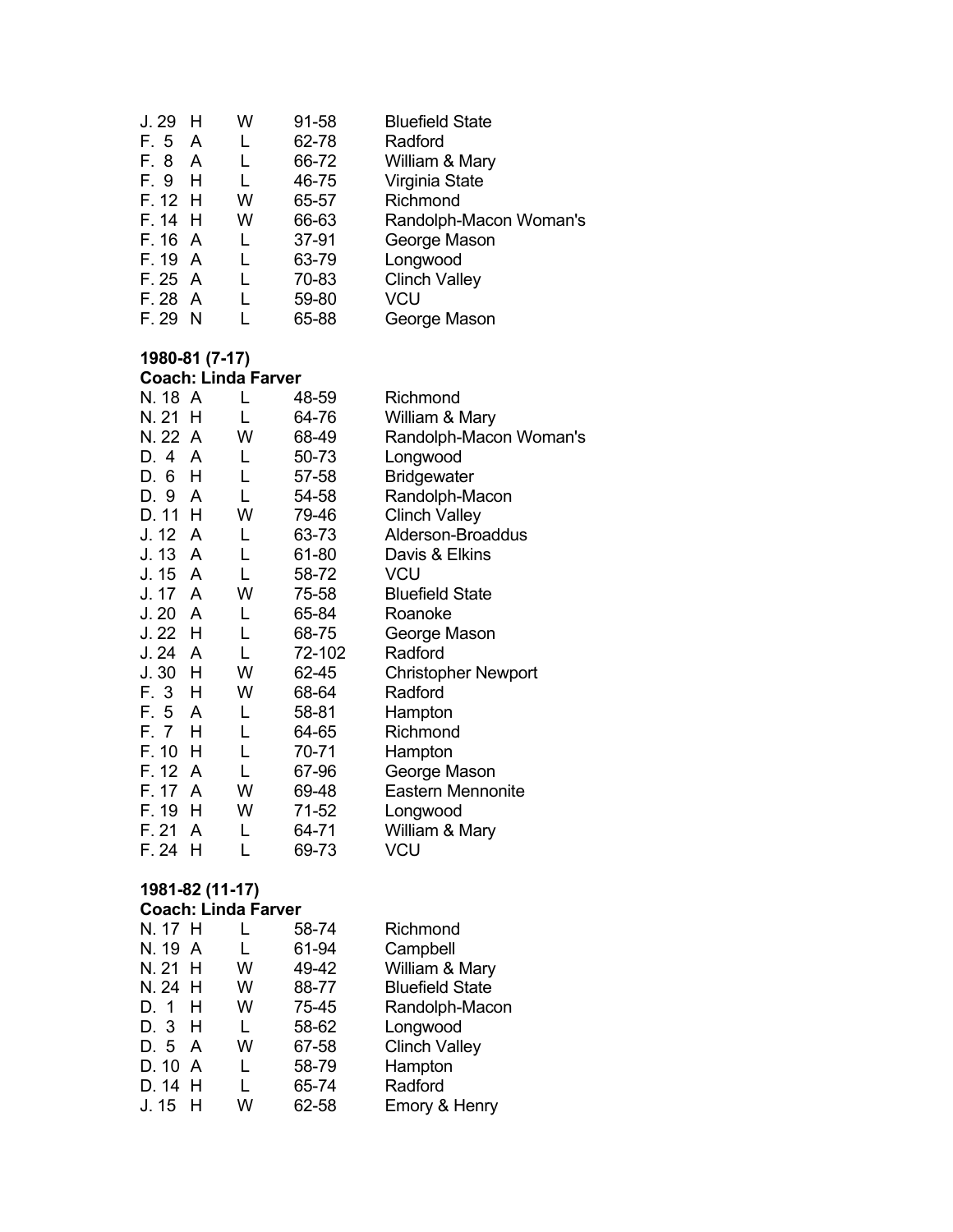| J. 16   | A | w | 72-61 | <b>Bridgewater</b>     |
|---------|---|---|-------|------------------------|
| J. 18   | H | L | 70-76 | Hampton                |
| J. 21   | A | L | 61-90 | George Mason           |
| J.25    | н | w | 69-59 | Roanoke                |
| J.28    | н | w | 74-68 | Ferrum                 |
| J.30    | н | L | 46-87 | Virginia               |
| F. 1    | н | w | 71-67 | Alderson-Broaddus      |
| F. 4 A  |   | L | 42-50 | <b>VCU</b>             |
| F. 6 A  |   | L | 41-69 | Richmond               |
| F. 9 A  |   | L | 56-61 | Radford                |
| F. 11   | н |   | 67-83 | George Mason           |
| F. 13 A |   | L | 42-47 | Longwood               |
| F. 16 A |   |   | 44-77 | Virginia Tech          |
| F. 18   | H | w | 72-45 | Randolph-Macon Woman's |
| F. 20   | A | L | 50-62 | William & Mary         |
| F. 25   | H | L | 62-67 | VCU                    |
| F. 27   | н | w | 89-59 | Eastern Mennonite      |
| M. 2 A  |   |   | 51-86 | Richmond               |

#### **1982-83 (7-17) Coach: Linda Farver Assistant Coach: Robert Gaunt**

| N. 19 | Н | W | 84-73                      | Randolph-Macon #   |
|-------|---|---|----------------------------|--------------------|
| N. 20 | н | W | 67-62                      | Roanoke #          |
| N. 30 | A | L | 70-88                      | Wake Forest        |
| D. 3  | A | L | 66-89                      | George Mason       |
| D. 4  | N | W | 70-66!                     | Longwood           |
| D. 13 | Н | L | 55-65                      | Campbell           |
| J. 14 | н | L | 67-79!                     | <b>UMBC</b>        |
| J. 15 | н | W | 73-71                      | <b>Bridgewater</b> |
| J.20  | A | W | 69-66                      | Roanoke            |
| J.27  | A | L | 44-45                      | Longwood           |
| J. 29 | н | L | 57-76                      | Radford            |
| F. 3  | A | W | 81-77                      | <b>VCU</b>         |
| F. 5  | н | L | 72-87                      | Richmond           |
| F. 8  | A | L | 65-85                      | Mary Washington    |
| F. 10 | A | L | 56-67                      | Randolph-Macon     |
| F. 15 | A | L | 53-78                      | Radford            |
| F. 18 | A | L | 62-69                      | Richmond           |
| F. 19 | A | L | 60-73                      | William & Mary     |
| F. 22 | н | L | 66-77                      | George Mason       |
| F. 25 | н | W | 57-49                      | <b>VCU</b>         |
| F. 26 | н | L | 47-58                      | Longwood           |
| F. 28 | н | L | 74-78                      | Virginia Tech      |
| M. 4  | N | L | 57-67                      | Hampton            |
| M. 5  | N |   | 59-62                      | William & Mary     |
|       |   |   | # - LBC Tip-Off Tournament |                    |

! - Overtime Game

**1983-84 (13-11) Coach: Linda Farver**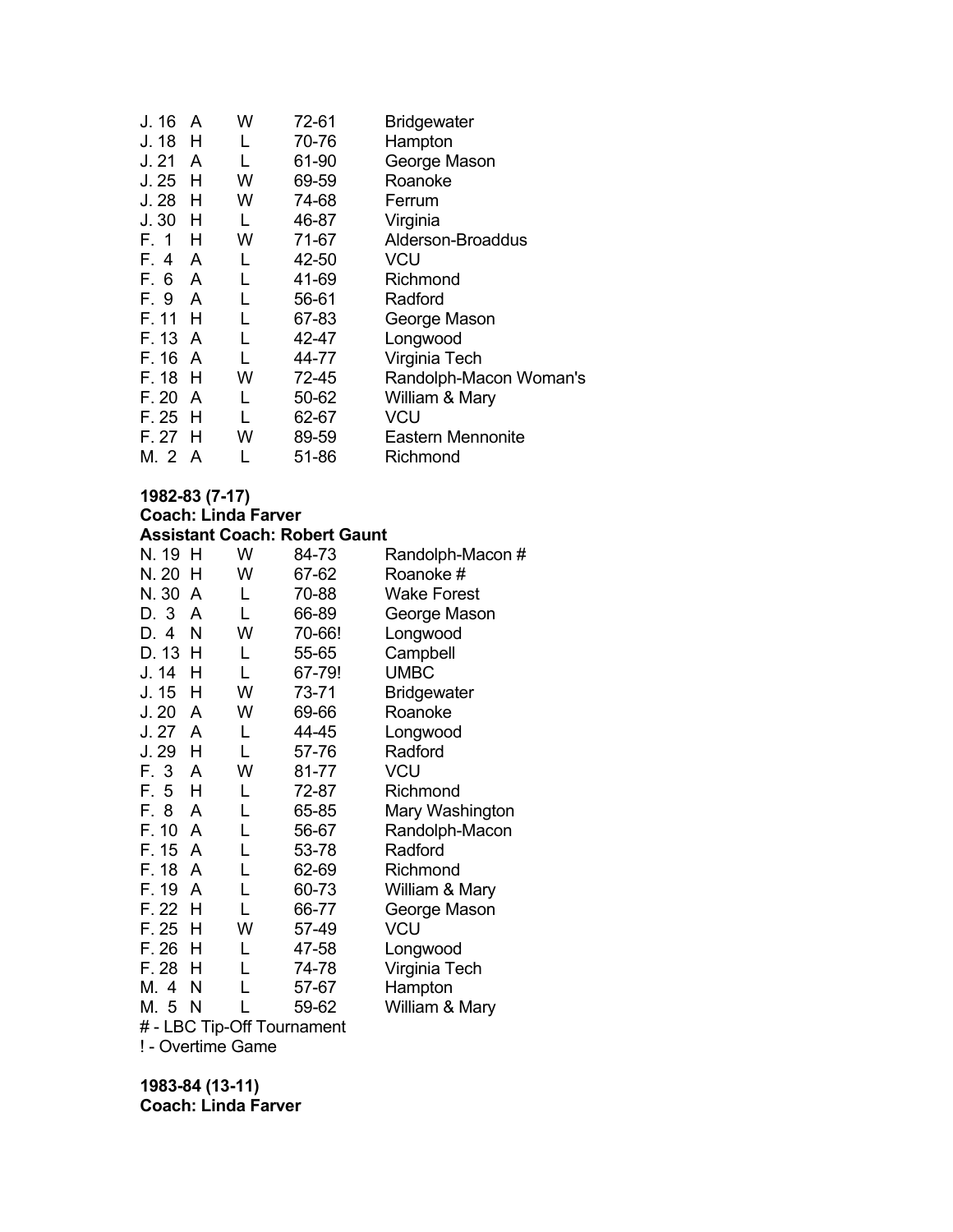#### **Assistant Coach: Robert Gaunt**

| N. 18 | H | W | 66-56  | Randolph-Macon #       |
|-------|---|---|--------|------------------------|
| N. 19 | н | W | 55-44  | Christopher Newport #  |
| N. 22 | н | L | 46-56  | <b>Wake Forest</b>     |
| N. 29 | A | W | 74-64  | <b>UMBC</b>            |
| D. 3  | н | W | 66-48  | High Point             |
| D. 5  | н | W | 74-52  | Mary Washington        |
| D. 9  | A | W | 90-86! | Navy                   |
| D. 10 | A | W | 82-80! | College of Notre Dame  |
| D. 17 | A | L | 37-81  | Virginia               |
| J. 13 | A | W | 74-71  | <b>Bridgewater</b>     |
| J. 17 | A | W | 81-71  | Roanoke                |
| J. 19 | н | L | 53-62  | Hampton                |
| J. 20 | н | L | 66-69  | <b>UMBC</b>            |
| J. 24 | н | L | 64-73  | Radford                |
| J. 26 | A | W | 78-62  | <b>VCU</b>             |
| J. 28 | н | L | 66-77  | Mount St. Mary's       |
| F. 3  | A | L | 52-68  | Campbell               |
| F. 7  | A | L | 69-71  | Randolph-Macon         |
| F. 11 | A | L | 58-67  | Longwood               |
| F. 13 | A | L | 48-84  | Radford                |
| F. 14 | A | L | 72-87  | <b>Bluefield State</b> |
| F. 17 | н | W | 65-51  | William & Mary         |
| F. 21 | н | W | 74-62  | Longwood               |
| F. 25 | н | W | 71-57  | VCU                    |

# - LBC Tip-Off Tournament

! - Overtime Game

#### **1984-85 (11-14) Coach: Linda Farver Assistant Coach: Robert Gaunt**

| N. 16 H |                | W | 113-41 | College of Notre Dame   |
|---------|----------------|---|--------|-------------------------|
| N. 17   | H              | W | 64-47  | North Carolina Wesleyan |
| N. 27 A |                | W | 86-67  | Greensboro              |
| N. 29 H |                | L | 74-76  | <b>Bluefield State</b>  |
| D. 1    | A              | W | 75-59  | William & Mary          |
| D. 10   | $\overline{A}$ | L | 60-63  | <b>High Point</b>       |
| D. 12 H |                | W | 85-51  | <b>Bridgewater</b>      |
| J. 11   | н              | W | 91-33  | <b>Bluefield</b>        |
| J. 14   | A              | W | 60-58  | Roanoke                 |
| J. 19   | н              | L | 56-74  | Pitt-Johnstown *        |
| J. 22   | н              | W | 78-71! | Longwood *              |
| J. 24   | A              | L | 64-70  | VCU                     |
| J. 26   | н              | L | 60-61  | UMBC*                   |
| J. 29   | A              | W | 66-57  | Mary Washington         |
| F. 1    | н              | L | 61-81  | Mount St. Mary's *      |
| F. 2    | A              | W | 71-57  | Lynchburg               |
| F. 5    | A              | W | 72-68  | Randolph-Macon *        |
| F. 8    | A              | L | 66-69  | Longwood *              |
| F. 15   | A              | L | 53-67  | UMBC*                   |
| F. 16   | A              |   | 67-77  | Mount St. Mary's *      |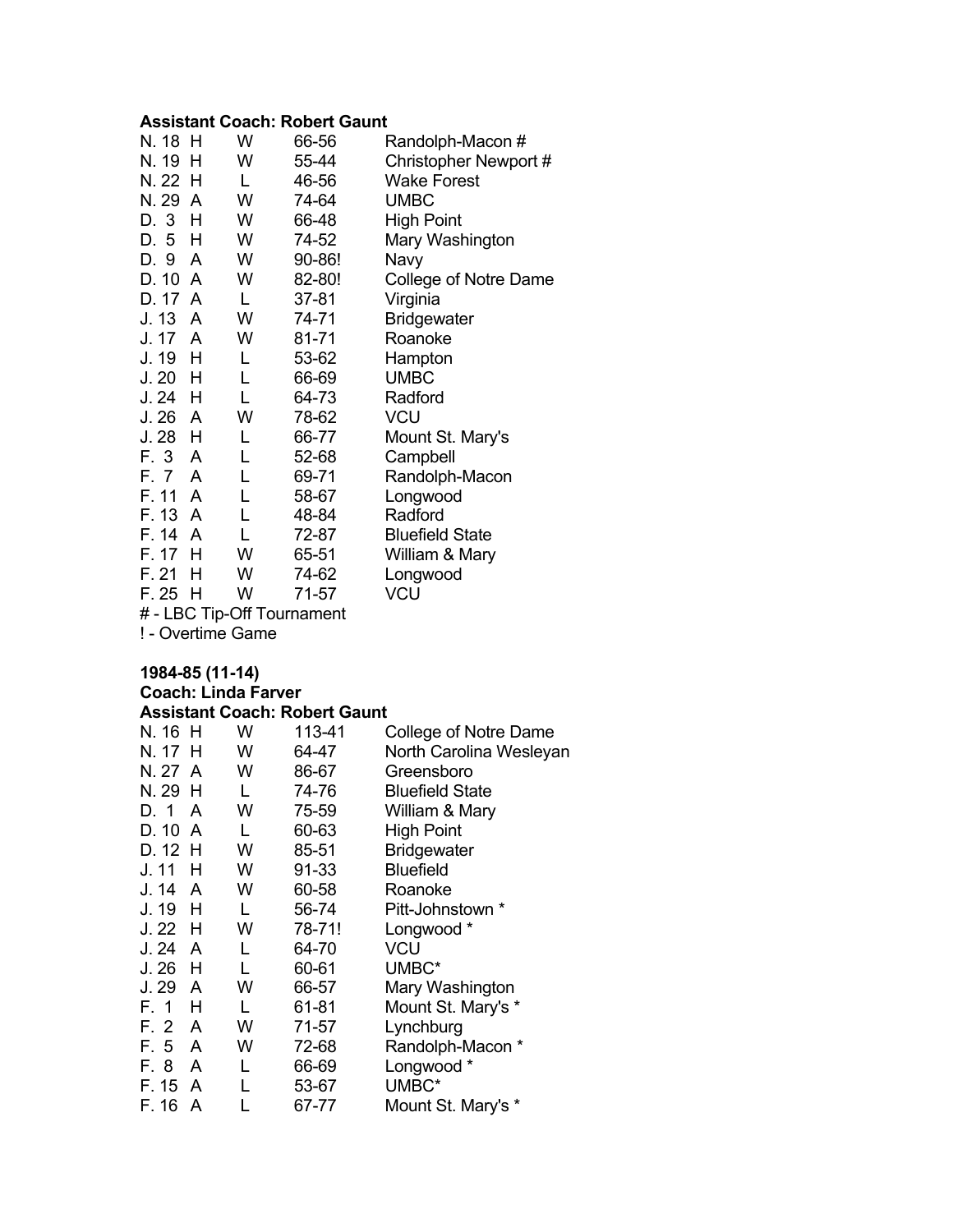| F. 19                         | н | L                                    | 64-66          | Randolph-Macon *                         |
|-------------------------------|---|--------------------------------------|----------------|------------------------------------------|
| F. 22                         | A | L                                    | 63-81          | Pitt-Johnstown*                          |
| F.26A                         |   |                                      | 74-96          | Hampton                                  |
|                               |   |                                      |                | <b>Mason-Dixon Conference Tournament</b> |
| M. 1 H                        |   | L                                    | 68-81          | <b>UMBC</b>                              |
| M. 2 H                        |   | L                                    | 66-79          | Longwood                                 |
|                               |   | * - Mason-Dixon Conference Games     |                |                                          |
|                               |   |                                      |                |                                          |
|                               |   | 1985-86 (11-17)                      |                |                                          |
|                               |   | <b>Coach: Linda Farver</b>           |                |                                          |
|                               |   | <b>Assistant Coach: Robert Gaunt</b> |                |                                          |
| N. 22 H                       |   | W                                    | 95-52          | Mary Washington #                        |
| N. 23 H                       |   | L                                    | 66-69          | North Carolina Wesleyan #                |
| N. 25 A                       |   | L                                    | 48-94          | James Madison                            |
| D. 5 A                        |   | L                                    | 71-86          | Concord                                  |
| D. 7 H                        |   | L                                    | 70-78          | <b>High Point</b>                        |
| D. 9                          | A | W                                    | 75-63          | <b>Bridgewater</b>                       |
| J. 9                          | A | W                                    | 70-59          | North Carolina Wesleyan                  |
| J. 10 A                       |   | L                                    | 67-95          | <b>Francis Marion</b>                    |
| J. 13 A                       |   | L                                    | 62-79          | Winthrop                                 |
| J. 16 H                       |   | L                                    | 59-68          | Richmond                                 |
| J. 18                         | A | L                                    | 75-86          | Pitt-Johnstown *                         |
| $J. 21$ H                     |   | W                                    | 84-78          | Longwood *                               |
| J.23A                         |   | L                                    | 70-80          | Randolph-Macon *                         |
| J.28A                         |   | L                                    | 75-85          | UMBC*                                    |
| $J.30$ H<br>F. 1              | A | L<br>L                               | 71-98          | Mount St. Mary's *<br>VCU                |
| F. 4 H                        |   | W                                    | 69-89<br>72-71 |                                          |
| $\overline{7}$<br>F.          | A | L                                    | 65-98          | Randolph-Macon *<br>Mount St. Mary's *   |
| F. 8                          | A | W                                    | 85-59          | College of Notre Dame                    |
| F. 11                         | A | L                                    | 89-93!         | Longwood*                                |
| F. 13                         | H | W                                    | 85-74          | Roanoke                                  |
| F. 15                         | H | W                                    | 95-74          | Greensboro                               |
| F. 18                         | A | W                                    | 89-80          | Ferrum                                   |
| F.20                          | H | L                                    | 80-87          | UMBC*                                    |
| F. 22 H                       |   | └                                    | 62-78          | Pitt-Johnstown *                         |
|                               |   |                                      |                | <b>Mason-Dixon Conference Tournament</b> |
| F. 27 N                       |   | W                                    | 74-71          | Longwood ^                               |
| $F.28$ N                      |   | L                                    | 64-85          | Mount St. Mary's ^                       |
|                               |   | # - LU Tip-Off Tournament            |                |                                          |
|                               |   | * - Mason-Dixon Conference Games     |                |                                          |
|                               |   | ^ - Johnstown, Pa.                   |                |                                          |
|                               |   | ! - Overtime Game                    |                |                                          |
|                               |   |                                      |                |                                          |
| <b>Mike Goad</b><br>3 Seasons |   |                                      |                |                                          |
| 1986-89                       |   |                                      |                |                                          |
| <b>Record: 32-47</b>          |   |                                      |                |                                          |

**1986-87 (8-19) Coach: Mike Goad**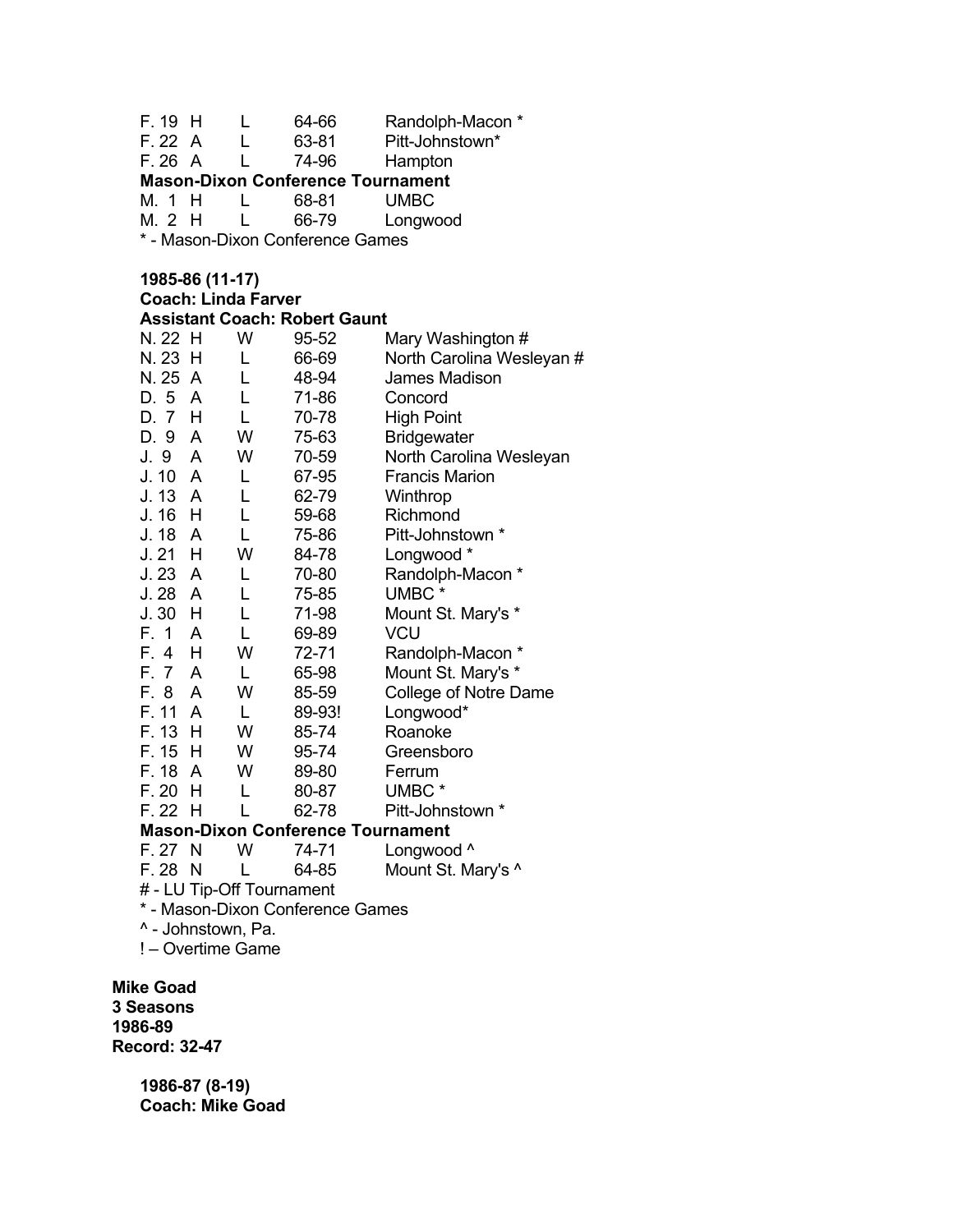#### **Assistant Coach: Sue Kelly**

| N. 24 H |   | W | 107-96! | <b>High Point</b>     |
|---------|---|---|---------|-----------------------|
| D. 2    | A | L | 55-59   | <b>UMBC</b>           |
| D. 5    | A | L | 78-86   | <b>High Point</b>     |
| D. 6    | A | W | 96-31   | <b>Hollins</b>        |
| D. 9    | н | W | 107-55  | <b>Bluefield</b>      |
| D. 11   | н | W | 78-77   | <b>Belmont Abbey</b>  |
| D. 18   | H | L | 72-85   | Mount St. Mary's *    |
| J. 7    | н | L | 58-83   | Navy                  |
| J. 9    | Ν | L | 85-90!  | Wright State ^        |
| J. 10   | A | W | 64-60   | Davis & Elkins ^      |
| J. 11   | N | L | 78-87   | Pitt-Johnstown ^      |
| J. 16   | н | W | 82-80   | Pitt-Johnstown *      |
| J. 19   | н | W | 98-81   | Ferrum                |
| J.22    | A | L | 66-97   | Francis Marion #      |
| J.23    | N | W | 83-78   | Mount Olive #         |
| J. 27   | н | L | 55-75   | VCU                   |
| J. 29   | A | L | 66-67   | Longwood *            |
| J. 31   | A | L | 59-86   | Pitt-Johnstown *      |
| F. 2    | н | L | 69-85   | Hampton               |
| F. 3    | н | L | 73-85   | Randolph-Macon        |
| F. 6    | A | L | 57-84   | Mount St. Mary's *    |
| F. 10   | Н | L | 67-68   | Virginia State        |
| F. 13   | A | L | 75-86   | Randolph-Macon *      |
| F. 18   | A | L | 75-87   | <b>UNC Greensboro</b> |
| F. 22   | A | L | 82-94   | Longwood *            |
| F. 23   | A |   | 49-78   | Richmond              |

# **Mason-Dixon Conference Tournament**<br>F. 26 N L 60-72 Randolph

Randolph-Macon \$

^ - Davis & Elkins Mountain Classic

# - Francis Marion College Classic

\* - Mason-Dixon Conference Games

\$ - Emmittsburg, Md.

! – Overtime Games

#### **1987-88 (13-14)**

#### **Coach: Mike Goad**

| N. 23 H |   | W | 86-72  | Davis & Elkins       |
|---------|---|---|--------|----------------------|
| N. 25 A |   | w | 70-47  | <b>Mount Olive</b>   |
| D. 1    | A |   | 76-141 | Hampton              |
| D. 2    | H | w | 79-71  | <b>Bristol</b>       |
| D. 6    | н |   | 79-81  | St. Paul's           |
| D. 8    | A | W | 65-60  | <b>Belmont Abbey</b> |
| J. 6    | A | L | 80-82  | St. Paul's           |
| J. 9    | A | L | 61-94  | VCU                  |
| J. 11   | н |   | 67-89  | Richmond             |
| J. 16   | н |   | 81-86  | Mount St. Mary's *   |
| J. 18   | н | w | 80-79  | West Chester         |
| J. 22   | H | L | 78-87  | Pitt-Johnstown *     |
| J.26    | н |   | 75-87  | Longwood *           |
| J. 29   |   | w | 83-48  | Meredith             |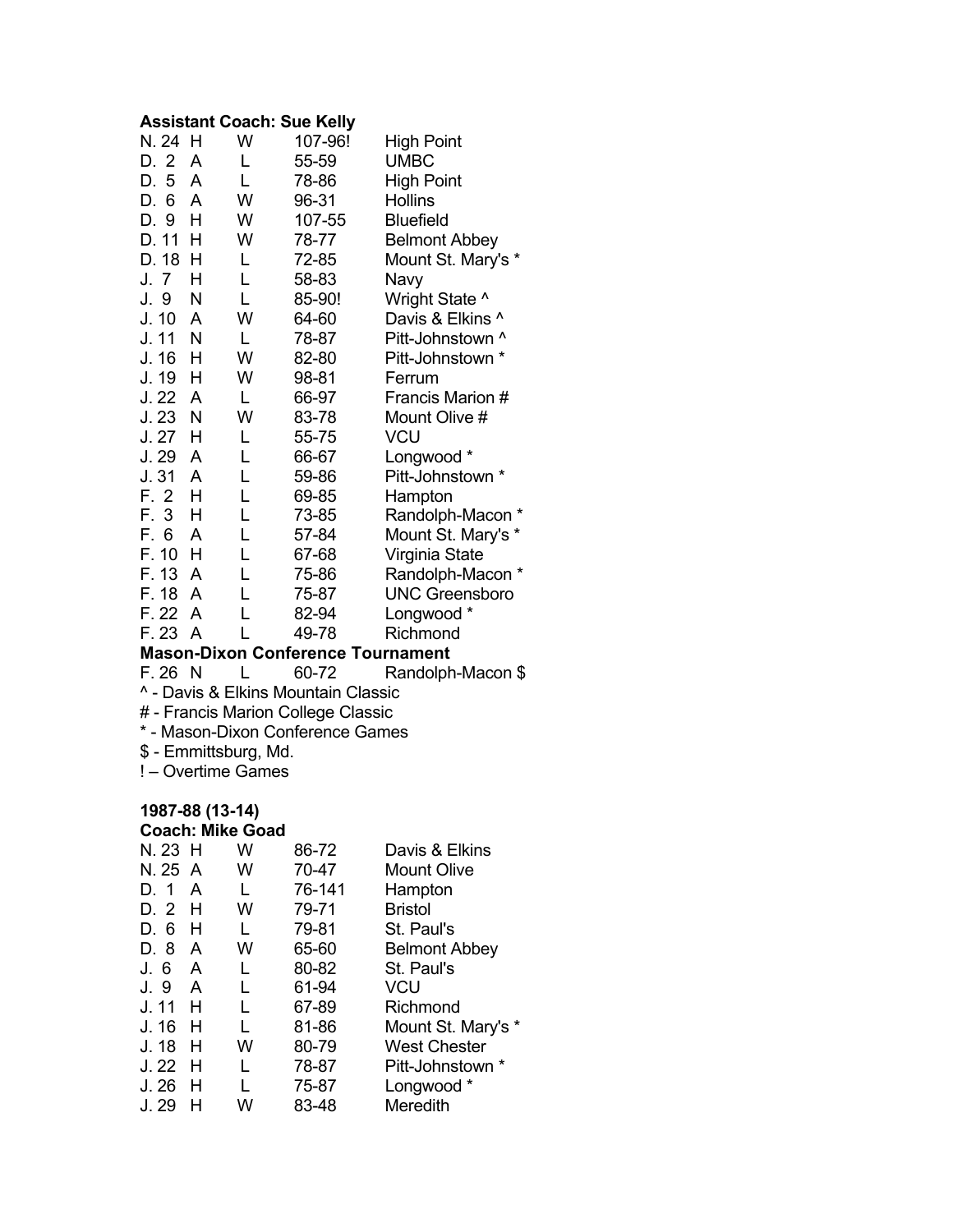| J.30                             | н                 | w | 69-61                                    | Roanoke               |  |  |
|----------------------------------|-------------------|---|------------------------------------------|-----------------------|--|--|
| F. 1                             | н                 | W | 87-75                                    | Randolph-Macon *      |  |  |
| F. 5                             | A                 | L | 76-100                                   | Pitt-Johnstown *      |  |  |
| F. 6                             | A                 | L | 68-92                                    | Mount St. Mary's *    |  |  |
| F. 9                             | н                 | W | 84-70                                    | <b>Mount Olive</b>    |  |  |
| F. 12 A                          |                   | L | 88-95                                    | Longwood *            |  |  |
| F. 13                            | A                 | L | 61-72                                    | <b>Bowie State</b>    |  |  |
| F. 15                            | A                 | W | 71-64                                    | <b>West Chester</b>   |  |  |
| F. 16                            | Н                 | W | 96-90                                    | <b>UNC Greensboro</b> |  |  |
| F. 22                            | H                 | W | 69-56                                    | Ferrum                |  |  |
| F. 26 A                          |                   |   | 83-90                                    | Randolph-Macon        |  |  |
|                                  |                   |   | <b>Mason-Dixon Conference Tournament</b> |                       |  |  |
| M. 3 A                           |                   | w | 82-69                                    | Randolph-Macon \$     |  |  |
| M. 4                             | - N               | L | 73-98                                    | Mount St. Mary's \$   |  |  |
| * - Mason-Dixon Conference Games |                   |   |                                          |                       |  |  |
|                                  | \$ - Ashland, Va. |   |                                          |                       |  |  |

# **1988-89 (11-14)**

| 1988-89 (11-14) |                         |                                       |                             |  |  |  |
|-----------------|-------------------------|---------------------------------------|-----------------------------|--|--|--|
|                 | <b>Coach: Mike Goad</b> |                                       |                             |  |  |  |
|                 |                         | <b>Assistant Coach: Pam Stanfield</b> |                             |  |  |  |
| N. 26 A         | L                       | 65-88                                 | VCU#                        |  |  |  |
| N. 27 N         | W                       | 83-56                                 | Md.-Eastern Shore #         |  |  |  |
| N. 29<br>H      | W                       | 78-66                                 | William & Mary              |  |  |  |
| N. 30<br>A      | L                       | 62-82                                 | Georgia Southern            |  |  |  |
| D. 2<br>A       | W                       | 85-71                                 | <b>Coastal Carolina</b>     |  |  |  |
| D. 3<br>A       | L                       | 66-84                                 | Winthrop                    |  |  |  |
| D. 6<br>Н       | L                       | 87-93                                 | <b>East Tennessee State</b> |  |  |  |
| D. 8<br>A       | L                       | 62-73                                 | <b>Boston</b>               |  |  |  |
| D. 10<br>A      | W                       | 75-67                                 | <b>UMBC</b>                 |  |  |  |
| D. 16<br>A      | L                       | 80-107                                | Furman ^                    |  |  |  |
| D. 17 N         | L                       | 64-77                                 | Western Carolina ^          |  |  |  |
| J. 8<br>A       | L                       | 61-102                                | #13 Virginia                |  |  |  |
| J. 9<br>н       | L                       | 61-73                                 | <b>UMBC</b>                 |  |  |  |
| J. 13<br>н      | W                       | 73-71                                 | Winthrop                    |  |  |  |
| J. 23<br>н      | W                       | 69-56                                 | <b>Coastal Carolina</b>     |  |  |  |
| J. 25<br>A      | w                       | 78-76                                 | <b>East Tennessee State</b> |  |  |  |
| J. 28<br>н      | L                       | 76-77                                 | VCU                         |  |  |  |
| F. 2<br>н       | L                       | 39-73                                 | Richmond                    |  |  |  |
| F. 4<br>н       |                         | 82-91                                 | Appalachian State           |  |  |  |

F. 7 H W 96-51 Mount Olive<br>F. 9 A W 77-72 Western Car F. 9 A W 77-72 Western Carolina<br>F. 14 A W 78-76 William & Mary F. 14 A W 78-76 William & Mary<br>F. 16 H W 95-86 UNC Greensbol F. 16 H W 95-86 UNC Greensboro<br>F. 28 A L 52-96 Appalachian State F. 28 A L 52-96 Appalachian State<br>M. 2 H L 65-74 Western Carolina

# - VCU Thanksgiving Tournament ^ - Furman Christmas Tournament

**Western Carolina**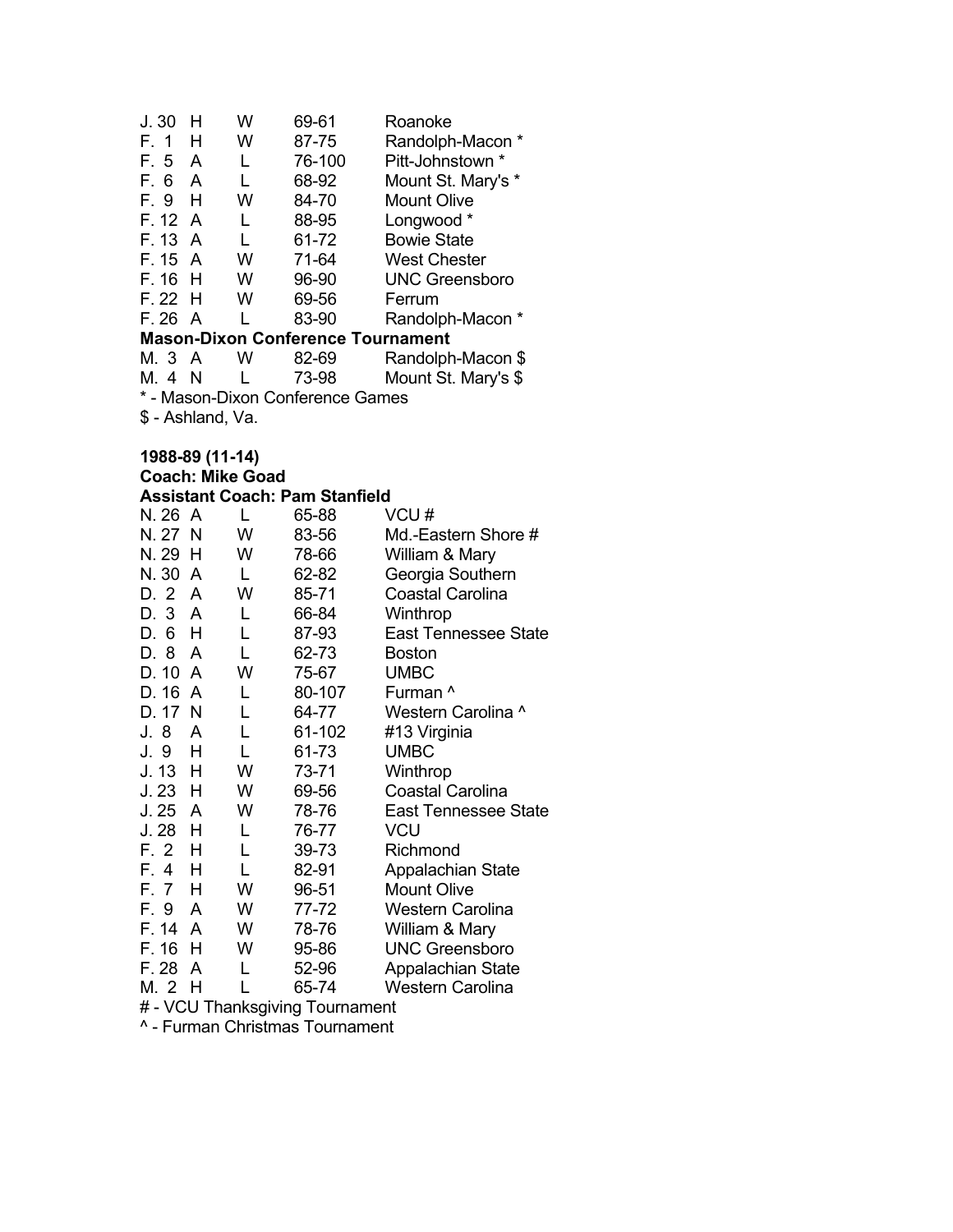**Sue Kelly 1 Season 1989-90 Record: 6-22** 

| 1989-90 (6-22)                 |   |        |                             |  |  |  |
|--------------------------------|---|--------|-----------------------------|--|--|--|
| <b>Coach: Sue Kelly</b>        |   |        |                             |  |  |  |
| N. 24 N                        | L | 35-113 | Notre Dame #                |  |  |  |
| N. 25<br>- N                   | L | 53-68  | Nicholls State #            |  |  |  |
| N. 28<br>H                     | W | 73-53  | Ferrum                      |  |  |  |
| N. 30<br>H                     | L | 82-92  | <b>UMBC</b>                 |  |  |  |
| D. 2<br>н                      | W | 77-48  | <b>Mount Olive</b>          |  |  |  |
| D. 4<br>H                      | L | 60-88  | <b>East Tennessee State</b> |  |  |  |
| D. 7<br>H                      | L | 53-69  | William & Mary              |  |  |  |
| A<br>D. 9                      | L | 56-97  | George Mason                |  |  |  |
| J.<br>$\mathbf{1}$<br>н        | L | 53-70  | Cornell                     |  |  |  |
| 6<br>J.<br>A                   | L | 72-88  | Rider                       |  |  |  |
| 8<br>J.<br>A                   | L | 54-80  | Virginia Tech               |  |  |  |
| J. 10<br>A                     | L | 53-78  | <b>Towson State</b>         |  |  |  |
| J. 17<br>A                     | L | 53-104 | Marshall                    |  |  |  |
| J. 22<br>н                     | L | 62-81  | Coastal Carolina            |  |  |  |
| J. 25<br>A                     | W | 76-70  | <b>UNC Asheville</b>        |  |  |  |
| F. 1<br>H                      | L | 58-64  | Md.-Eastern Shore           |  |  |  |
| F. 3<br>н                      | L | 69-81  | Western Carolina            |  |  |  |
| F. 6<br>A                      | L | 51-87  | <b>East Tennessee State</b> |  |  |  |
| F. 8<br>A                      | L | 63-85  | Md.-Eastern Shore           |  |  |  |
| F. 10<br>A                     | W | 80-69  | <b>Coastal Carolina</b>     |  |  |  |
| F. 12<br>H                     | L | 78-81  | <b>UNC Asheville</b>        |  |  |  |
| F. 15<br>A                     | L | 55-73  | William & Mary              |  |  |  |
| F. 17<br>A                     | L | 71-81  | <b>UMBC</b>                 |  |  |  |
| F. 21<br>A                     | W | 91-79  | <b>Charleston Southern</b>  |  |  |  |
| F. 22<br>A                     | L | 78-86  | <b>Western Carolina</b>     |  |  |  |
| F. 28<br>A                     | L | 55-84  | Richmond                    |  |  |  |
| M. 3<br>н                      | W | 89-78  | <b>Charleston Southern</b>  |  |  |  |
| М.<br>6<br>н                   | L | 71-92  | Campbell                    |  |  |  |
| # - UCF Rotary Tip-Off Classic |   |        |                             |  |  |  |

#### **Rick Reeves 9 Seasons 1990-99 Record: 136-119**

#### **1990-91 (12-16)**

|         | <b>Coach: Rick Reeves</b> |   |       |                             |  |  |  |
|---------|---------------------------|---|-------|-----------------------------|--|--|--|
| N. 24 N |                           |   | 71-75 | Drexel #                    |  |  |  |
| N. 25 N |                           | w | 59-58 | Md.-Eastern Shore #         |  |  |  |
| N. 27 A |                           |   | 69-80 | Campbell                    |  |  |  |
| D. 3 A  |                           | w | 91-68 | <b>Charleston Southern</b>  |  |  |  |
| D. 7 H  |                           |   | 74-86 | <b>East Tennessee State</b> |  |  |  |
| J. 2 A  |                           |   | 59-66 | Central Florida ^           |  |  |  |
| J. 3    | N                         | w | 61-53 | N.E. Illinois ^             |  |  |  |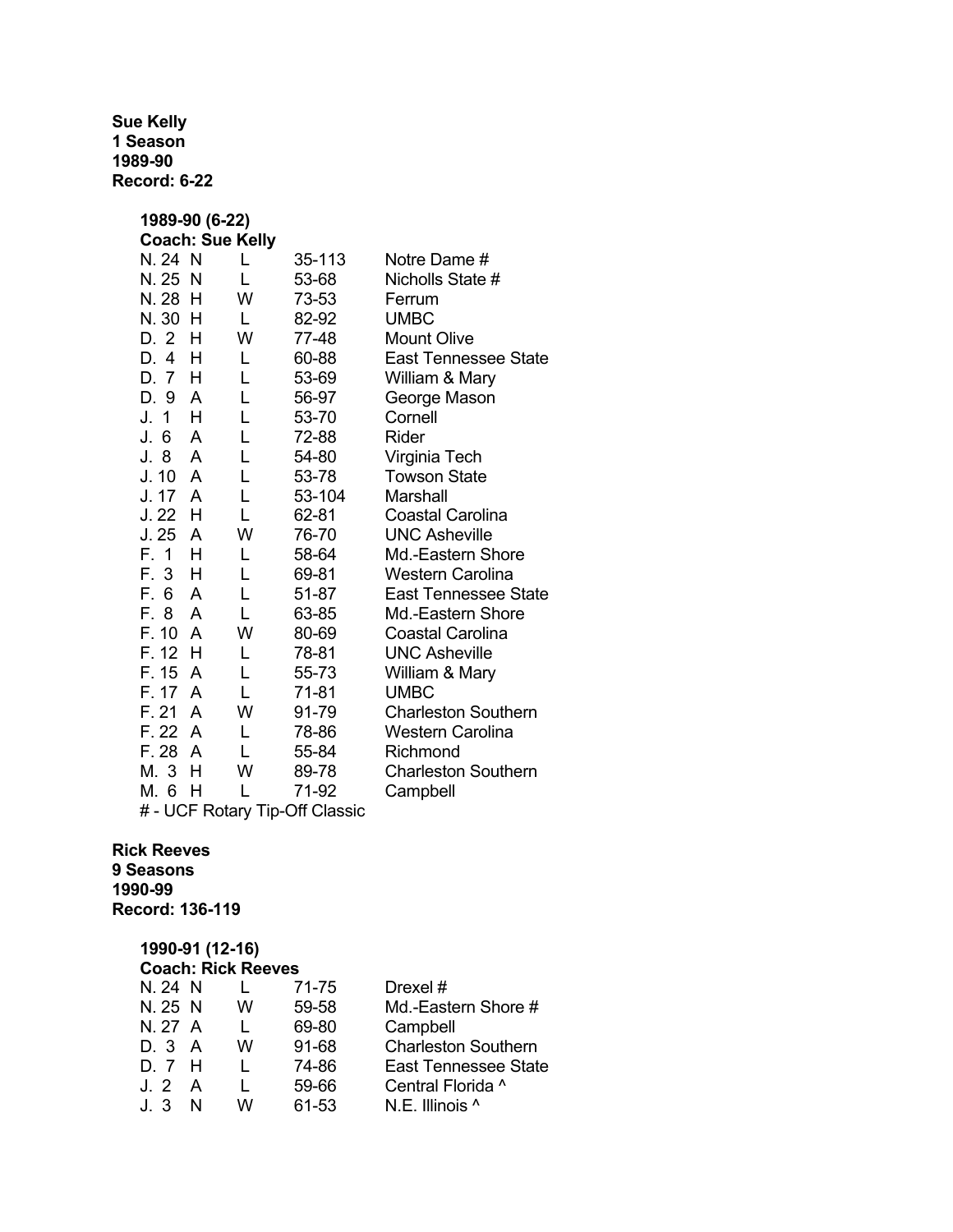| J. 4  | N |   | 68-86 | South Florida ^                            |
|-------|---|---|-------|--------------------------------------------|
| J. 8  | н | W | 79-62 | <b>Towson State</b>                        |
| J. 10 | н | W | 78-54 | <b>UNC Asheville</b>                       |
| J. 12 | н | L | 45-64 | William & Mary                             |
| J. 14 | A | L | 60-62 | East Tennessee State                       |
| J. 18 | н | L | 47-55 | George Mason                               |
| J. 22 | н | W | 97-37 | <b>Charleston Southern</b>                 |
| J. 24 | A | W | 63-61 | Coastal Carolina                           |
| J. 26 | н | W | 71-58 | Western Carolina                           |
| J. 31 | н | L | 56-65 | Marshall                                   |
| F. 2  | A | L | 56-81 | James Madison                              |
| F. 4  | н | L | 56-77 | Virginia Tech                              |
| F. 9  | A | L | 64-68 | <b>Western Carolina</b>                    |
| F. 11 | A | W | 81-74 | <b>UNC Asheville</b>                       |
| F. 14 | н | L | 40-71 | Richmond                                   |
| F. 19 | н | w | 81-50 | Longwood                                   |
| F. 23 | A | W | 66-65 | Winthrop                                   |
| F. 25 | н | W | 63-61 | <b>Coastal Carolina</b>                    |
| F. 27 | A | L | 54-65 | William & Mary                             |
| M. 2  | н | L | 60-73 | American                                   |
| M. 4  | A |   | 54-79 | Richmond                                   |
|       |   |   |       | # - Mt. St. Mary's Thanksgiving Tournament |

^ - UCF Holiday Classic

#### **1991-92 (12-17, 7-5 Big South – 3rd place) Coach: Rick Reeves Assistant Coach: Leigh Nolen**

| N. 30 A |   | L | 46-97  | Indiana                     |
|---------|---|---|--------|-----------------------------|
| D. 6    | н | L | 67-74  | Morehead State #            |
| D. 7    | н | L | 62-64  | Marshall #                  |
| D. 10   | A | L | 70-77  | Radford *                   |
| D. 28   | N | W | 56-49  | Long Island ^               |
| D. 29   | A | W | 75-69  | Dartmouth ^                 |
| J. 3    | N | L | 62-63! | College of Charleston \$    |
| J. 4    | N | L | 48-50  | Md.-Eastern Shore \$        |
| J. 7    | A | L | 89-92& | Navy                        |
| J. 9    | A | Г | 62-72  | <b>UNC Asheville *</b>      |
| J. 11   | A | L | 62-70  | <b>Western Carolina</b>     |
| J. 14   | A | L | 61-67  | Campbell *                  |
| J. 18   | A | L | 78-84  | <b>East Tennessee State</b> |
| J.20    | н | W | 80-39  | Charleston Southern *       |
| J.23    | A | L | 72-79  | <b>UNC Greensboro</b> "     |
| J. 25   | H | W | 78-77  | Winthrop <sup>*</sup>       |
| J.28    | н | W | 73-59  | Coastal Carolina *          |
| F. 1    | Н | W | 75-67  | <b>Lindsey Wilson</b>       |
| F. 6    | Н | L | 60-75  | Radford *                   |
| F. 8    | A | W | 78-61  | Coastal Carolina *          |
| F. 15   | Н | W | 84-62  | <b>Western Carolina</b>     |
| F. 20   | н | W | 70-62  | Campbell *                  |
| F. 22   | н | W | 79-65  | <b>UNC Asheville *</b>      |
| F. 24   | A | W | 74-47  | Charleston Southern *       |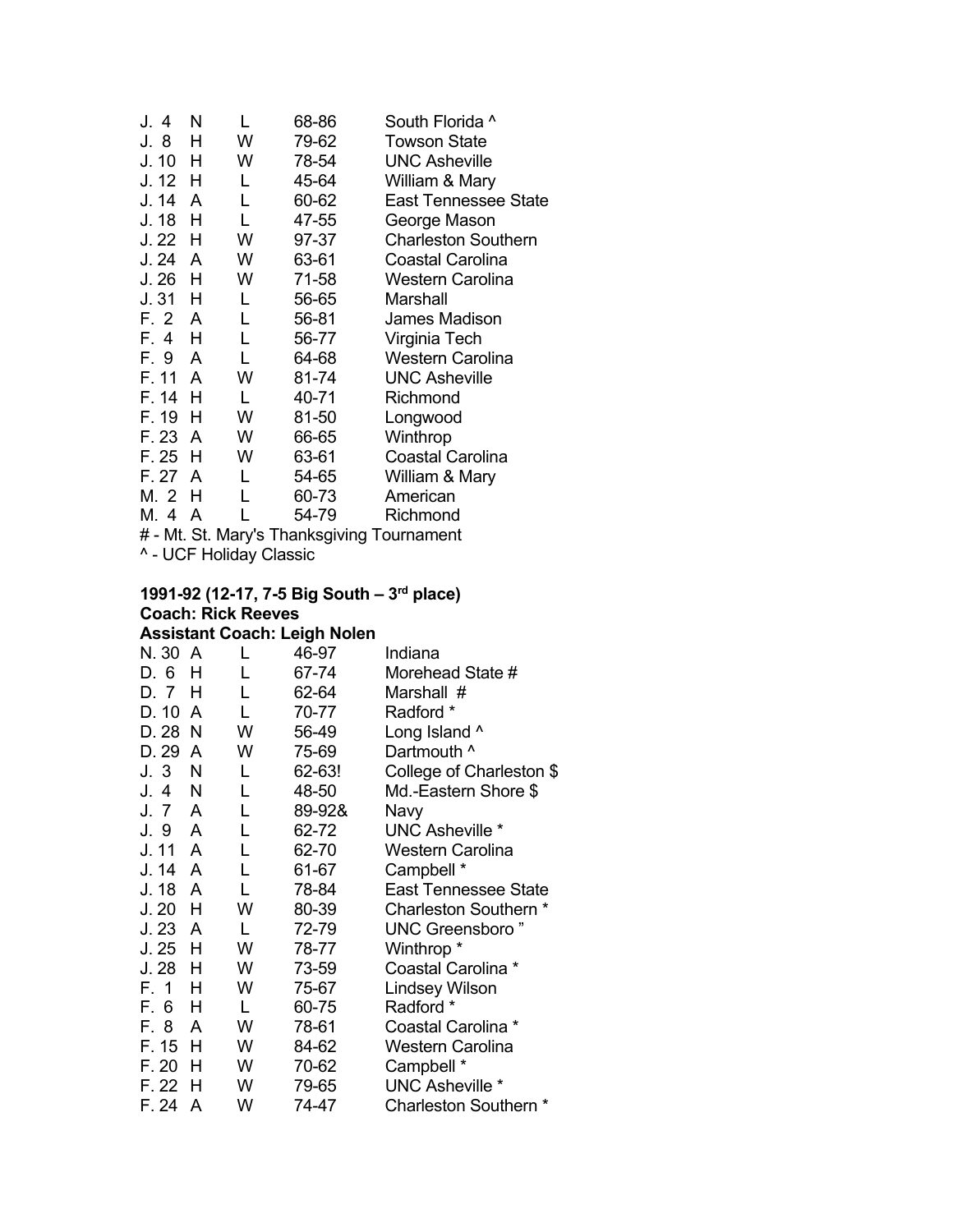- F. 27 H L 47-67 UNC Greensboro
- M. 4 A L 55-80 VCU
- M. 7 H L 58-68 American

# **Big South Championship**

| M. 12 N | w | 78-65  | Coastal Ca |
|---------|---|--------|------------|
| M. 13 N |   | 68-73! | Campbell   |

Coastal Carolina

# - Lady Flames Classic

^ - Dartmouth Invitational

- \$ UNC Greensboro Invitational
- \* Big South Conference Games
- " Big South Conference Substitute Game for Winthrop
- ! Overtime Game

& - Double Overtime Game

#### **1992-93 (16-12, 10-6 Big South – T-4th place) Coach: Rick Reeves Assistant Coaches: Leigh Nolen, Robyn Larrabee, Jeri Wiley**

| D. 1     | н | L | 48-50                         | <b>UNC Greensboro</b>       |
|----------|---|---|-------------------------------|-----------------------------|
| D.<br>4  | Н | W | 69-66                         | St. Peter's #               |
| D. 5 H   |   | L | 66-74                         | Evansville #                |
| D. 7     | н | L | 45-54                         | Navy                        |
| D. 10    | н | W | 73-62                         | <b>East Tennessee State</b> |
| D. 12    | н | W | 74-40                         | Davidson                    |
| J. 7     | н | W | 84-56                         | <b>Columbia Union</b>       |
| J. 8     | A | L | 71-75!                        | Coastal Carolina *          |
| J. 11 A  |   | W | 57-50                         | Charleston Southern *       |
| J. 14    | H | W | 82-51                         | Winthrop *                  |
| J. 16 A  |   | L | 59-78                         | <b>VCU</b>                  |
| J. 18    | н | W | 73-52                         | Campbell *                  |
| $J.23$ H |   | W | 60-45                         | Coastal Carolina *          |
| $J.28$ H |   | L | 65-74                         | Radford *                   |
| J. 30    | н | W | 77-52                         | Charleston Southern *       |
| F. 1     | Н | W | 68-50                         | <b>UNC Asheville *</b>      |
| F. 3 A   |   | W | 71-54                         | Davidson                    |
| F. 6 A   |   | W | 81-78!                        | Campbell *                  |
| F. 8     | A | W | 62-59                         | Winthrop <sup>*</sup>       |
| F. 11    | H | W | 77-72!                        | Towson State *              |
| F. 13 H  |   | L | 56-64                         | UMBC <sup>*</sup>           |
| F. 18    | A | L | 57-69                         | Towson State *              |
| F.20     | A | L | 53-65                         | UMBC*                       |
| F. 23 A  |   | L | 52-77                         | <b>UNC Greensboro</b>       |
| F. 27    | A | L | 66-77                         | Radford *                   |
| M. 1     | A | W | 49-48                         | <b>UNC Asheville *</b>      |
|          |   |   | <b>Big South Championship</b> |                             |
| M. 11 N  |   | W | 66-57                         | Campbell                    |
| M. 12 A  |   | L | 62-70                         | Radford                     |
|          |   |   |                               |                             |

# - Lady Flames Classic \* - Big South Conference Games

! - Overtime Games

**1993-94 (13-14, 10-8 Big South – T-6th place)**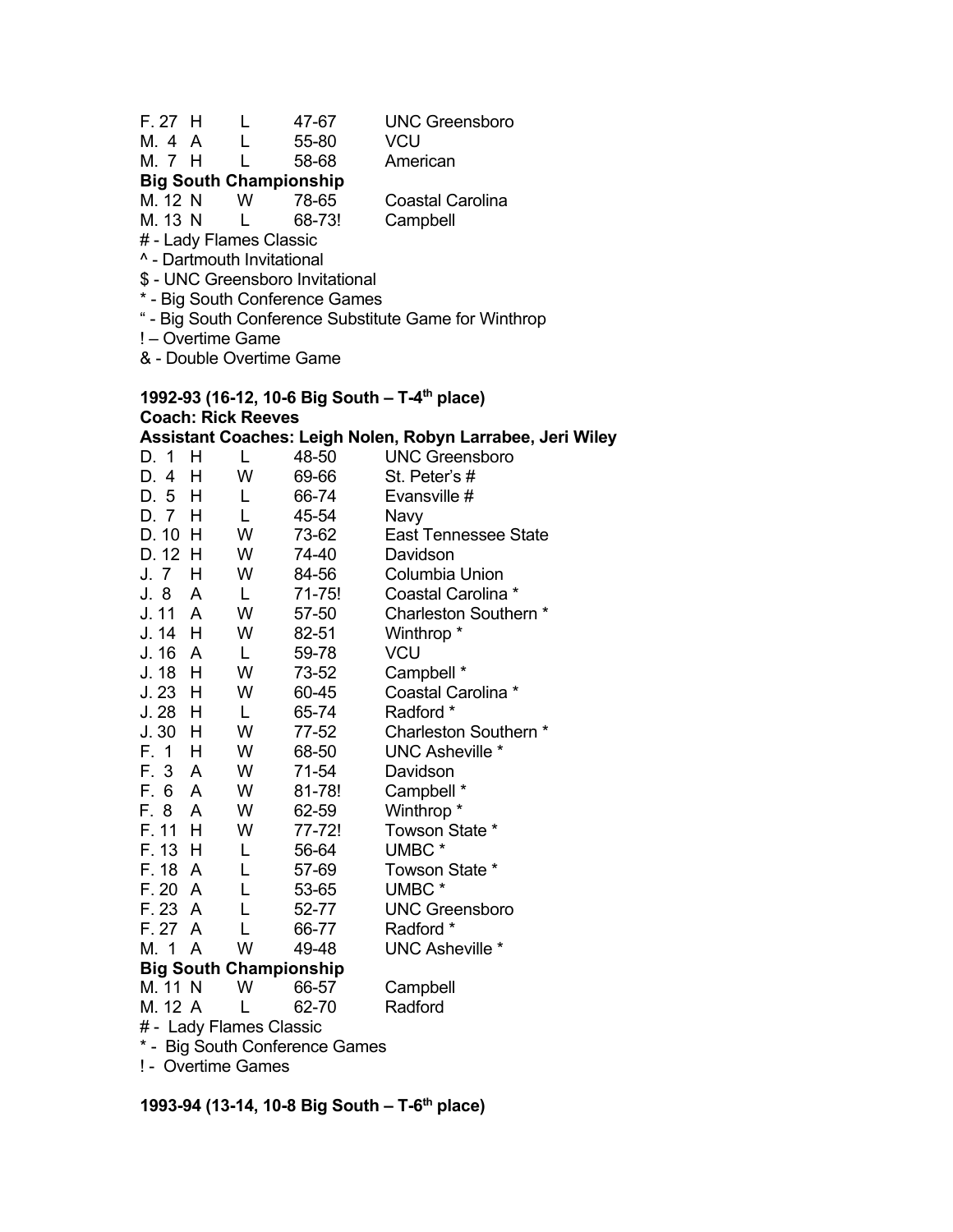#### **Coach: Rick Reeves**

|           |         |     |        | <b>Assistant Coaches: Jeri Wiley, Cynthia Thomson</b> |
|-----------|---------|-----|--------|-------------------------------------------------------|
| D. 3      | н       |     | 43-48  | North Carolina A&T #                                  |
| D. 4      | н       | L   | 68-70  | South Carolina State #                                |
| D. 8      | A       | L   | 74-89  | American                                              |
| D. 10     | н       | L   | 66-69  | Charleston Southern *                                 |
| D. 18     | H       | L   | 61-67  | Coastal Carolina *                                    |
| D. 29     | -N      | L   | 34-69  | Massachusetts \$                                      |
| D. 30     | A       | L   | 48-61  | St. Peter's \$                                        |
| J. 6      | A       | W   | 90-61  | Cedarville                                            |
| J. 8      | A       | L   | 67-77  | Radford *                                             |
| J. 14     | A       | W   | 67-61  | <b>UNC Greensboro*</b>                                |
| J. 15     | A       | L   | 71-76  | Campbell *                                            |
| J. 18     | н       | W   | 64-44  | <b>VCU</b>                                            |
| J. 21     | н       | W   | 58-49  | Winthrop*                                             |
| J. 22     | H       | W   | 74-69  | <b>UNC Asheville *</b>                                |
| J.28      | A       | W   | 67-62! | Towson State *                                        |
| J. 29     | A       | L   | 49-69  | UMBC <sup>*</sup>                                     |
| F. 4      | A       | W   | 66-54  | Coastal Carolina *                                    |
| F. 5      | A       | W   | 65-62  | Charleston Southern *                                 |
| F. 8      | н       | W   | 75-47  | Emory & Henry                                         |
| F. 12     | н       | L   | 80-84  | Radford *                                             |
| F. 18     | н       | L   | 59-64  | <b>UNC Greensboro*</b>                                |
| F. 19     | н       | W   | 60-59  | Campbell *                                            |
| F. 25     | A       | W   | 67-61  | Winthrop <sup>*</sup>                                 |
| F. 26     | A       | L   | 71-84  | <b>UNC Asheville *</b>                                |
| M. 4      | н       | W   | 71-59  | Towson State *                                        |
| M. 5      | н       | W   | 65-51  | UMBC*                                                 |
| n:<br>. e | والقرار | ЛL. | .      |                                                       |

#### **Big South Championship**

M. 10 N L 70-80 Radford

- # Lady Flames Classic
- \$ St. Peter's Tournament
- \* Big South Conference Games
- ! Overtime Game

# **1994-95 (7-20, 5-11 Big South – T-7th place) Coach: Rick Reeves**

#### **Assistant Coaches: Jeri Wiley, Dawn Coleman, Stephanie Cox**  N. 26 A L 56-91 N. 28 H W 73-53 Clinch Valley N. 30 A L 55-72 North Carolina A&T D. 2 H L 66-83 Canisius # D. 3 H L 56-70 South Alabama #<br>D. 10 A L 55-80 American L 55-80 American<br>W 55-53 Charlestor D. 17 A W 55-53 Charleston Southern \* J. 4 A L 55-69 Coastal Carolina \* J. 6 A L 55-90 Georgia Southern \$

- J. 7 N L 69-80 West Virginia \$ J. 12 A L 71-76 UNC Asheville \*
- J. 14 H W 104-19 Valley Forge
- J. 20 H L 62-72 Towson State \*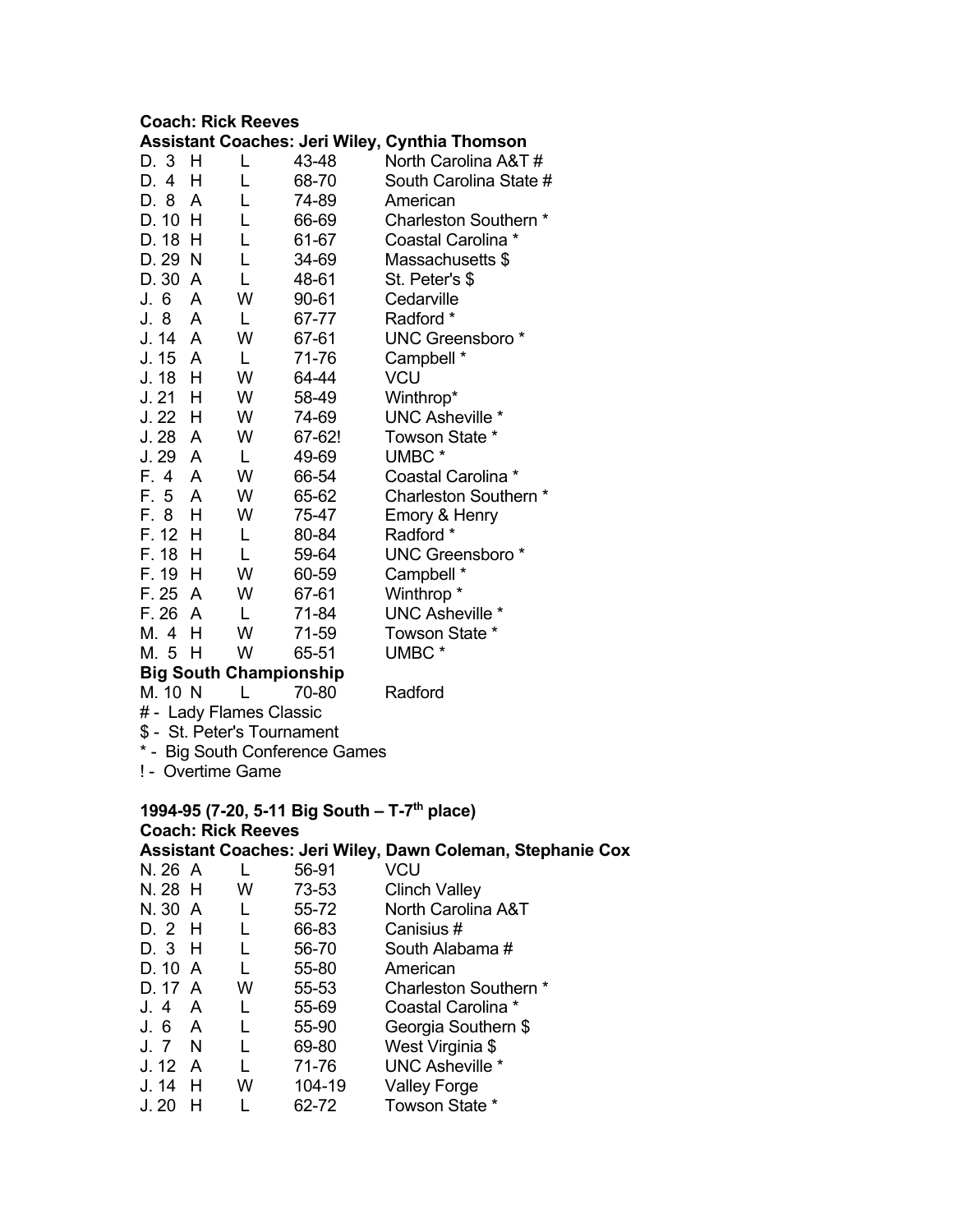| J. 23     | н                             | w | 56-53  | UMBC <sup>*</sup>           |  |  |  |  |
|-----------|-------------------------------|---|--------|-----------------------------|--|--|--|--|
| J. 28     | н                             |   | 48-51  | Radford *                   |  |  |  |  |
| F. 5      | A                             |   | 48-57  | UMBC <sup>*</sup>           |  |  |  |  |
| F. 6      | A                             | L | 60-68  | Towson State *              |  |  |  |  |
| F.9 H     |                               | w | 68-52  | UNC Asheville *             |  |  |  |  |
| F. 11     | - H                           | w | 70-52  | Winthrop *                  |  |  |  |  |
| F. 14 H   |                               | L | 57-67  | UNC Greensboro <sup>*</sup> |  |  |  |  |
| F. 18 H   |                               | w | 61-47  | Charleston Southern *       |  |  |  |  |
| $F. 20$ H |                               | L | 66-74  | Coastal Carolina *          |  |  |  |  |
| F. 22 A   |                               | L | 71-77! | Winthrop *                  |  |  |  |  |
| F. 27 H   |                               | L | 51-64  | Campbell                    |  |  |  |  |
| M. 2 A    |                               | L | 54-74  | UNC Greensboro <sup>*</sup> |  |  |  |  |
| M. 4 A    |                               |   | 60-68  | Radford *                   |  |  |  |  |
|           | <b>Big South Championship</b> |   |        |                             |  |  |  |  |
| M. 9      | N                             |   | 69-77  | Towson State                |  |  |  |  |
|           |                               |   |        |                             |  |  |  |  |

# - Lady Flames Classic

\$ - Georgia Southern Tournament

\* - Big South Conference Games

! - Overtime Game

|             | 1995-96 (5-22, 2-12 Big South – $8^{th}$ place) |        |                                                              |  |  |  |  |
|-------------|-------------------------------------------------|--------|--------------------------------------------------------------|--|--|--|--|
|             | <b>Coach: Rick Reeves</b>                       |        |                                                              |  |  |  |  |
|             |                                                 |        | Assistant Coaches: Jeri Wiley, Beth Hopkins, Amanda Ferguson |  |  |  |  |
| N. 25 H     | W                                               | 53-49  | Messiah                                                      |  |  |  |  |
| D. 1        | W<br>н                                          | 61-50  | Wofford #                                                    |  |  |  |  |
| D. 2<br>H   | L.                                              | 47-55  | Navy#                                                        |  |  |  |  |
| D. 5 H      | L                                               | 46-69  | <b>VCU</b>                                                   |  |  |  |  |
| D. 8 N      | L                                               | 40-78  | Miami, Ohio \$                                               |  |  |  |  |
| D. 9 N      | L                                               | 52-68  | Bethune-Cookman \$                                           |  |  |  |  |
| D. 15 N     | L                                               | 51-58  | Mercer <sup>^</sup>                                          |  |  |  |  |
| D. 16 N     | L                                               | 60-88  | Western Carolina ^                                           |  |  |  |  |
| J.5H        | W                                               | 59-36  | Midway                                                       |  |  |  |  |
| J. 9        | A<br>L                                          | 63-84  | <b>UNC Greensboro</b> *                                      |  |  |  |  |
| J. 11 A     | L                                               | 64-73  | Hampton                                                      |  |  |  |  |
| J. 13 A     | L                                               | 57-70  | <b>UNC Asheville *</b>                                       |  |  |  |  |
| J.20<br>H   | L                                               | 64-65  | Charleston Southern *                                        |  |  |  |  |
| J.22<br>- H | L                                               | 62-68  | Coastal Carolina *                                           |  |  |  |  |
| J.25A       | L                                               | 52-104 | Radford *                                                    |  |  |  |  |
| J. 27 A     | L                                               | 61-62  | Winthrop <sup>*</sup>                                        |  |  |  |  |
| $J.30$ H    | L                                               | 55-76  | <b>UNC Greensboro*</b>                                       |  |  |  |  |
| F. 3 H      | L                                               | 54-73  | Radford *                                                    |  |  |  |  |
| F. 6<br>- H | W                                               | 69-46  | UMBC <sup>*</sup>                                            |  |  |  |  |
| F. 10<br>H  | W                                               | 72-70  | <b>UNC Asheville *</b>                                       |  |  |  |  |
| F. 13 A     | L                                               | 54-79  | Campbell                                                     |  |  |  |  |
| $F. 15$ H   | L                                               | 43-44  | North Carolina A&T                                           |  |  |  |  |
| F. 17 A     | L                                               | 63-72  | Charleston Southern *                                        |  |  |  |  |
| F. 19       | A<br>L                                          | 55-70  | Coastal Carolina *                                           |  |  |  |  |
| F. 24<br>H  | L                                               | 46-55  | Winthrop <sup>*</sup>                                        |  |  |  |  |
| M. 3 A      |                                                 | 37-60  | UMBC*                                                        |  |  |  |  |
|             | <b>Big South Championship</b>                   |        |                                                              |  |  |  |  |
| M. 7 N      | L                                               | 40-84  | <b>UNC Greensboro</b>                                        |  |  |  |  |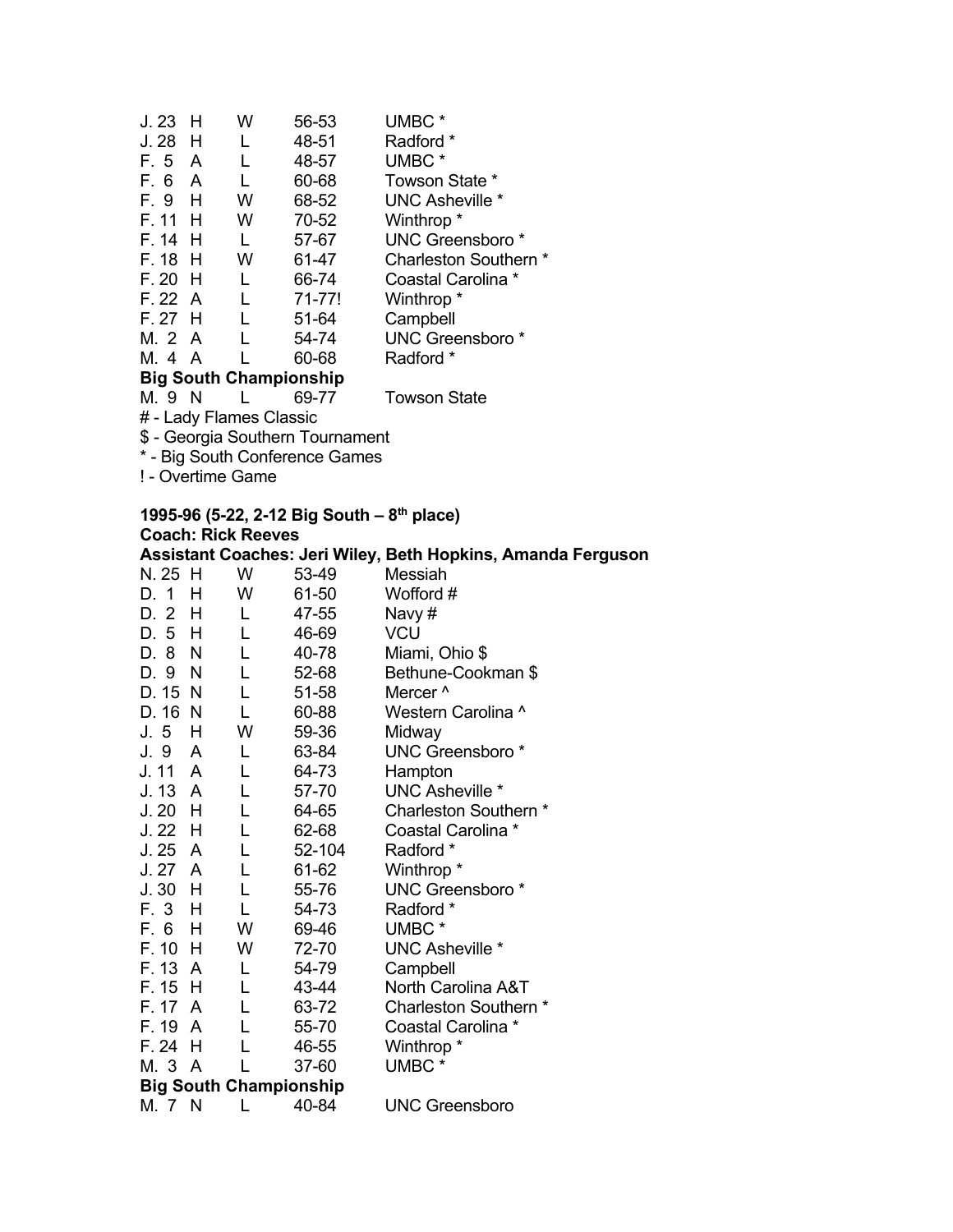- # Lady Flames Classic
- \$ Stetson Tournament
- ^ South Alabama Tournament
- \* Big South Conference Games

**1996-97 (22-8, 9-5 Big South – 2nd place) Coach: Rick Reeves Assistant Coaches: Jeri Wiley, Tracie Robey, Amanda Ferguson**  N. 23 H W 89-45 Bluefield N. 25 H W 85-52 Hampton N. 30 A W 72-69 North Carolina A&T D. 6 H L 68-82 Stetson # D. 7 H W 96-90 Akron # D. 12 H W 79-67 Campbell D. 14 H W 69-62 Wofford D. 16 H W 68-67 UNC Asheville \* D. 29 N W 66-55 Long Beach State ^ D. 30 A L 60-82 Louisville ^ J. 2 A W 77-53 South Carolina State J. 4 A W 74-53 Wofford J. 7 H W 89-49 Emory & Henry J. 18 A L 69-73 Charleston Southern \* J. 20 A W 70-48 Coastal Carolina \* J. 23 H W 72-50 Radford \* J. 25 H W 75-49 Winthrop \* J. 28 A L 64-80 UNC Greensboro \* F. 1 A W 88-72 Radford \* F. 4 A W 58-47 UMBC \*<br>F. 8 A L 59-68 UNC As L 59-68 UNC Asheville \*<br>W 68-40 UMBC \* F. 13 H W 68-40 UMBC \* F. 15 H W 66-48 Charleston Southern \* F. 17 H W 78-65 Coastal Carolina \* F. 20 H L 70-86 UNC Greensboro \* F. 22 A L 66-71 Winthrop \* **Big South Championship**  F. 27 H W 71-61 Coastal Carolina F. 28 H W 63-50 Winthrop M. 1 H W 89-82 UNC Greensboro **NCAA Mid-East Sub-Regional Tournament**  M. 14 A L 52-102 #2/3 Old Dominion

# # - Lady Flames Classic

^ - Louisville Classic

\* - Big South Conference Games

#### **1997-98 (28-1, 12-0 Big South – 1st place) Coach: Rick Reeves Assistant Coaches: Jeri Wiley, Roger Hodge, Angie Witt**

| $N.21$ H | w | 85-49 | Samford #           |
|----------|---|-------|---------------------|
| $N.22$ H | w | 72-36 | Md.-Eastern Shore # |
| N. 25 H  | w | 85-77 | Campbell            |
| N. 29 H  | w | 58-47 | North Carolina A&T  |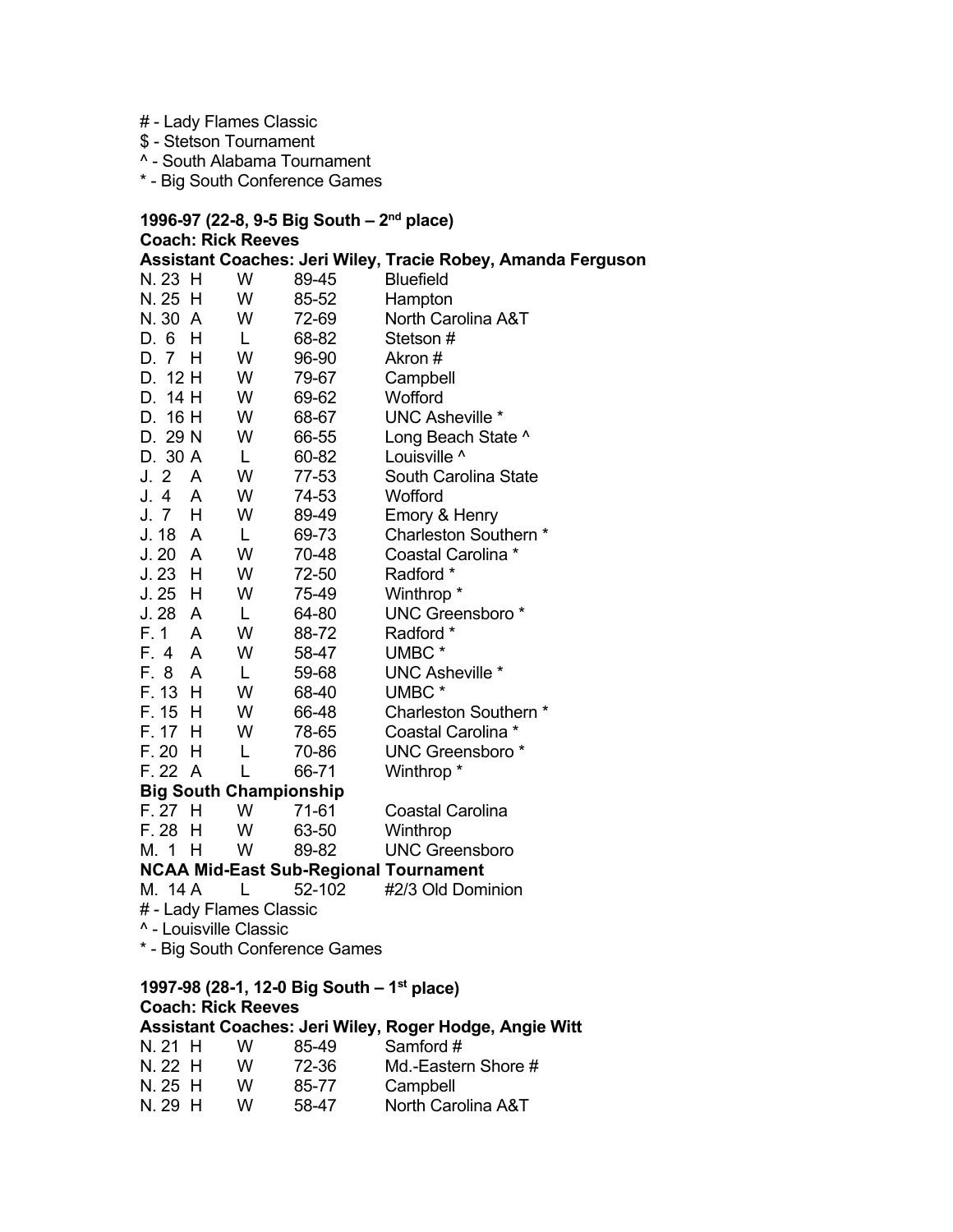| D. 2                              | A   | W | 84-69  | Hampton                                      |  |  |
|-----------------------------------|-----|---|--------|----------------------------------------------|--|--|
| D. 6                              | н   | W | 96-40  | Virginia Intermont                           |  |  |
| D. 8                              | A   | W | 78-55  | Bethune-Cookman                              |  |  |
| D. 13 H                           |     | W | 103-61 | Cedarville                                   |  |  |
| D. 15 H                           |     | W | 85-53  | South Carolina State                         |  |  |
| D. 30 A                           |     | W | 66-50  | College of Charleston                        |  |  |
| J.5                               | A   | W | 74-73  | <b>New Orleans</b>                           |  |  |
| J. 7                              | A   | W | 68-56  | <b>Nicholls State</b>                        |  |  |
| J. 10 A                           |     | W | 72-61  | UNC Asheville *                              |  |  |
| J. 13 A                           |     | W | 67-50  | UMBC*                                        |  |  |
| J. 17                             | - H | W | 83-73  | Winthrop *                                   |  |  |
| J.21A                             |     | W | 67-46  | Elon                                         |  |  |
| $J.24$ H                          |     | W | 67-56  | Charleston Southern *                        |  |  |
| $J.26$ H                          |     | W | 71-43  | Coastal Carolina *                           |  |  |
| $J.29$ H                          |     | W | 65-39  | UMBC <sup>*</sup>                            |  |  |
| $J.31$ H                          |     | W | 79-66  | Radford *                                    |  |  |
| F.7 A                             |     | W | 77-72! | Winthrop <sup>*</sup>                        |  |  |
| F.9 H                             |     | W | 83-61  | <b>UNC Asheville *</b>                       |  |  |
| F. 14 A                           |     | W | 60-50  | Coastal Carolina *                           |  |  |
| F. 16 A                           |     | W | 78-65  | Charleston Southern *                        |  |  |
| F. 19                             | н   | W | 57-49  | Elon                                         |  |  |
| F. 21 A                           |     | W | 73-67  | Radford *                                    |  |  |
| <b>Big South Championship</b>     |     |   |        |                                              |  |  |
| F.27H                             |     | W | 64-54  | <b>Charleston Southern</b>                   |  |  |
| F. 28 H                           |     | W | 65-53  | <b>UNC Asheville</b>                         |  |  |
|                                   |     |   |        | <b>NCAA Mid-East Sub-Regional Tournament</b> |  |  |
| M. 14 A<br>#1 Tennessee<br>58-102 |     |   |        |                                              |  |  |
| # - Lady Flames Classic           |     |   |        |                                              |  |  |
| * - Big South Conference Games    |     |   |        |                                              |  |  |
| ! - Overtime Game                 |     |   |        |                                              |  |  |

#### **1998-99 (21-8, 9-1 Big South – 1st place) Coach: Rick Reeves Assistant Coaches: Roger Hodge, Tiffany Ratcliff, Angie Witt**

| N. 13 H |   |   | 55-69  | Virginia Tech               |
|---------|---|---|--------|-----------------------------|
| N. 20 H |   | w | 67-49  | Nicholls State #            |
| N. 21 H |   | w | 69-59  | Oakland #                   |
| N. 24 A |   | w | 57-43  | North Carolina A&T          |
| D. 1    | A |   | 56-65  | VCU                         |
| D. 5    | A |   | 69-73! | Campbell                    |
| D. 10 H |   | W | 84-50  | Bethune-Cookman             |
| D. 12 A |   | w | 80-76  | Kentucky                    |
| D. 19 A |   |   | 76-94  | Washington ^                |
| D. 20 N |   | L | 71-75  | Tennessee-Martin ^          |
| D. 29   | H | w | 66-52  | College of Charleston       |
| J. 6    | A |   | 69-80  | <b>East Tennessee State</b> |
| J. 9    | A | W | 71-56  | UNC Asheville *             |
| J. 11 H |   | w | 64-49  | Winthrop <sup>*</sup>       |
| J. 15   | н | w | 60-47  | Coastal Carolina *          |
| J.18    | A |   | 60-66  | Charleston Southern *       |
| J. 23   | н | W | 60-41  | <b>High Point</b>           |
|         |   |   |        |                             |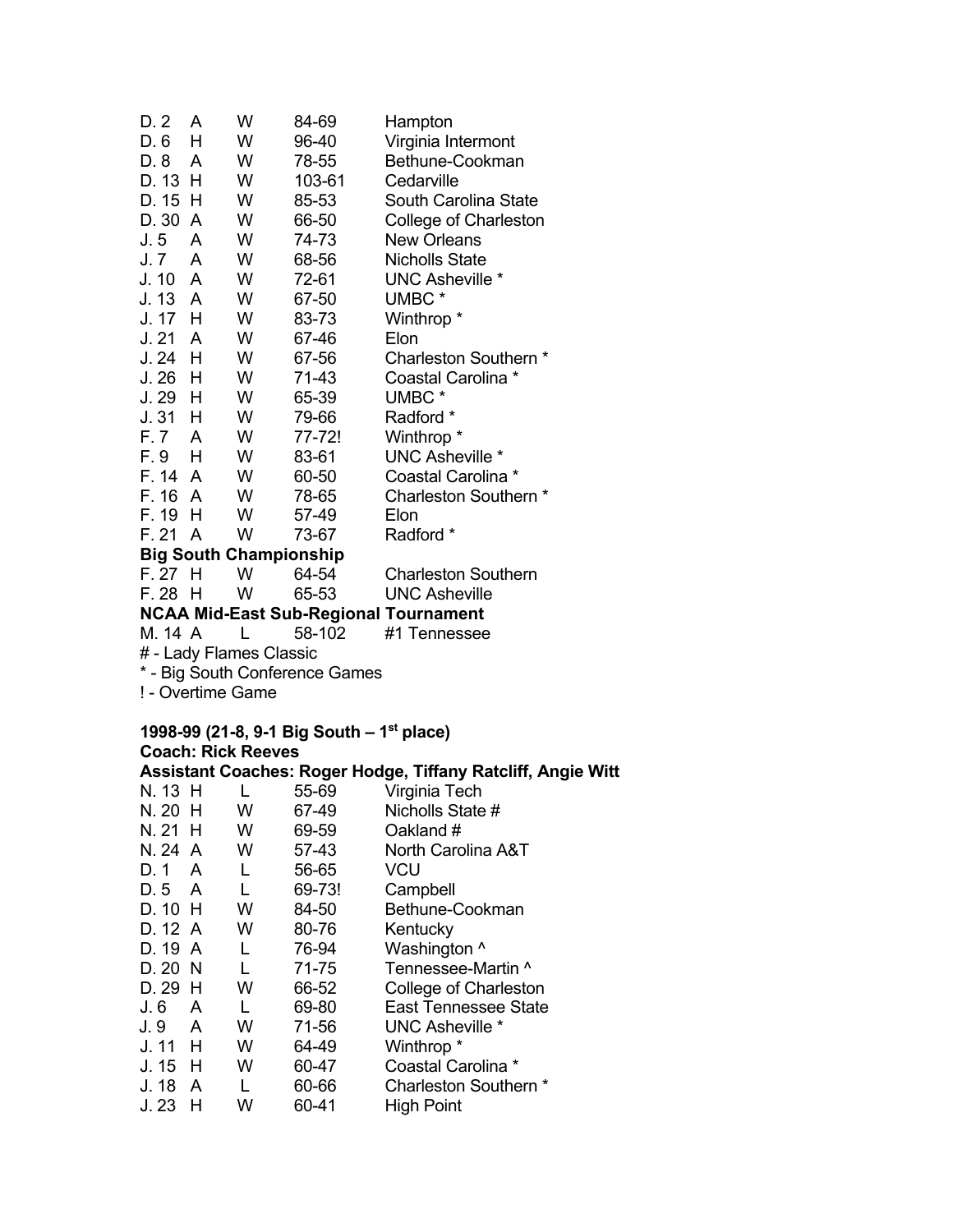| J. 28                                | н                     | w                             | 58-41 | Elon                                         |  |  |  |  |
|--------------------------------------|-----------------------|-------------------------------|-------|----------------------------------------------|--|--|--|--|
| J.30 H                               |                       | w                             | 85-71 | Radford *                                    |  |  |  |  |
| F.1 A                                |                       | w                             | 84-55 | Winthrop <sup>*</sup>                        |  |  |  |  |
| $F.6$ H                              |                       | W                             | 54-47 | Charleston Southern *                        |  |  |  |  |
| F.8 A                                |                       | W                             | 55-46 | Coastal Carolina *                           |  |  |  |  |
| F. 11 A                              |                       | W                             | 68-56 | Elon                                         |  |  |  |  |
| F. 13 A                              |                       | W                             | 84-75 | High Point                                   |  |  |  |  |
| F. 18 H                              |                       | W                             | 74-53 | UNC Asheville *                              |  |  |  |  |
| F. 20 A                              |                       | W                             | 76-50 | Radford *                                    |  |  |  |  |
|                                      |                       | <b>Big South Championship</b> |       |                                              |  |  |  |  |
| F. 26 N                              |                       | W                             | 70-55 | Charleston Southern                          |  |  |  |  |
| F. 27 N                              |                       | W                             | 68-55 | Coastal Carolina                             |  |  |  |  |
|                                      |                       |                               |       | <b>NCAA Mid-East Sub-Regional Tournament</b> |  |  |  |  |
| M. 13 A                              |                       |                               | 52-73 | #12 Georgia                                  |  |  |  |  |
|                                      | # - Taco Bell Classic |                               |       |                                              |  |  |  |  |
| <sup>^</sup> - Seattle Times Classic |                       |                               |       |                                              |  |  |  |  |
| * - Big South Conference Games       |                       |                               |       |                                              |  |  |  |  |
|                                      | ! - Overtime Game     |                               |       |                                              |  |  |  |  |
|                                      |                       |                               |       |                                              |  |  |  |  |

**Carey Green 23 Seasons 1999-Present Record: 523-208** 

|         | 1999-2000 (23-8, 12-2 Big South – 1 <sup>st</sup> place) |                           |       |                                                                       |  |  |
|---------|----------------------------------------------------------|---------------------------|-------|-----------------------------------------------------------------------|--|--|
|         |                                                          | <b>Coach: Carey Green</b> |       |                                                                       |  |  |
|         |                                                          |                           |       | Assistant Coaches: Roger Hodge, Autumn Sam, Itoro Coleman, Angie Witt |  |  |
| N. 15 A |                                                          | L                         | 45-60 | #17 Virginia Tech &                                                   |  |  |
| N. 23 H |                                                          | W                         | 85-46 | North Carolina A&T                                                    |  |  |
| N. 29 H |                                                          | L                         | 59-64 | Campbell                                                              |  |  |
| D. 4    | A                                                        | W                         | 94-75 | Richmond ^                                                            |  |  |
| D. 5    | N                                                        | L                         | 68-85 | #11/8 Notre Dame ^                                                    |  |  |
| D. 7    | H                                                        | W                         | 64-47 | <b>Boise State</b>                                                    |  |  |
| D. 9    | H                                                        | W                         | 74-59 | <b>East Tennessee State</b>                                           |  |  |
| D. 11   | H                                                        | L                         | 57-69 | Kentucky                                                              |  |  |
| D. 20   | N                                                        | W                         | 75-71 | UNLV %                                                                |  |  |
| D. 21   | -N                                                       | L                         | 45-66 | #17/15 Duke %                                                         |  |  |
| D. 30   | H                                                        | W                         | 64-40 | <b>Wake Forest</b>                                                    |  |  |
| J.2     | A                                                        | W                         | 69-57 | West Virginia                                                         |  |  |
| J. 4    | H                                                        | W                         | 81-54 | <b>VCU</b>                                                            |  |  |
| J. 13   | H                                                        | L                         | 72-77 | Elon *                                                                |  |  |
| J. 15   | A                                                        | W                         | 71-66 | <b>UNC Asheville *</b>                                                |  |  |
| J.20    | A                                                        | W                         | 72-58 | Winthrop <sup>*</sup>                                                 |  |  |
| J.22    | A                                                        | W                         | 77-46 | Coastal Carolina *                                                    |  |  |
| J.24    | A                                                        | W                         | 67-65 | Charleston Southern *                                                 |  |  |
| J. 29   | A                                                        | L                         | 51-56 | Radford *                                                             |  |  |
| F. 3    | H                                                        | W                         | 73-37 | High Point *                                                          |  |  |
| F. 5    | H                                                        | W                         | 70-52 | Charleston Southern *                                                 |  |  |
| F. 7    | H                                                        | W                         | 56-51 | Coastal Carolina *                                                    |  |  |
| F. 12   | H                                                        | W                         | 83-49 | UNC Asheville *                                                       |  |  |
| F. 17   | н                                                        | w                         | 82-42 | Winthrop *                                                            |  |  |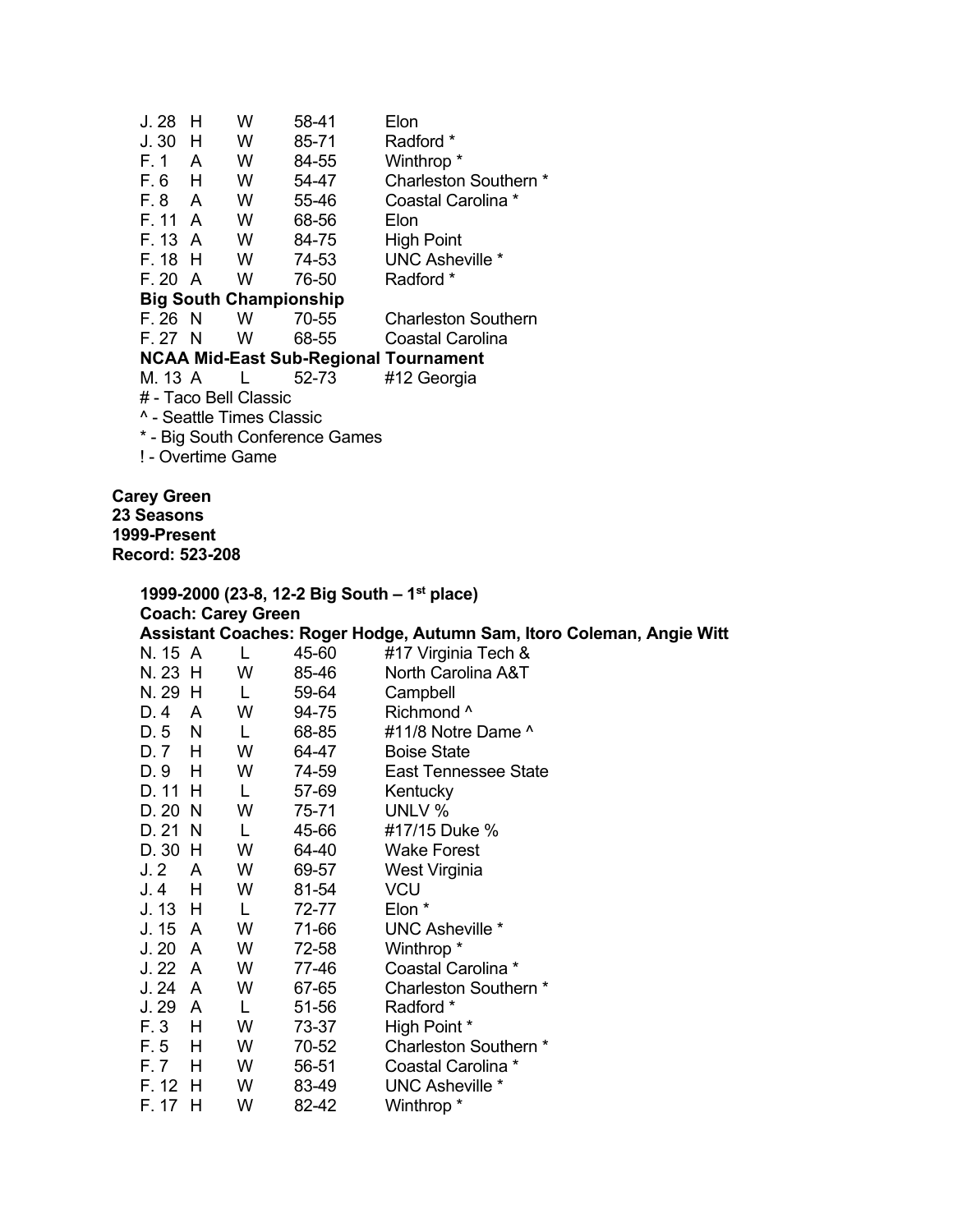| F.21 A                                   |   | w  | 74-55                                  | High Point *      |  |  |
|------------------------------------------|---|----|----------------------------------------|-------------------|--|--|
| F. 23 A                                  |   | w  | 73-57                                  | Elon *            |  |  |
| $F.26$ H                                 |   | w  | 79-36                                  | Radford *         |  |  |
| M.2 N                                    |   | w  | <b>Big South Championship</b><br>67-49 | <b>High Point</b> |  |  |
| $M.3$ N                                  | N | W. | 68-51                                  | Elon              |  |  |
| M. 4                                     |   | w  | 74-64                                  | Coastal Carolina  |  |  |
| <b>NCAA East Sub-Regional Tournament</b> |   |    |                                        |                   |  |  |

# M. 17 A L 54-77 #15/12 LSU

& - Preseason WNIT

^ - Wachovia Women's Invitational

% - Bahamas Sun Splash Shootout

\* - Big South Conference Games

#### **2000-2001 (18-12, 12-2 Big South – 1st place) Coach: Carey Green Assistant Coaches: Autumn Sam, Dana Puckett, Kornelija Kairyte**

| N. 17                          | A              | L                             | 51-72                                    | Virginia Tech          |  |  |
|--------------------------------|----------------|-------------------------------|------------------------------------------|------------------------|--|--|
| N. 21                          | н              | L                             | 67-74                                    | Richmond               |  |  |
| N. 25                          | H              | W                             | 78-67                                    | West Virginia          |  |  |
| D. 2                           | н              | W                             | 64-58                                    | <b>Norfolk State</b>   |  |  |
| D. 5                           | A              | L                             | 50-54                                    | <b>Wake Forest</b>     |  |  |
| D. 8                           | N              | L                             | 59-65                                    | Texas-Pan American ^   |  |  |
| D. 9                           | A              | L                             | 72-93                                    | #7/9 lowa State ^      |  |  |
| D. 16                          | $\overline{A}$ | L                             | 60-62                                    | <b>VCU</b>             |  |  |
| D. 20 A                        |                | Г                             | 46-73                                    | #23 Virginia           |  |  |
| D. 28 N                        |                | Г                             | 67-71                                    | Drexel %               |  |  |
| D. 29                          | A              | Г                             | 45-70                                    | Manhattan %            |  |  |
| J. 2                           | н              | W                             | 81-76                                    | Hampton                |  |  |
| J. 6                           | Н              | W                             | 65-50                                    | Charleston Southern *  |  |  |
| J. 8                           | H              | W                             | 61-44                                    | Coastal Carolina *     |  |  |
| $J. 13$ H                      |                | W                             | 74-63                                    | Winthrop <sup>*</sup>  |  |  |
| J. 16                          | A              | W                             | 68-53                                    | <b>UNC Asheville *</b> |  |  |
| J. 20                          | A              | L                             | 58-76                                    | Elon *                 |  |  |
| J. 24                          | A              | W                             | 61-48                                    | High Point *           |  |  |
| J.27                           | H              | W                             | 36-32                                    | Radford *              |  |  |
| F.3                            | A              | W                             | 69-62                                    | Winthrop <sup>*</sup>  |  |  |
| F. 8                           | н              | W                             | 66-58                                    | <b>UNC Asheville *</b> |  |  |
| F. 10                          | A              | W                             | 75-62                                    | Coastal Carolina *     |  |  |
| F. 12 A                        |                | W                             | 57-36                                    | Charleston Southern *  |  |  |
| F. 17                          | Н              | L                             | 53-58                                    | High Point *           |  |  |
| F.20                           | Н              | W                             | 64-53                                    | Elon *                 |  |  |
| F. 24                          | $\overline{A}$ | W                             | 62-49                                    | Radford *              |  |  |
|                                |                | <b>Big South Championship</b> |                                          |                        |  |  |
| F. 28                          | N              | W                             | 57-49                                    | <b>UNC Asheville</b>   |  |  |
| M. 2                           | N              | W                             | 74-55                                    | <b>High Point</b>      |  |  |
| M. 3                           | N              | W                             | 52-47                                    | Elon                   |  |  |
|                                |                |                               | <b>NCAA East Sub-Regional Tournament</b> |                        |  |  |
| M. 16 A                        |                |                               | 48-77                                    | #4 Georgia             |  |  |
|                                |                |                               | ^ - Pella Corporation Cyclone Classic    |                        |  |  |
| % - Marriott Big Apple Classic |                |                               |                                          |                        |  |  |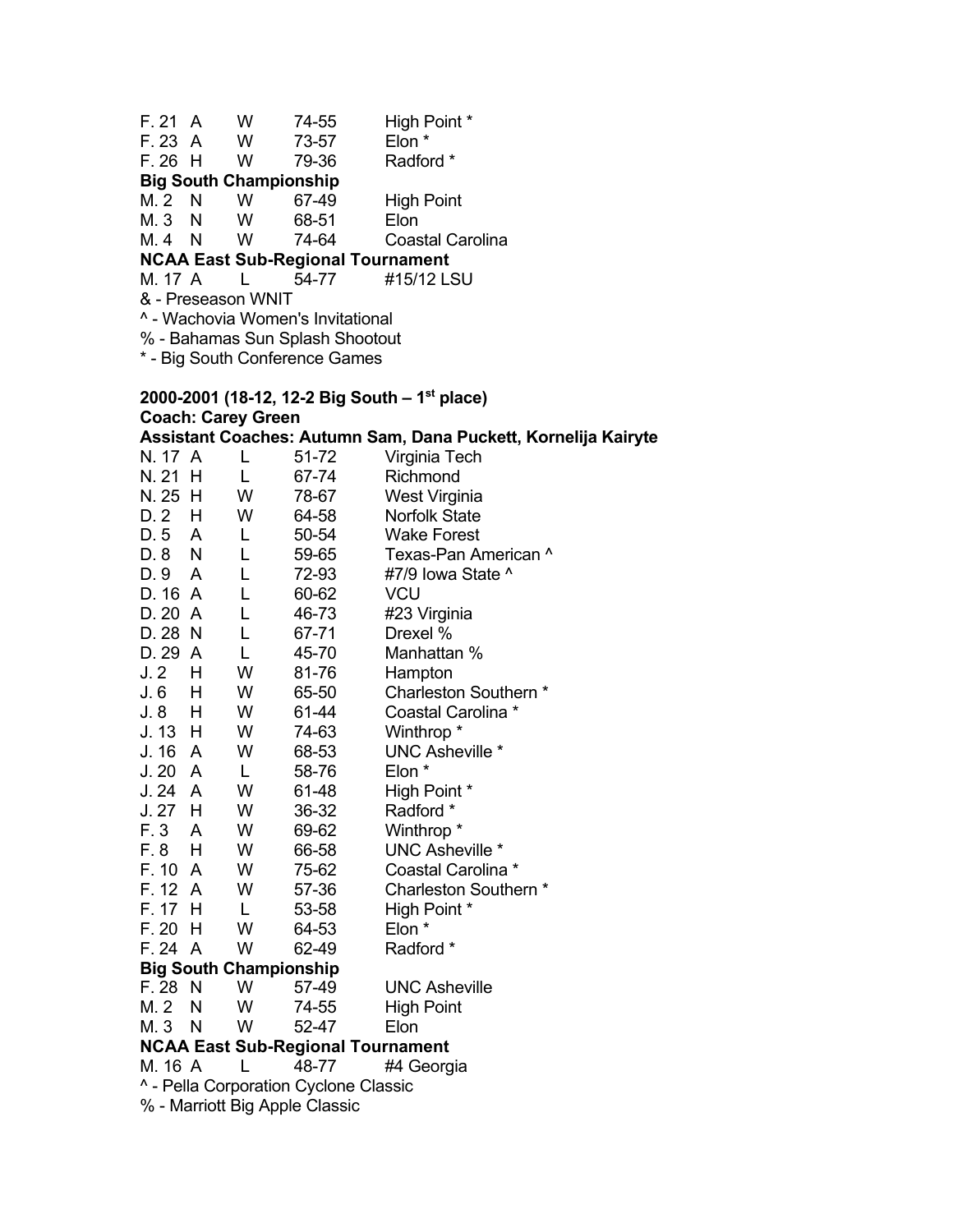\* - Big South Conference Games

# **2001-2002 (23-8, 13-1 Big South – 1st place) Coach: Carey Green**  Assistant Coaches: Chris Carroll, Dana Puckett, Jon Bathe, Kornelija Kairyte<br>N. 16 N L 55-62 UCLA @ N. 16 N L 55-62

| N. 17 N                                                                                       |                | W                             | 59-40                                    | Buffalo @                                    |  |  |  |
|-----------------------------------------------------------------------------------------------|----------------|-------------------------------|------------------------------------------|----------------------------------------------|--|--|--|
| N. 20 A                                                                                       |                | L                             | 52-69                                    | Virginia                                     |  |  |  |
| N. 23 N                                                                                       |                | L                             | 56-62                                    | Delaware \$                                  |  |  |  |
| N. 24 N                                                                                       |                | W                             | 78-49                                    | Canisius \$                                  |  |  |  |
| N. 27 H                                                                                       |                | W                             | 65-60                                    | <b>VCU</b>                                   |  |  |  |
| D. 8                                                                                          | H.             | L                             | 40-56                                    | Virginia Tech                                |  |  |  |
| D. 15 A                                                                                       |                | W                             | 71-60                                    | Hampton                                      |  |  |  |
| D. 17 A                                                                                       |                | L                             | 71-84                                    | Richmond                                     |  |  |  |
| D. 20 A                                                                                       |                | L                             | 53-95                                    | Duke                                         |  |  |  |
| J. 2                                                                                          | A              | W                             | 74-59                                    | Birmingham-Southern                          |  |  |  |
| J.5                                                                                           | A              | W                             | 71-62                                    | Charleston Southern *                        |  |  |  |
| J. 7                                                                                          | A              | W                             | 67-46                                    | Coastal Carolina *                           |  |  |  |
| J. 9                                                                                          | A              | W                             | 64-60                                    | <b>Norfolk State</b>                         |  |  |  |
| $J. 12$ H                                                                                     |                | W                             | 73-53                                    | <b>UNC Asheville *</b>                       |  |  |  |
| J. 19                                                                                         | A              | W                             | 74-64                                    | Winthrop <sup>*</sup>                        |  |  |  |
| J.21                                                                                          | A              | L                             | 59-68                                    | Elon *                                       |  |  |  |
| J.24                                                                                          | H              | W                             | 75-49                                    | High Point *                                 |  |  |  |
| J. 26                                                                                         | $\overline{A}$ | W                             | 62-52                                    | Radford *                                    |  |  |  |
| F. 4                                                                                          | A              | W                             | 71-59                                    | <b>UNC Asheville *</b>                       |  |  |  |
| F. 7                                                                                          | H              | W                             | 76-59                                    | Winthrop <sup>*</sup>                        |  |  |  |
| F. 9                                                                                          | H              | W                             | 76-62                                    | Charleston Southern *                        |  |  |  |
| F. 11                                                                                         | H              | W                             | 74-45                                    | Coastal Carolina *                           |  |  |  |
| F. 14 H                                                                                       |                | W                             | 57-45                                    | Elon *                                       |  |  |  |
| F. 16                                                                                         | A              | W                             | 77-71                                    | High Point *                                 |  |  |  |
| F. 18                                                                                         | H              | W                             | 72-56                                    | Birmingham-Southern                          |  |  |  |
| F. 23 H                                                                                       |                | W                             | 52-43                                    | Radford *                                    |  |  |  |
|                                                                                               |                | <b>Big South Championship</b> |                                          |                                              |  |  |  |
| F. 27                                                                                         | $\mathsf{N}$   | W                             | 76-52                                    | <b>UNC Asheville</b>                         |  |  |  |
| M. 1                                                                                          | N              | W                             | 54-41                                    | <b>Charleston Southern</b>                   |  |  |  |
| M. 2 N                                                                                        |                | W                             | 57-33                                    | Coastal Carolina                             |  |  |  |
|                                                                                               |                |                               | <b>NCAA East Sub-Regional Tournament</b> |                                              |  |  |  |
| M. 16 A                                                                                       |                | L                             | 61-69                                    | #13 South Carolina                           |  |  |  |
|                                                                                               |                |                               |                                          | @ - Michigan State Spartan Chevrolet Classic |  |  |  |
| \$ - UNCG Marriott Classic                                                                    |                |                               |                                          |                                              |  |  |  |
|                                                                                               |                |                               | * - Big South Conference Games           |                                              |  |  |  |
|                                                                                               |                |                               |                                          |                                              |  |  |  |
| 2002-2003 (26-4, 14-0 Big South - 1 <sup>st</sup> place)                                      |                |                               |                                          |                                              |  |  |  |
| <b>Coach: Carey Green</b><br>Assistant Coaches: Chris Carroll, Karyn Karlin and Ginger Cooper |                |                               |                                          |                                              |  |  |  |
| N. 22 H                                                                                       |                | W                             | 90-35                                    |                                              |  |  |  |
| N 24 A                                                                                        |                | $M_{\odot}$                   | AQ 52                                    | Morgan State<br>VCI                          |  |  |  |

| N. ZZ . H |   | νv | ⊌∪-໒ວ  | Morgan State      |
|-----------|---|----|--------|-------------------|
| N. 24 A   |   | w  | 69-52  | VCU               |
| N. 26 H   |   | w  | 77-69! | #23 Virginia      |
| D. 4      | А |    | 74-88  | Richmond          |
| D. 7      | N |    | 64-67  | Alabama %         |
| D. 8      | N | w  | 70-42  | Bethune-Cookman % |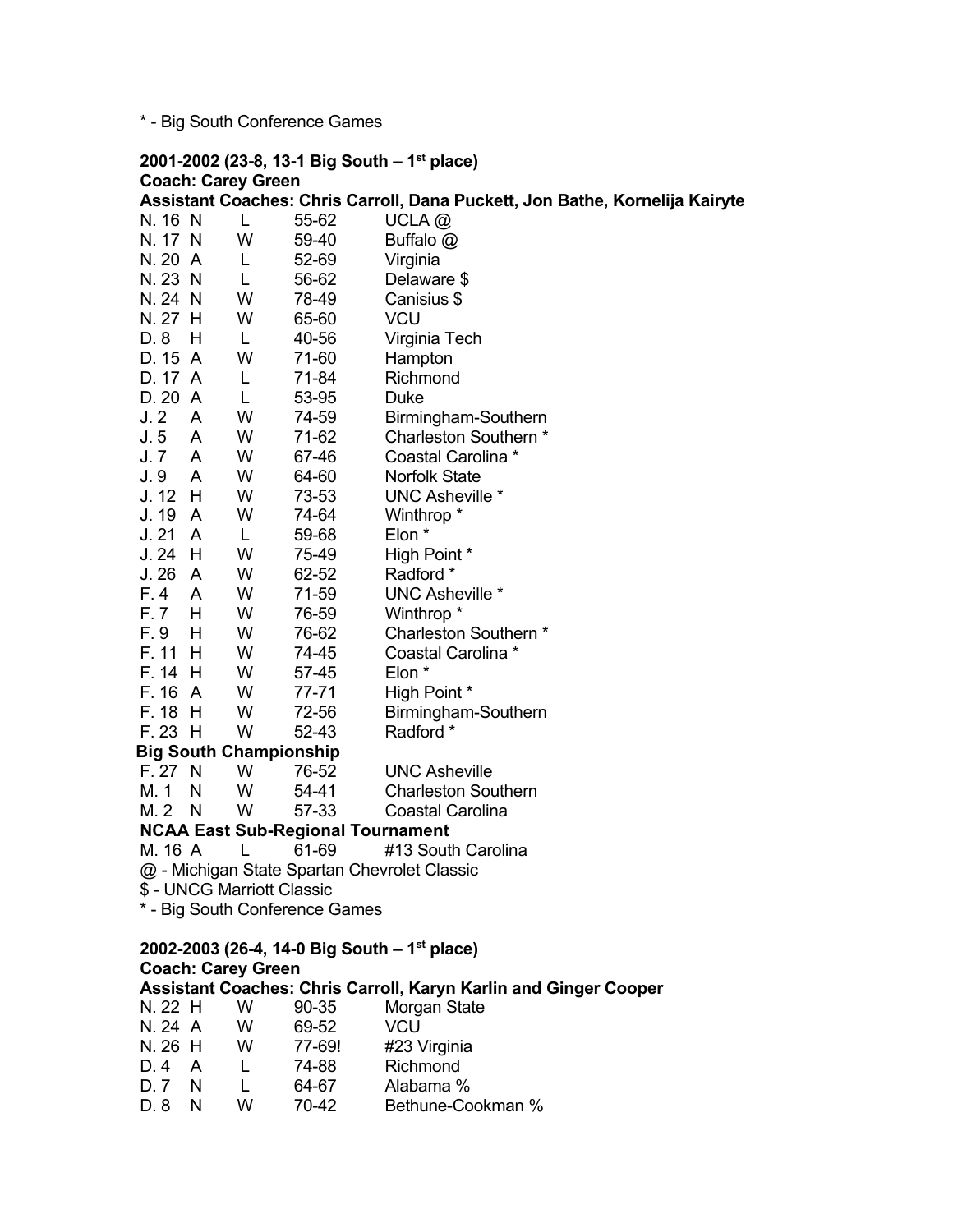| D. 14    | н   | L | 50-53                                    | Virginia Tech           |
|----------|-----|---|------------------------------------------|-------------------------|
| D. 21    | н   | W | 74-51                                    | <b>Norfolk State</b>    |
| D. 30    | A   | W | 71-57                                    | <b>Western Kentucky</b> |
| J.2      | н   | W | 83-52                                    | Charleston Southern *   |
| J.4      | н   | W | 68-40                                    | Coastal Carolina*       |
| J. 7     | A   | W | 67-57                                    | Winthrop *              |
| J. 10    | A   | W | 68-54                                    | South Carolina State    |
| J. 15 A  |     | W | 80-45                                    | <b>UNC Asheville*</b>   |
| J. 18    | H   | W | 66-56                                    | Birmingham-Southern     |
| J. 22    | A   | W | 71-53                                    | High Point *            |
| J.25     | н   | W | 59-45                                    | Radford *               |
| J.28     | Н   | W | 66-44                                    | Elon *                  |
| F. 1     | A   | W | 69-50                                    | Charleston Southern *   |
| F. 3     | A   | W | 82-76                                    | Coastal Carolina *      |
| F. 6     | H   | W | 86-66                                    | Hampton                 |
| F. 8     | н   | W | 61-42                                    | <b>UNC Asheville *</b>  |
| F. 14    | - H | W | 77-68                                    | High Point*             |
| F. 22 A  |     | W | 74-66                                    | Elon *                  |
| $F.25$ H |     | W | 53-35                                    | Winthrop *              |
| M. 1     | A   | W | 58-46                                    | Radford *               |
|          |     |   | <b>Big South Championship</b>            |                         |
| M. 4     | н   | W | 70-39                                    | <b>UNC Asheville</b>    |
| M. 8     | н   | W | 78-68                                    | <b>Coastal Carolina</b> |
| M. 9     | н   | w | 84-71                                    | <b>High Point</b>       |
|          |     |   | <b>NCAA East Sub-Regional Tournament</b> |                         |
| M. 22 N  |     |   | 44-54                                    | #14 Vanderbilt          |
|          |     |   | 0/ East Carolina Tournament              |                         |

% - East Carolina Tournament

\* - Big South Conference Games

! – Overtime Game

#### **2003-2004 (25-7, 14-0 Big South – 1st place)**

**Coach: Carey Green Assistant Coaches: Chris Carroll, Kelley Deyo and Heather Shaffner**  L 62-73 Cincinnati #<br>W 62-43 VCU  $N. 25 H W 62-43$ N. 29 N L 73-75\$ Harvard ^<br>N. 30 N L 56-65 Wisconsin L. 56-65 Wisconsin-Milwaukee ^ D. 3 H W 75-52 South Carolina State D. 6 N L 70-74! #24 Boston College & D. 7 N W 87-64 New Hampshire & D. 10 A W 76-54 Norfolk State D. 14 A L 68-82 Richmond D. 29 N W 70-62 Loyola (Md.) % 65-63 Cornell % J. 2 A L 45-52 #16/15 Virginia Tech J. 6 A W 76-72\$ American J. 8 H W 77-71 Western Kentucky J. 13 A W 63-45 Radford \* J. 17 A W 69-58 Coastal Carolina \* J. 19 A W 82-44 Charleston Southern \* J. 24 H W 62-42 Birmingham-Southern \*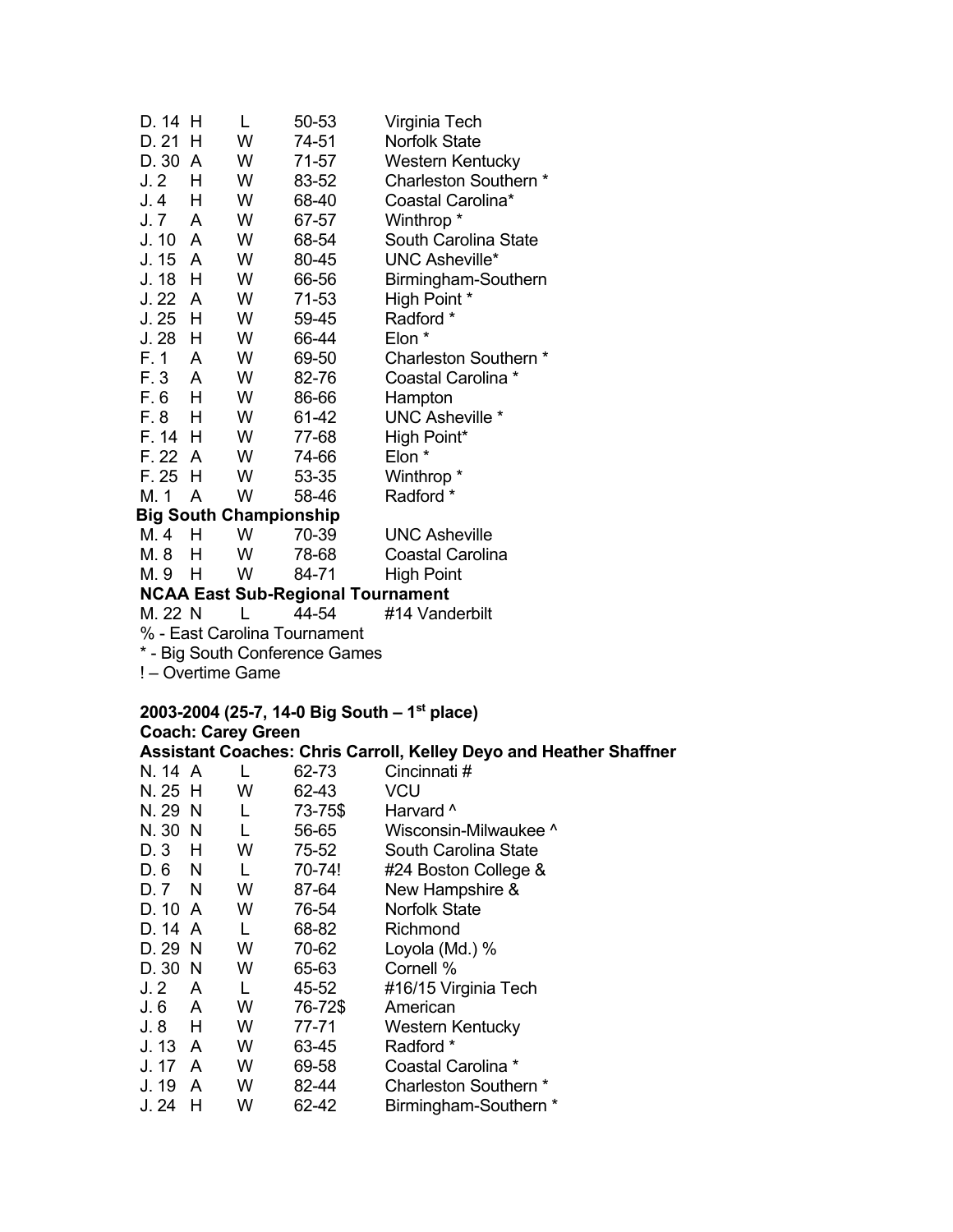| J. 27                            | A | W                             | 65-46                                    | <b>UNC Asheville *</b> |  |  |  |
|----------------------------------|---|-------------------------------|------------------------------------------|------------------------|--|--|--|
| $F.3$ H                          |   | W                             | 79-47                                    | Winthrop <sup>*</sup>  |  |  |  |
| F.7 H                            |   | W                             | 63-50                                    | High Point *           |  |  |  |
| F. 14 H                          |   | W                             | 75-58                                    | Coastal Carolina *     |  |  |  |
| $F. 16$ H                        |   | W                             | 70-42                                    | Charleston Southern *  |  |  |  |
| F. 21 A                          |   | W                             | 59-39                                    | Birmingham-Southern *  |  |  |  |
| $F. 24$ H                        |   | W                             | 67-50                                    | <b>UNC Asheville *</b> |  |  |  |
| F. 28 A                          |   | <b>W</b>                      | 70-64                                    | High Point *           |  |  |  |
| M.3 A                            |   | W                             | 79-44                                    | Winthrop <sup>*</sup>  |  |  |  |
| M.6 H                            |   | W                             | 62-42                                    | Radford *              |  |  |  |
|                                  |   | <b>Big South Championship</b> |                                          |                        |  |  |  |
| M.9 H                            |   | W                             | 81-47                                    | Winthrop               |  |  |  |
| M. 11 H                          |   | <b>W</b>                      | 82-59                                    | Radford                |  |  |  |
| M. 13 H                          |   | W                             | 54-41                                    | Birmingham-Southern    |  |  |  |
|                                  |   |                               | <b>NCAA West Sub-Regional Tournament</b> |                        |  |  |  |
| M. 20 N                          |   |                               | 53-78                                    | #16/15 Georgia         |  |  |  |
|                                  |   |                               | # - Preseason WNIT - First Round         |                        |  |  |  |
| ^ - Seminole Classic             |   |                               |                                          |                        |  |  |  |
| & - Brown Classic                |   |                               |                                          |                        |  |  |  |
| % - Lafayette Holiday Tournament |   |                               |                                          |                        |  |  |  |
| * - Big South Conference Games   |   |                               |                                          |                        |  |  |  |
| ! - Overtime Game                |   |                               |                                          |                        |  |  |  |
|                                  |   |                               | \$ - Double Overtime Games               |                        |  |  |  |
|                                  |   |                               |                                          |                        |  |  |  |

# **2004-2005 (26-7, 13-1 Big South – 1st place) Coach: Carey Green**

|         |    |   |       | Assistant Coaches: Chris Carroll, Kelley Deyo and Heather Stephens |
|---------|----|---|-------|--------------------------------------------------------------------|
| N. 19 H |    | W | 83-56 | Virginia Union                                                     |
| N. 22 H |    | L | 45-65 | Richmond                                                           |
| N. 30   | A  | L | 58-67 | Virginia                                                           |
| D. 3    | N. | W | 74-38 | Tennessee State ^                                                  |
| D. 4    | A  | W | 77-56 | #19/17 Kansas State ^                                              |
| D. 7    | H. | L | 55-66 | Virginia Tech                                                      |
| D. 12 A |    | L | 48-83 | #3 Duke                                                            |
| D. 18   | H  | W | 84-56 | <b>Norfolk State</b>                                               |
| D. 28   | A  | W | 70-47 | William & Mary                                                     |
| D. 31   | A  | W | 61-49 | American                                                           |
| J. 4    | A  | W | 80-69 | Loyola (Md.)                                                       |
| J. 9    | A  | L | 51-66 | #9 Ohio State                                                      |
| J. 15   | H. | W | 59-50 | Coastal Carolina *                                                 |
| J. 17   | H  | W | 84-44 | Charleston Southern *                                              |
| J. 20   | н  | W | 76-58 | Longwood                                                           |
| J. 22   | A  | W | 70-43 | UNC Asheville *                                                    |
| J. 24   | H  | W | 73-48 | Birmingham-Southern *                                              |
| J. 29   | H  | W | 86-71 | Radford *                                                          |
| F. 5    | A  | W | 72-49 | High Point *                                                       |
| F. 9    | A  | W | 74-50 | Winthrop <sup>*</sup>                                              |
| F. 12   | H  | W | 74-62 | <b>UNC Asheville *</b>                                             |
| F. 14   | A  | W | 70-41 | Birmingham-Southern *                                              |
| F. 19   | A  | W | 67-24 | Charleston Southern *                                              |
| F. 21   | A  | W | 69-50 | Coastal Carolina *                                                 |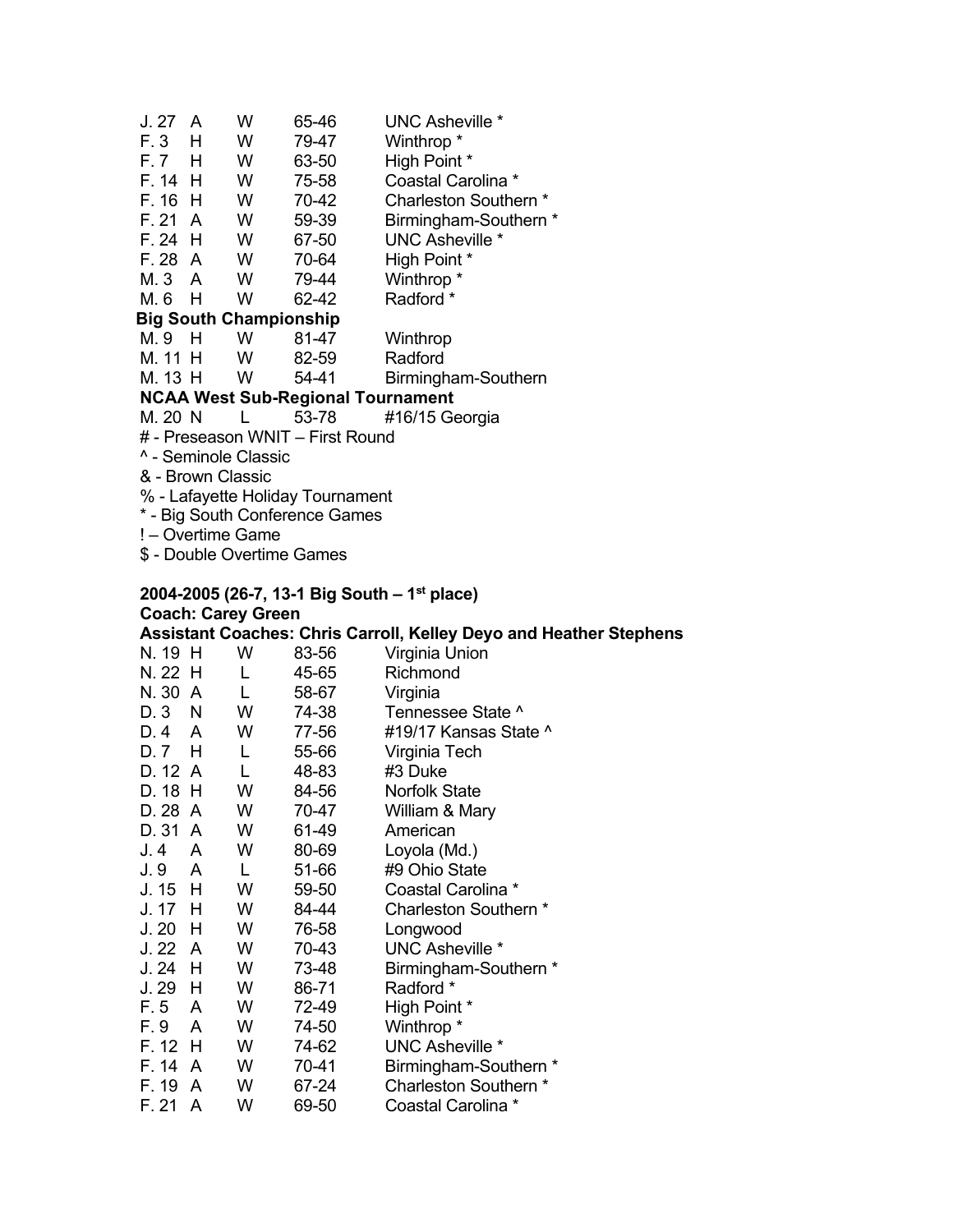F. 26 H L 53-62 High Point \* F. 28 H W 79-26 Winthrop \* M. 5 A W 77-55 Radford \*  **Big South Championship**  M. 8 H W 83-36 Winthrop M. 11 H W 80-44 Birmingham-Southern<br>M. 12 H W 88-41 UNC Asheville **UNC Asheville NCAA Chattanooga Sub-Regional Tournament**  M. 20 N W 78-70 #22/25 Penn State M. 22 N W 88-79 #17 DePaul **NCAA Chattanooga Regional** M. 26 N L 48-90 #2/4 LSU ^ - Commerce Bank Wildcat Tournament \* - Big South Conference Games

# **2005-2006 (25-6, 13-1 Big South – 1st place) Coach: Carey Green**

**Assistant Coaches: Olaf Lange, Kelley Deyo and Heather Stephens**  N. 18 H W 74-49 Virginia Union

| N. 21   | A              | L                             | 36-87 | #7/8 North Carolina                             |
|---------|----------------|-------------------------------|-------|-------------------------------------------------|
| N. 26   | н              | W                             | 73-56 | William & Mary                                  |
| D.3     | N              | W                             | 71-60 | Southern Miss ^                                 |
| D. 4    | A              | L                             | 69-83 | N.C. State ^                                    |
| D. 10   | A              | Г                             | 60-70 | Virginia Tech                                   |
| D. 16   | H              | W                             | 71-61 | <b>SMU</b>                                      |
| D. 19   | A              | W                             | 75-50 | <b>Norfolk State</b>                            |
| D. 29   | A              | L                             | 50-73 | Florida %                                       |
| D. 30   | -N             | W                             | 67-57 | Rhode Island %                                  |
| J.3     | н              | W                             | 66-42 | American                                        |
| J. 10   | н              | W                             | 70-63 | Loyola (Md.)                                    |
| J. 14   | H              | W                             | 78-41 | Charleston Southern *                           |
| J. 16   | н              | W                             | 70-61 | Coastal Carolina *                              |
| J.21    | н              | W                             | 56-44 | Winthrop *                                      |
| J. 25   | A              | L                             | 55-64 | High Point *                                    |
| J.28    | A              | W                             | 51-40 | Birmingham-Southern *                           |
| F.1     | A              | W                             | 77-50 | Longwood                                        |
| F. 4    | A              | W                             | 58-50 | Radford *                                       |
| F.7     | н              | W                             | 66-50 | <b>UNC Asheville *</b>                          |
| F. 11   | A              | W                             | 58-51 | Coastal Carolina *                              |
| F. 13   | $\overline{A}$ | W                             | 63-49 | Charleston Southern *                           |
| F. 18   | н              | W                             | 62-53 | High Point *                                    |
| F. 22   | A              | W                             | 61-51 | Winthrop <sup>*</sup>                           |
| F. 25   | A              | W                             | 67-60 | <b>UNC Asheville *</b>                          |
| F. 27   | н              | W                             | 60-47 | Birmingham-Southern *                           |
| M. 4    | н              | W                             | 69-58 | Radford *                                       |
|         |                | <b>Big South Championship</b> |       |                                                 |
| M. 7    | н              | W                             | 62-46 | <b>Charleston Southern</b>                      |
| M. 10   | H              | W                             | 53-45 | Winthrop                                        |
| M. 11 H |                | W                             | 53-50 | <b>High Point</b>                               |
|         |                |                               |       | <b>NCAA San Antonio Sub-Regional Tournament</b> |
| M. 18 N |                | L                             | 43-68 | #13 DePaul                                      |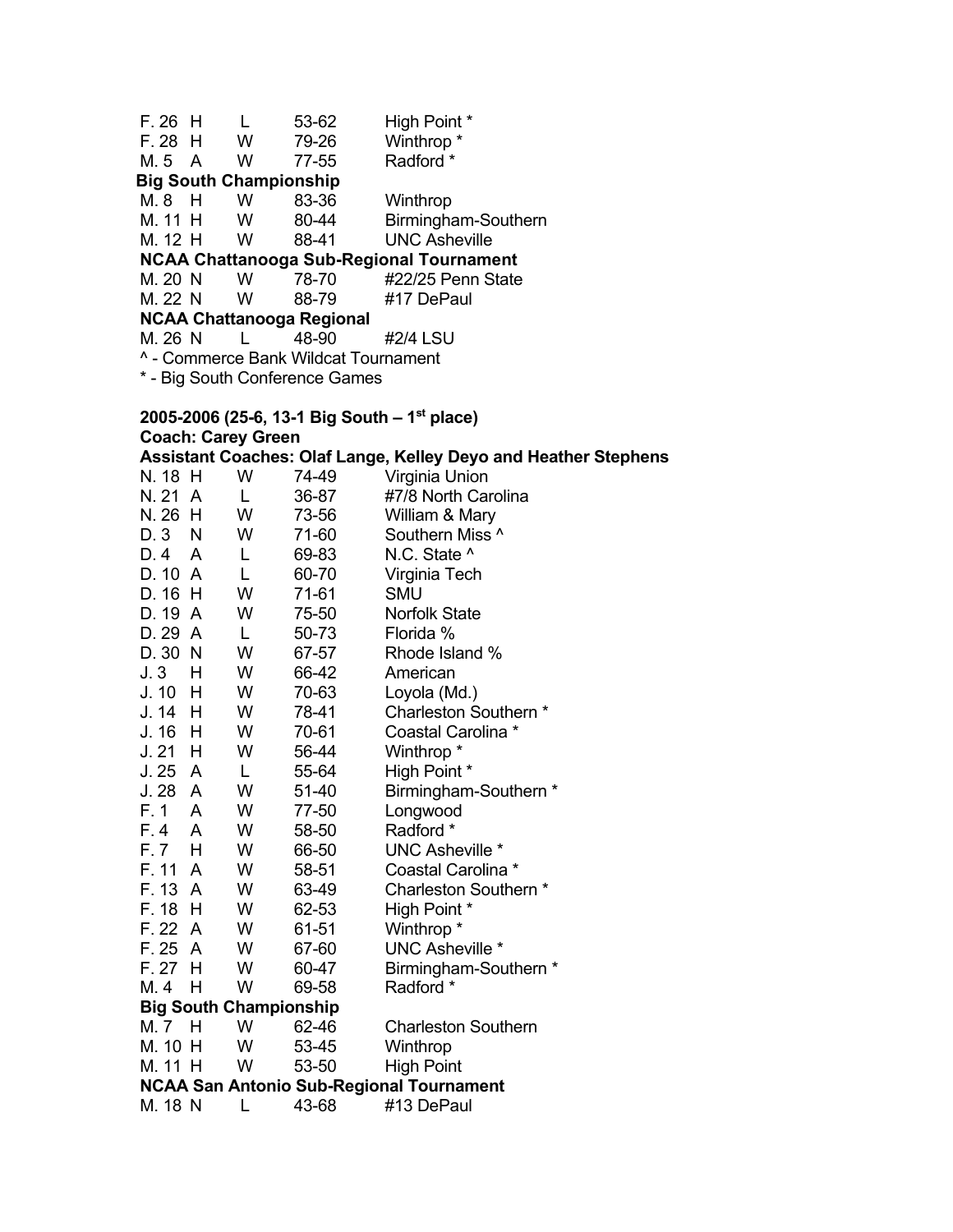^ - N.C. State Tournament

% – State Farm Classic

\* - Big South Conference Games

#### **2006-2007 (19-12, 10-4 Big South – T-2nd place) Coach: Carey Green Assistant Coaches: Olaf Lange, Kelley Deyo and Heather Stephens**

| N. 11 H   |     | W                     | 91-53                         | <b>Norfolk State</b>     |
|-----------|-----|-----------------------|-------------------------------|--------------------------|
| N. 14 A   |     | W                     | 61-56                         | George Mason             |
| N. 16     | H   | W                     | 97-27                         | <b>Columbia Union</b>    |
| N. 20     | A   | W                     | 75-71                         | Virginia                 |
| N. 25 A   |     | W                     | 62-45                         | Binghamton               |
| N. 29 A   |     | L                     | 64-74                         | James Madison            |
| D. 5      | н   | L                     | 52-55                         | Virginia Tech            |
| D.10      | A   | L                     | 66-74                         | #21/19 George Washington |
| D. 16     | H   | W                     | 66-49                         | Virginia Union           |
| D. 19     | -N  | L                     | 54-58                         | Texas-Arlington %        |
| D.20      | - N | L                     | 47-54                         | #22 Pittsburgh %         |
| D. 29     | - N | L                     | 43-76                         | Marist \$                |
| D. 30     | N   | L                     | 59-67                         | UNC Greensboro \$        |
| J.2       | Н   | W                     | 73-42                         | American                 |
| J.5       | H   | W                     | 82-48                         | Longwood                 |
| J. 13 A   |     | W                     | 58-54                         | Coastal Carolina *       |
| J. 15     | A   | W                     | 72-39                         | Charleston Southern *    |
| J. 20     | A   | L                     | 62-64!                        | High Point *             |
| $J.22$ H  |     | W                     | 69-42                         | Winthrop <sup>*</sup>    |
| $J.27$ H  |     | W                     | 79-66                         | Radford *                |
| F. 3      | A   | W                     | 66-62                         | <b>UNC Asheville *</b>   |
| F. 5      | H   | W                     | 52-44                         | Birmingham-Southern *    |
| F. 10 H   |     | L                     | 61-67                         | High Point *             |
| F. 13     | A   | W                     | 77-52                         | Winthrop <sup>*</sup>    |
| F. 17     | H   | W                     | 59-57                         | Coastal Carolina *       |
| F. 19     | н   | W                     | 91-40                         | Charleston Southern *    |
| $F. 24$ H |     | L                     | 51-54                         | <b>UNC Asheville *</b>   |
| F. 26 A   |     | W                     | 79-66                         | Birmingham-Southern *    |
| M. 3      | A   | L                     | 54-77                         | Radford *                |
|           |     |                       | <b>Big South Championship</b> |                          |
| M. 8      | N   | W                     | 70-58                         | Birmingham-Southern      |
| M. 9      | N   | L                     | 55-57                         | Radford                  |
|           |     | % - Caribbean Classic |                               |                          |
|           |     |                       |                               |                          |

\$ - Terrapin Classic

\* - Big South Conference Games

! – Overtime Game

#### **2007-08 (28-4, 11-1 Big South – 1st place) Coach: Carey Green Assistant Coaches: Alexis Sherard, Heather Stephens and Andy Bloodworth**

| N. 13 A | w | 62-44     | UNC Greensboro     |
|---------|---|-----------|--------------------|
| N. 16 A | w | 68-64     | North Carolina A&T |
| N. 19 A |   | 68-73     | Virginia Tech      |
| N. 23 N | w | $92 - 52$ | McNeese State %    |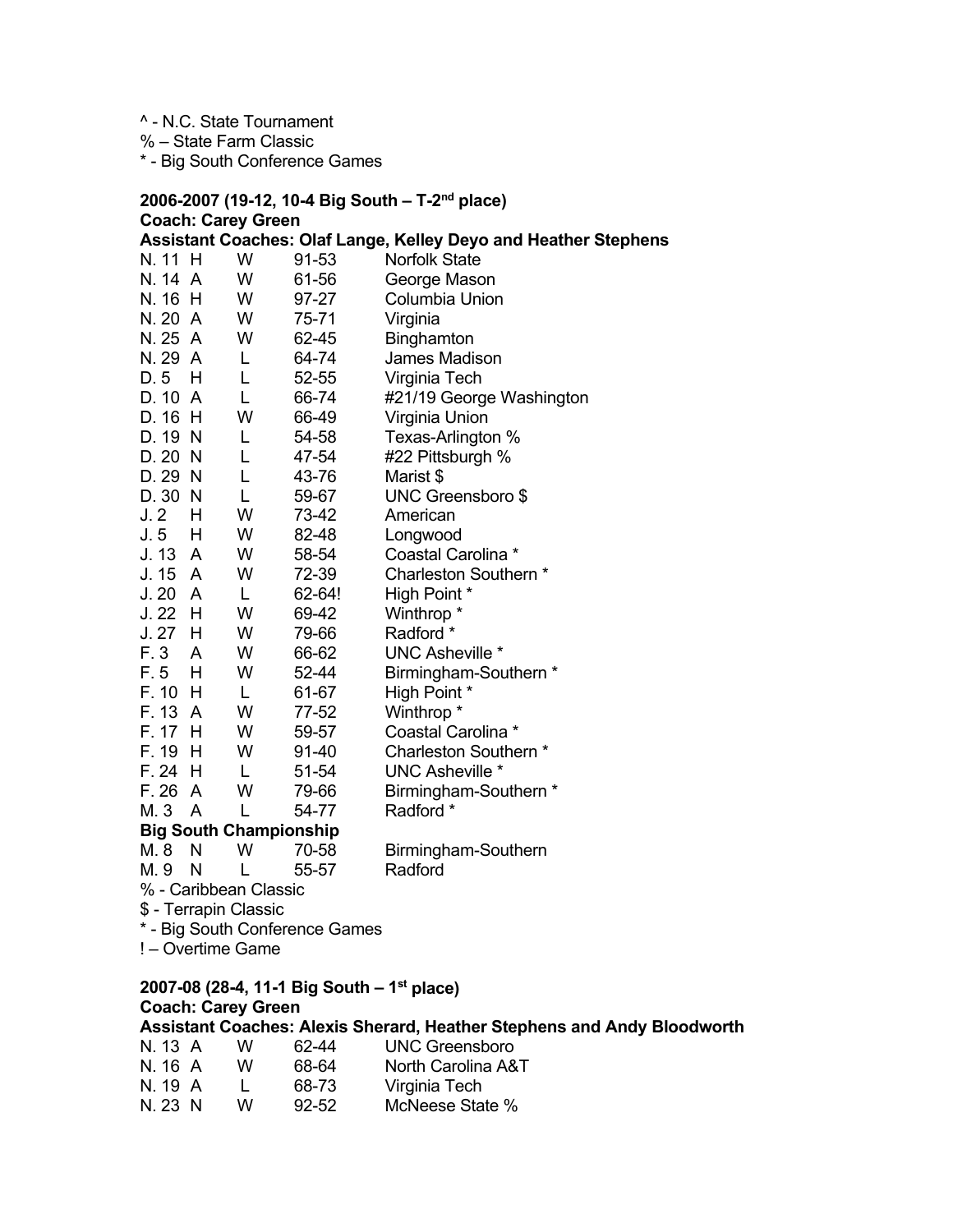| N. 24 N         |                                | W                             | 70-61                                 | Houston %                                                                      |  |  |  |
|-----------------|--------------------------------|-------------------------------|---------------------------------------|--------------------------------------------------------------------------------|--|--|--|
| N. 25 A         |                                | W                             | 61-56                                 | Xavier %                                                                       |  |  |  |
| N. 30 H         |                                | W                             | 100-29                                | Virginia Union                                                                 |  |  |  |
| D.4             | Н                              | W                             | 79-66                                 | James Madison                                                                  |  |  |  |
| D. 8            | Н                              | W                             | 76-40                                 | Binghamton                                                                     |  |  |  |
| D. 15 H         |                                | W                             | 66-54                                 | <b>Glenville State</b>                                                         |  |  |  |
| D. 20 N         |                                | W                             | 68-56                                 | Ball State \$                                                                  |  |  |  |
| D. 21           | A                              | W                             | 70-68                                 | UNLV \$                                                                        |  |  |  |
| D. 30 A         |                                | L                             | 67-88                                 | #4 North Carolina                                                              |  |  |  |
| J.5             | Н                              | W                             | 45-38                                 | Richmond                                                                       |  |  |  |
| J.8             | A                              | W                             | 64-60                                 | East Tennessee State                                                           |  |  |  |
| J. 15           | H                              | W                             | 69-54                                 | George Mason                                                                   |  |  |  |
| J. 19           | A                              | W                             | 82-53                                 | Charleston Southern *                                                          |  |  |  |
| J.21            | A                              | W                             | 71-44                                 | Coastal Carolina *                                                             |  |  |  |
| J.26            | H                              | W                             | 88-41                                 | Presbyterian                                                                   |  |  |  |
| J. 29           | H                              | W                             | 76-57                                 | High Point *                                                                   |  |  |  |
| F.2             | H                              | W                             | 76-51                                 | Winthrop <sup>*</sup>                                                          |  |  |  |
| F.6             | A                              | W                             | 63-50                                 | Radford *                                                                      |  |  |  |
| F. 9            | H                              | W                             | 69-55                                 | <b>UNC Asheville *</b>                                                         |  |  |  |
| F. 16           | H                              | W                             | 76-39                                 | Coastal Carolina *                                                             |  |  |  |
| F. 18           | H                              | W                             | 99-42                                 | Charleston Southern *                                                          |  |  |  |
| F. 23           | A                              | W                             | 78-68                                 | High Point *                                                                   |  |  |  |
| F. 27           | A                              | L                             | 52-56                                 | Winthrop *                                                                     |  |  |  |
| M. 1            | A                              | W                             | 60-46                                 | <b>UNC Asheville *</b>                                                         |  |  |  |
| M. 7 H          |                                | W                             | 70-62                                 | Radford *                                                                      |  |  |  |
|                 |                                | <b>Big South Championship</b> |                                       |                                                                                |  |  |  |
| M. 15 N         |                                | W                             | 80-43                                 | <b>High Point</b>                                                              |  |  |  |
| M. 16 N         |                                | W                             | 66-65                                 | Radford                                                                        |  |  |  |
|                 |                                |                               | <b>NCAA Greensboro Sub-Regional</b>   |                                                                                |  |  |  |
| M. 23 A         |                                | L                             | 62-82                                 | #11/12 Old Dominion                                                            |  |  |  |
|                 |                                |                               | % - National City Xavier Invitational |                                                                                |  |  |  |
|                 |                                |                               | \$ - Lady Rebel Christmas Classic     |                                                                                |  |  |  |
|                 | * - Big South Conference Games |                               |                                       |                                                                                |  |  |  |
|                 |                                |                               |                                       | 2008-09 (24-9, 15-1 Big South – 1 <sup>st</sup> place)                         |  |  |  |
|                 |                                | <b>Coach: Carey Green</b>     |                                       |                                                                                |  |  |  |
|                 |                                |                               |                                       | <b>Assistant Coaches: Alexis Sherard, Heather Stephens and Andy Bloodworth</b> |  |  |  |
| N. 14 H         |                                | L                             | 57-59                                 | VCU %                                                                          |  |  |  |
| N. 21 N         |                                | W                             | 45-44                                 | UC Riverside %                                                                 |  |  |  |
| N. 22 A         |                                | L                             | 53-73                                 | Western Carolina %                                                             |  |  |  |
| <b>NI 00 NI</b> |                                | $\mathbf{L}$                  | ON JO                                 | $H$ <sub>o</sub> $H$ <sub>ord</sub> $0$                                        |  |  |  |

- N. 28 N L 39-46 Hartford & N. 29 N L 61-65 South Alabama &<br>D. 2 A L 64-77 James Madison D. 2 A L 64-77 James Madison<br>D. 7 H L 53-64 #14/13 Auburn
- D. 7 H L 53-64 #14/13 Auburn<br>D. 13 H W 92-68 St. Paul's St. Paul's
- 
- D. 20 A W 55-43 Winston-Salem State<br>D. 22 A L 50-67 #19/20 Vanderbilt
- D. 22 A L 50-67 #19/20 Vanderbilt<br>D. 29 N W 72-58 North Carolina A& D. 29 N W 72-58 North Carolina A&T \$<br>D. 30 A W 45-43 Virginia Tech \$
- Virginia Tech \$
- J. 3 H W 55-42 Gardner-Webb \*
- Winthrop \*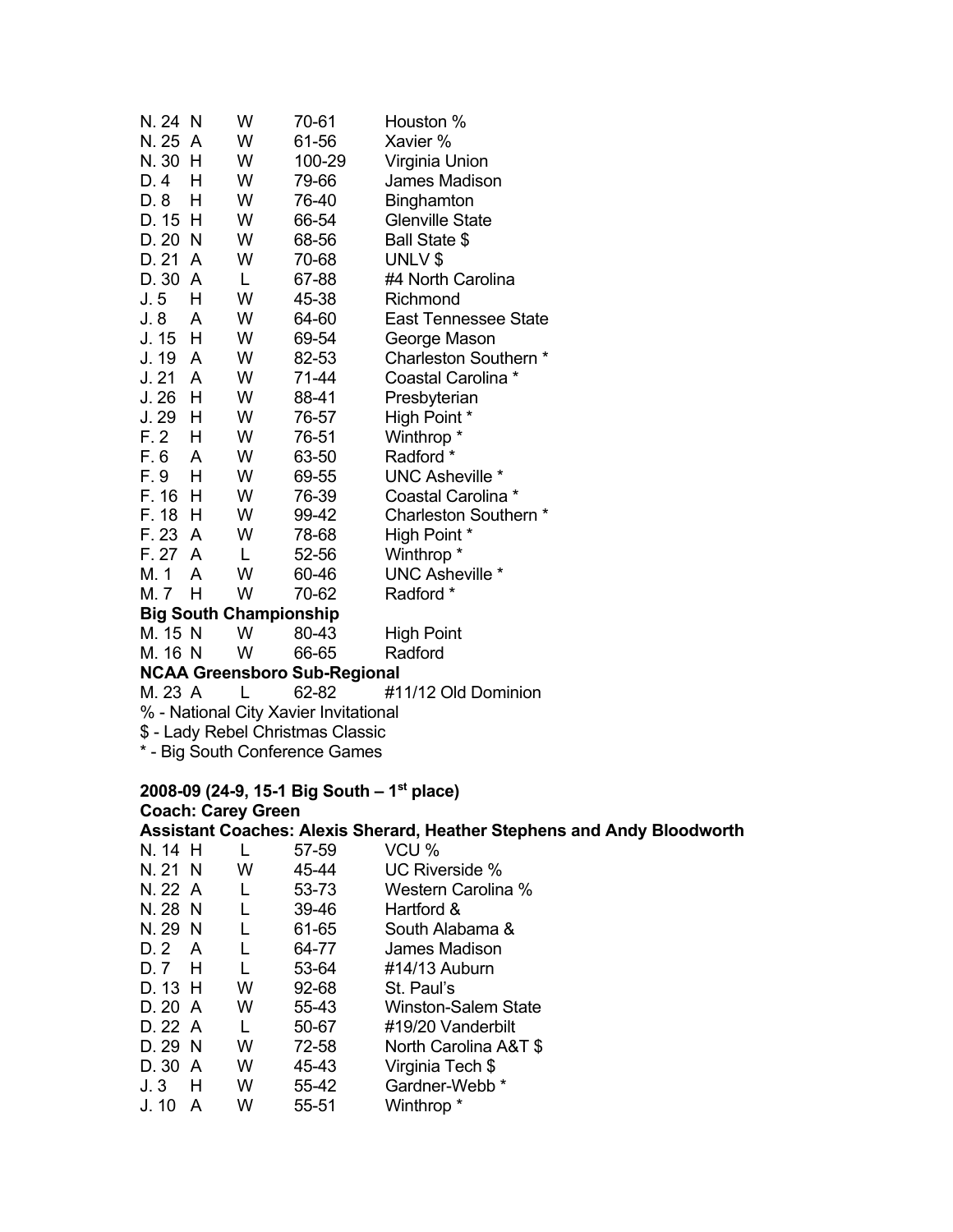| J. 13                         | н                                | W | 64-54 | East Tennessee State       |  |  |  |  |
|-------------------------------|----------------------------------|---|-------|----------------------------|--|--|--|--|
| J. 17                         | A                                | w | 59-49 | Presbyterian *             |  |  |  |  |
| J. 19                         | A                                | W | 75-48 | <b>UNC Asheville *</b>     |  |  |  |  |
| J. 24                         | н                                | W | 76-51 | Charleston Southern *      |  |  |  |  |
| J. 26                         | н                                | w | 65-40 | Coastal Carolina *         |  |  |  |  |
| J. 31                         | н                                | W | 65-42 | High Point *               |  |  |  |  |
| F. 2                          | н                                | w | 80-38 | Radford *                  |  |  |  |  |
| F. 9                          | A                                | W | 58-51 | Gardner-Webb *             |  |  |  |  |
| F. 16                         | н                                | W | 63-48 | Winthrop *                 |  |  |  |  |
| F. 21                         | A                                | W | 77-44 | Coastal Carolina *         |  |  |  |  |
| F. 23                         | A                                | W | 81-59 | Charleston Southern *      |  |  |  |  |
| F. 28                         | н                                | W | 77-41 | <b>UNC Asheville *</b>     |  |  |  |  |
| M. 2                          | н                                | W | 71-33 | Presbyterian *             |  |  |  |  |
| M. 6                          | A                                | W | 80-61 | Radford *                  |  |  |  |  |
| M. 9                          | A                                | L | 53-58 | High Point *               |  |  |  |  |
| <b>Big South Championship</b> |                                  |   |       |                            |  |  |  |  |
| M. 13 N                       |                                  | W | 74-64 | <b>Charleston Southern</b> |  |  |  |  |
| M. 14 N                       |                                  | W | 61-42 | Winthrop                   |  |  |  |  |
| M. 15 N                       |                                  | W | 51-50 | Gardner-Webb               |  |  |  |  |
|                               | <b>NCAA Raleigh Sub-Regional</b> |   |       |                            |  |  |  |  |
| M. 22 N                       |                                  |   | 42-62 | #7 Louisville              |  |  |  |  |
|                               | % - Preseason WNIT               |   |       |                            |  |  |  |  |

& - GW Thanksgiving Classic

\$ - Hokie Hardwood Classic

\* - Big South Conference Games

# **2009-10 (27-6, 14-2 Big South – 2nd place)**

# **Coach: Carey Green**

**Assistant Coaches: Alexis Sherard, Heather Stephens and Andy Bloodworth** 

| N. 13 H |   | W | 71-26 | <b>Winston-Salem State</b> |
|---------|---|---|-------|----------------------------|
| N. 17   | н | W | 60-42 | <b>UNC Greensboro</b>      |
| N. 20   | N | W | 63-52 | Tulane %                   |
| N. 21   | A | W | 55-43 | Navy %                     |
| N. 28   | A | W | 90-55 | Lafayette                  |
| D. 1    | н | L | 50-60 | <b>James Madison</b>       |
| D.5     | н | W | 86-45 | <b>Glenville State</b>     |
| D. 15   | A | L | 64-70 | Auburn                     |
| D. 28   | N | W | 70-40 | Cornell #                  |
| D. 29   | A | L | 54-63 | #23/21 Virginia #          |
| J.2     | A | L | 65-70 | Gardner-Webb <sup>*</sup>  |
| J. 5    | н | W | 57-51 | North Carolina A&T         |
| J. 9    | Н | W | 67-38 | Winthrop <sup>*</sup>      |
| J. 12   | H | W | 78-55 | Longwood                   |
| J. 16   | н | W | 73-27 | Presbyterian *             |
| J. 18   | н | W | 82-40 | <b>UNC Asheville *</b>     |
| J.23    | A | W | 65-52 | Charleston Southern *      |
| J. 25   | A | W | 57-38 | Coastal Carolina *         |
| J.30    | A | W | 75-62 | High Point *               |
| F. 1    | A | W | 63-45 | Radford *                  |
| F. 4    | н | W | 64-44 | North Carolina Central     |
| F. 8    | н |   | 56-59 | Gardner-Webb <sup>*</sup>  |
|         |   |   |       |                            |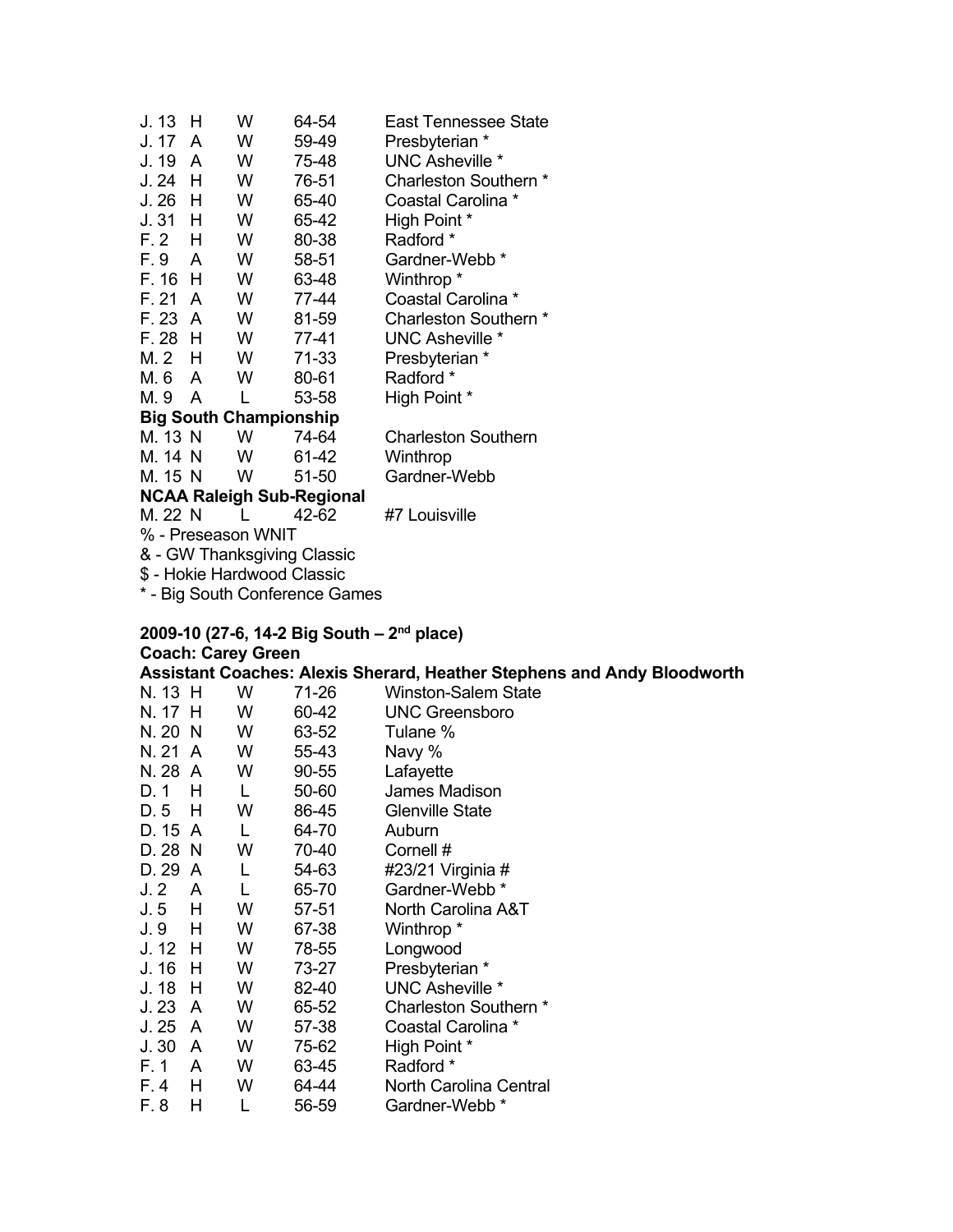| F. 15 A                              |                               | w                             | $52 - 18$ | Winthrop <sup>*</sup>  |  |  |  |  |
|--------------------------------------|-------------------------------|-------------------------------|-----------|------------------------|--|--|--|--|
| $F. 20$ H                            |                               | w                             | $57 - 55$ | Coastal Carolina *     |  |  |  |  |
| $F.22$ H                             |                               | W                             | 66-56     | Charleston Southern *  |  |  |  |  |
| F. 27 A                              |                               | W                             | 94-66     | <b>UNC Asheville *</b> |  |  |  |  |
| M. 1 A                               |                               | w                             | 55-40     | Presbyterian *         |  |  |  |  |
| M.5 H                                |                               | w                             | 66-33     | Radford *              |  |  |  |  |
| M. 8                                 | H                             | w                             | 73-48     | High Point *           |  |  |  |  |
|                                      |                               | <b>Big South Championship</b> |           |                        |  |  |  |  |
| M. 12 N                              |                               | W                             | 70-52     | Radford                |  |  |  |  |
| M. 13 A                              |                               | W                             | 73-55     | High Point             |  |  |  |  |
| M. 14 N                              |                               | w                             | 68-66     | Gardner-Webb           |  |  |  |  |
| <b>NCAA Kansas City Sub-Regional</b> |                               |                               |           |                        |  |  |  |  |
| M. 20 N                              |                               | L                             | 77-83     | #19/15 Kentucky        |  |  |  |  |
| % - Navy Classic                     |                               |                               |           |                        |  |  |  |  |
|                                      | # - Marriott Cavalier Classic |                               |           |                        |  |  |  |  |

\* - Big South Conference Games

# **2010-11 (22-11, 14-2 Big South – 1st place)**

# **Coach: Carey Green**<br>Assistant Coaches: Ale

|                               | <b>Coach: Carey Green</b> |       |                                                                                |  |  |  |
|-------------------------------|---------------------------|-------|--------------------------------------------------------------------------------|--|--|--|
|                               |                           |       | <b>Assistant Coaches: Alexis Sherard, Heather Stephens and Andy Bloodworth</b> |  |  |  |
| N. 12 N                       | L                         | 35-40 | Creighton %                                                                    |  |  |  |
| N. 13 N                       | L                         | 46-49 | College of Charleston %                                                        |  |  |  |
| N. 16<br>H                    | W                         | 71-19 | Virginia Union                                                                 |  |  |  |
| N. 20 H                       | W                         | 64-52 | Lafayette                                                                      |  |  |  |
| N. 22 A                       | L                         | 49-81 | #8/8 Texas A&M                                                                 |  |  |  |
| N. 26<br>$\overline{A}$       | L                         | 42-81 | #2/3 Baylor                                                                    |  |  |  |
| N. 30<br>H,                   | W                         | 93-75 | <b>Glenville State</b>                                                         |  |  |  |
| D.5<br>A                      | L                         | 51-54 | James Madison                                                                  |  |  |  |
| D. 18 A                       | L                         | 48-50 | North Carolina Central                                                         |  |  |  |
| D. 21<br>A                    | W                         | 59-57 | <b>VCU</b>                                                                     |  |  |  |
| D. 28<br><b>N</b>             | L                         | 66-81 | #17/17 St. John's &                                                            |  |  |  |
| D. 29<br>-N                   | W                         | 73-53 | La Salle &                                                                     |  |  |  |
| J.3<br>A                      | W                         | 68-60 | High Point *                                                                   |  |  |  |
| J. 8<br>A                     | W                         | 51-40 | Presbyterian *                                                                 |  |  |  |
| J. 9<br>A                     | W                         | 61-44 | <b>UNC Asheville *</b>                                                         |  |  |  |
| J. 14<br>A                    | W                         | 75-71 | Longwood                                                                       |  |  |  |
| J. 17<br>H                    | L                         | 53-62 | Radford *                                                                      |  |  |  |
| J.22<br>H                     | W                         | 63-46 | Charleston Southern *                                                          |  |  |  |
| J.24<br>H                     | W                         | 58-54 | Coastal Carolina *                                                             |  |  |  |
| J. 29<br>A                    | W                         | 70-33 | Winthrop <sup>*</sup>                                                          |  |  |  |
| J.31<br>A                     | W                         | 68-56 | Gardner-Webb *                                                                 |  |  |  |
| F. 5<br>Н                     | W                         | 58-57 | High Point *                                                                   |  |  |  |
| F. 12<br>H                    | W                         | 56-51 | Gardner-Webb *                                                                 |  |  |  |
| F. 14<br>H                    | W                         | 72-38 | Winthrop *                                                                     |  |  |  |
| F. 19<br>A                    | W                         | 66-50 | Radford *                                                                      |  |  |  |
| F. 26<br>A                    | W                         | 64-44 | Coastal Carolina *                                                             |  |  |  |
| F. 28<br>A                    | L                         | 51-54 | Charleston Southern *                                                          |  |  |  |
| M. 4<br>Н                     | W                         | 72-58 | <b>UNC Asheville *</b>                                                         |  |  |  |
| M. 7<br>H                     | W                         | 49-40 | Presbyterian *                                                                 |  |  |  |
| <b>Big South Championship</b> |                           |       |                                                                                |  |  |  |
| M. 11 N                       | W                         | 51-44 | <b>Coastal Carolina</b>                                                        |  |  |  |
|                               |                           |       |                                                                                |  |  |  |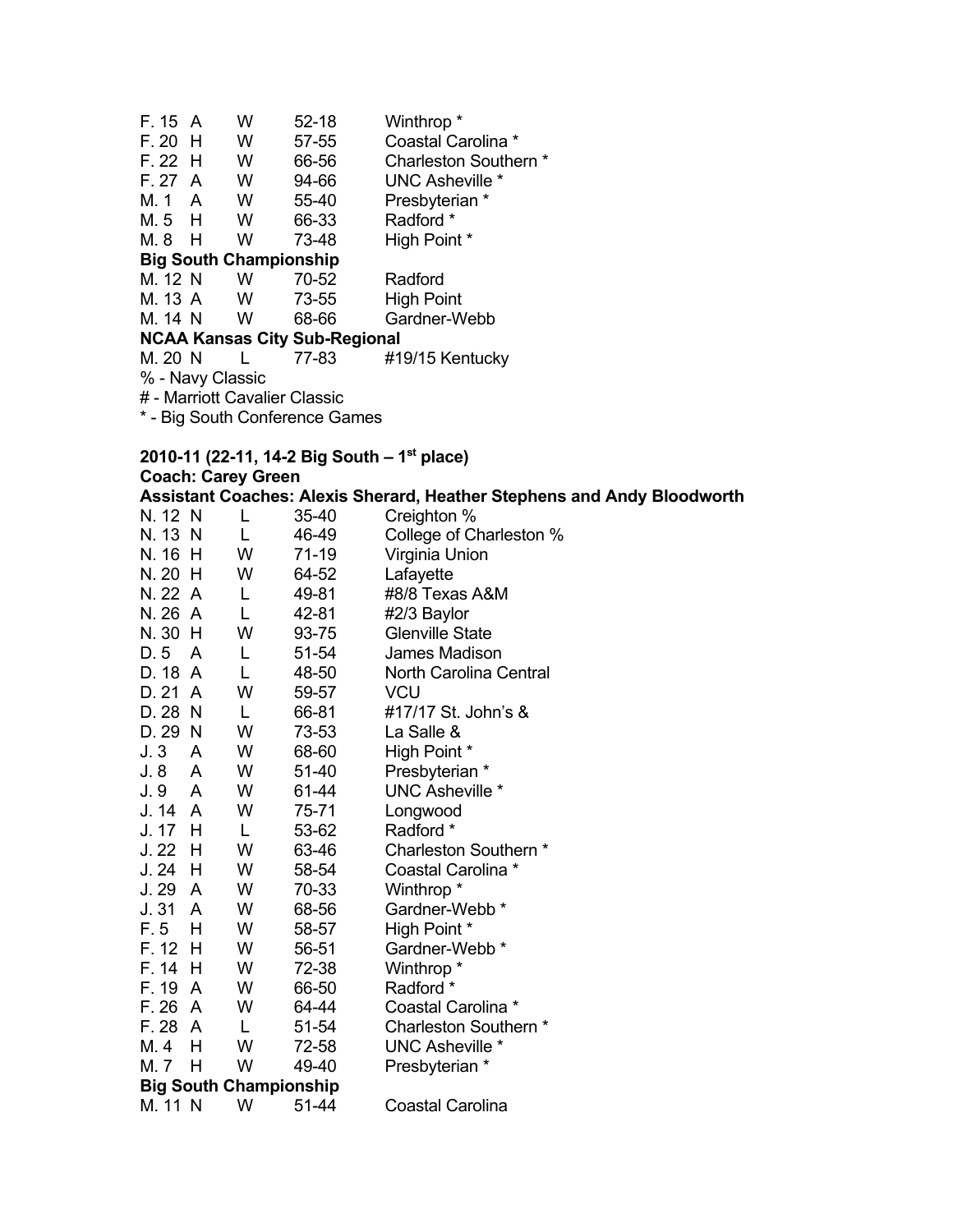M. 12 A W 76-55 High Point M. 13 N L 66-67 Gardner-Webb **Postseason WNIT**  M. 16 A L 56-62 Charlotte % - Sheraton Raleigh Wolfpack Invitational & - Terrapin Classic \* - Big South Conference Games

#### **2011-12 (24-9, 16-2 Big South – 1st place)**

#### **Coach: Carey Green Assistant Coaches: Alexis Sherard, Heather Stephens and Andy Bloodworth**  N. 11 A W 61-46 UNC Greensboro N. 15 H L 47-52 VCU N. 18 A L 74-81 North Carolina A&T N. 22 H W 82-39 Virginia-Wise N. 25 N L 45-76 #12/14 Oklahoma % N. 26 N W 70-27 Lipscomb % D. 1 H L 58-62 James Madison D. 7 A L 38-64 Virginia D. 10 H W 116-65 Glenville State D. 15 H W 82-37 Virginia Union D. 20 A L 54-66 Richmond D. 31 A W 76-68 Radford \* J. 7 H L 69-73! High Point \* J. 9 H W 90-61 Campbell \* J. 14 A W 82-45 Coastal Carolina \* W 79-64 Charleston Southern \* J. 21 H W 59-39 Presbyterian \* J. 23 H W 74-49 Winthrop \* J. 28 A W 78-56 UNC Asheville \* J. 30 A W 78-51 Gardner-Webb \* F. 4 A W 58-45 Campbell \* F. 6 A W 73-65 High Point \*<br>F. 11 H W 77-69\$ Charleston S W 77-69\$ Charleston Southern \* F. 13 H W 66-54 Coastal Carolina \* F. 18 A L 69-71 Winthrop \* F. 20 A W 69-64 Presbyterian \* F. 25 H W 76-44 Gardner-Webb \* F. 27 H W 84-53 UNC Asheville \* M. 2 H W 72-66 Radford \* **Big South Championship**  M. 9 N W 71-50 UNC Asheville M. 10 N W 72-52 Charleston Southern M. 11 A W 81-73 High Point **NCAA Raleigh Sub-Regional**  M. 18 A L 43-74 #4/4 Notre Dame % - Vanderbilt Thanksgiving Tournament \* - Big South Conference Games

! – Overtime Game \$ - Double Overtime Game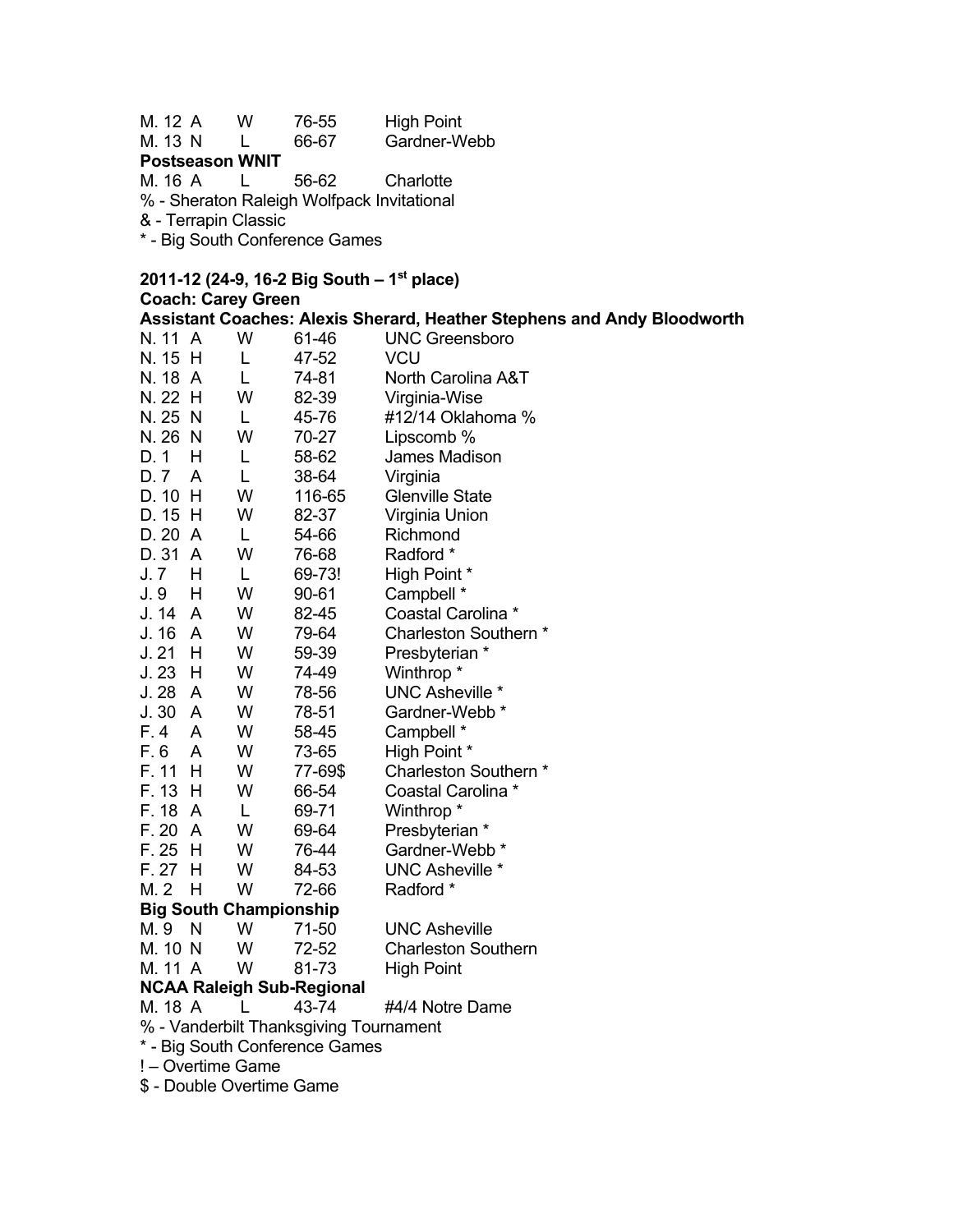# **2012-13 (27-7, 16-2 Big South – 1st Place) Coach: Carey Green**

|         | Assistant Coaches: Alexis Sherard, Heather Stephens and Andy Bloodworth |                               |                                        |                                                                          |  |  |  |
|---------|-------------------------------------------------------------------------|-------------------------------|----------------------------------------|--------------------------------------------------------------------------|--|--|--|
| N. 9    | A                                                                       | L                             | 46-63                                  | Duquesne %                                                               |  |  |  |
| N. 16   | H                                                                       | W                             | 81-50                                  | Grambling State %                                                        |  |  |  |
| N. 17 H |                                                                         | W                             | 68-63                                  | Sacred Heart %                                                           |  |  |  |
| N. 20 A |                                                                         | L                             | 55-70                                  | #24 Texas A&M                                                            |  |  |  |
| N. 23 A |                                                                         | L                             | 60-92                                  | #3/3 Baylor                                                              |  |  |  |
| N. 27 H |                                                                         | W                             | 76-56                                  | <b>UNCG</b>                                                              |  |  |  |
| D. 1    | A                                                                       | W                             | 67-65                                  | Radford *                                                                |  |  |  |
| D. 4    | A                                                                       | W                             | 60-48                                  | James Madison                                                            |  |  |  |
| D. 8    | Н                                                                       | W                             | 84-34                                  | <b>UNCW</b>                                                              |  |  |  |
| D. 13 H |                                                                         | W                             | 82-46                                  | <b>Bluefield State</b>                                                   |  |  |  |
| D. 15 H |                                                                         | L                             | 56-60                                  | North Carolina A&T                                                       |  |  |  |
| D. 17 H |                                                                         | W                             | 95-39                                  | Virginia Union                                                           |  |  |  |
| D. 20   | $\mathsf{A}$                                                            | W                             | 76-63                                  | <b>VCU</b>                                                               |  |  |  |
| D. 29   | $\mathsf{A}$                                                            | W                             | 90-57                                  | Winthrop *                                                               |  |  |  |
| J. 3    | H                                                                       | L                             | 49-51                                  | Presbyterian *                                                           |  |  |  |
| J. 5    | н                                                                       | W                             | 75-49                                  | <b>UNC Asheville *</b>                                                   |  |  |  |
| J. 10   | A                                                                       | W                             | 92-33                                  | Charleston Southern *                                                    |  |  |  |
| J. 12   | A                                                                       | W                             | 76-48                                  | Coastal Carolina *                                                       |  |  |  |
| J. 17   | H                                                                       | L                             | 63-71                                  | High Point *                                                             |  |  |  |
| J. 19   | H                                                                       | W                             | 65-58                                  | Campbell *                                                               |  |  |  |
| J. 26   | H                                                                       | W                             | 91-58                                  | Longwood *                                                               |  |  |  |
| J.31    | A                                                                       | W                             | 78-56                                  | Campbell *                                                               |  |  |  |
| F.2     | A                                                                       | W                             | 67-59                                  | High Point *                                                             |  |  |  |
| F. 9    | A                                                                       | W                             | 97-56                                  | Longwood *                                                               |  |  |  |
| F. 14   | H                                                                       | W                             | 69-54                                  | Winthrop <sup>*</sup>                                                    |  |  |  |
| F. 16   | H                                                                       | W                             | 69-60                                  | Radford *                                                                |  |  |  |
| F. 21   | A                                                                       | W                             | 75-43                                  | UNC Asheville *                                                          |  |  |  |
| F. 23   | $\mathsf{A}$                                                            | W                             | 55-40                                  | Gardner-Webb *                                                           |  |  |  |
| F. 28   | H                                                                       | W                             | 68-31                                  | Coastal Carolina *                                                       |  |  |  |
| M. 2    | H                                                                       | W                             | 88-62                                  | Charleston Southern *                                                    |  |  |  |
|         |                                                                         | <b>Big South Championship</b> |                                        |                                                                          |  |  |  |
| M. 8    | N                                                                       | W                             | 78-61                                  | Gardner-Webb                                                             |  |  |  |
| M. 9    | N                                                                       | W                             | 70-56                                  | Campbell                                                                 |  |  |  |
| M. 10 N |                                                                         | W                             | 54-45                                  | Longwood                                                                 |  |  |  |
|         |                                                                         |                               | <b>NCAA Oklahoma City Sub-Regional</b> |                                                                          |  |  |  |
|         |                                                                         |                               | M. 24 N L 43-77                        | #21/21 Purdue                                                            |  |  |  |
|         |                                                                         | % - Preseason WNIT            |                                        |                                                                          |  |  |  |
|         | * - Big South Conference Games                                          |                               |                                        |                                                                          |  |  |  |
|         |                                                                         |                               |                                        |                                                                          |  |  |  |
|         |                                                                         |                               |                                        | 2013-14 (20-11, 15-5 Big South - T-2 <sup>nd</sup> place)                |  |  |  |
|         |                                                                         | <b>Coach: Carey Green</b>     |                                        |                                                                          |  |  |  |
|         |                                                                         |                               |                                        | Assistant Coaches: Alexis Sherard, Andy Bloodworth and Brittany Campbell |  |  |  |
| N. 8 A  |                                                                         | L                             | 56-66                                  | Charlotte                                                                |  |  |  |
| N. 12 H |                                                                         | L                             | 56-67                                  | James Madison                                                            |  |  |  |
|         | N. 19 H L                                                               |                               | 60-61                                  | Virginia                                                                 |  |  |  |
|         | N. 23 A                                                                 | L                             | 65-77                                  | Saint Joseph's                                                           |  |  |  |

N. 25 A W 72-56 Kutztown

| N. 29 N | 66-70 | Fresno State % |
|---------|-------|----------------|
|---------|-------|----------------|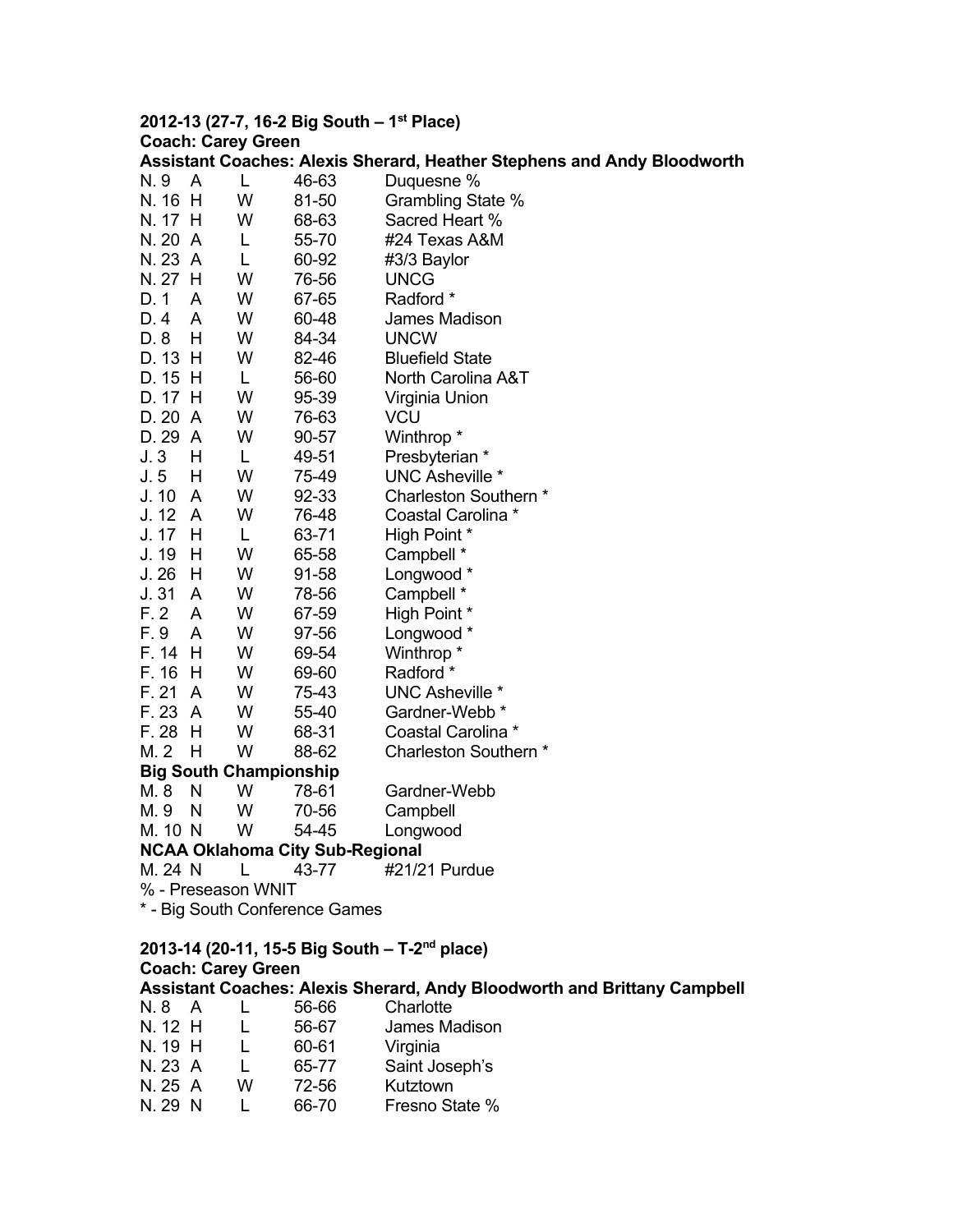| N. 30 | N                             | W | 89-79   | Savannah State %          |  |  |  |
|-------|-------------------------------|---|---------|---------------------------|--|--|--|
| D. 3  | н                             | W | 76-61   | Richmond                  |  |  |  |
| D. 7  | н                             | W | 70-49   | Radford *                 |  |  |  |
| D. 19 | A                             | W | 64-55   | <b>UNCW</b>               |  |  |  |
| D. 28 | H                             | W | 75-52   | Campbell *                |  |  |  |
| D. 30 | A                             | L | 70-75   | High Point *              |  |  |  |
| J.2   | A                             | W | 92-69   | Charleston Southern *     |  |  |  |
| J.4   | A                             | W | 71-62   | Coastal Carolina *        |  |  |  |
| J. 9  | н                             | W | 72-40   | Gardner-Webb *            |  |  |  |
| J. 11 | н                             | W | 59-51   | Presbyterian *            |  |  |  |
| J. 16 | A                             | W | 77-70!  | Winthrop*                 |  |  |  |
| J. 18 | A                             | L | 80-83!  | <b>UNC Asheville *</b>    |  |  |  |
| J. 23 | н                             | W | 74-41   | Longwood *                |  |  |  |
| J.30  | н                             | L | 89-94\$ | High Point *              |  |  |  |
| F. 1  | A                             | L | 55-61!  | Campbell *                |  |  |  |
| F. 6  | H                             | W | 64-46   | Coastal Carolina *        |  |  |  |
| F. 8  | н                             | W | 66-45   | Charleston Southern *     |  |  |  |
| F. 13 | A                             | L | 43-46   | Presbyterian *            |  |  |  |
| F. 15 | A                             | W | 72-62   | Gardner-Webb <sup>*</sup> |  |  |  |
| F. 20 | н                             | W | 64-49   | UNC Asheville *           |  |  |  |
| F. 22 | н                             | W | 80-69   | Winthrop *                |  |  |  |
| F. 27 | A                             | W | 90-46   | Radford *                 |  |  |  |
| M. 1  | A                             | W | 69-47   | Longwood *                |  |  |  |
|       | <b>Big South Championship</b> |   |         |                           |  |  |  |

**M.6 N W 67-42** 

M. 6 N W 67-42 Presbyterian<br>M. 8 N L 59-65 Winthrop L 59-65 Winthrop

% - Seton Hall Thanksgiving Classic

\* - Big South Conference Games

! – Overtime Game

\$ - Double Overtime Game

# **2014-15 (26-7, 19-1 Big South – 1st place) Coach: Carey Green**

**Assistant Coaches: Alexis Sherard, Andy Bloodworth and Brittany Hoyt**  N. 14 H L 77-79 Charlotte

| N. 18 H |     | W | 69-53  | VCU                        |
|---------|-----|---|--------|----------------------------|
| N. 22 H |     | W | 76-75! | Saint Joseph's             |
| N. 25 A |     |   | 62-73  | Elon                       |
| N. 28 N |     | w | 80-68  | Penn State %               |
| N. 30 A |     | w | 73-71  | Georgia State %            |
| D. 6    | A   | W | 72-63  | Radford *                  |
| D. 13 H |     | w | 56-47  | Gardner-Webb *             |
| D. 17 A |     | L | 64-47  | <b>NC State</b>            |
| D. 20 A |     | L | 60-74  | Minnesota ^                |
| D. 21 N |     | L | 44-84  | #1/1 South Carolina ^      |
| D. 30 A |     | w | 67-55  | <b>UNC Asheville *</b>     |
| J.3     | н   | W | 64-47  | High Point *               |
| J.5     | H   | w | 59-42  | Presbyterian *             |
| J. 8    | A   | W | 66-47  | Coastal Carolina *         |
| J. 13   | - H | W | 70-48  | Longwood *                 |
| J. 17   | A   | W | 86-51  | <b>Charleston Southern</b> |
|         |     |   |        |                            |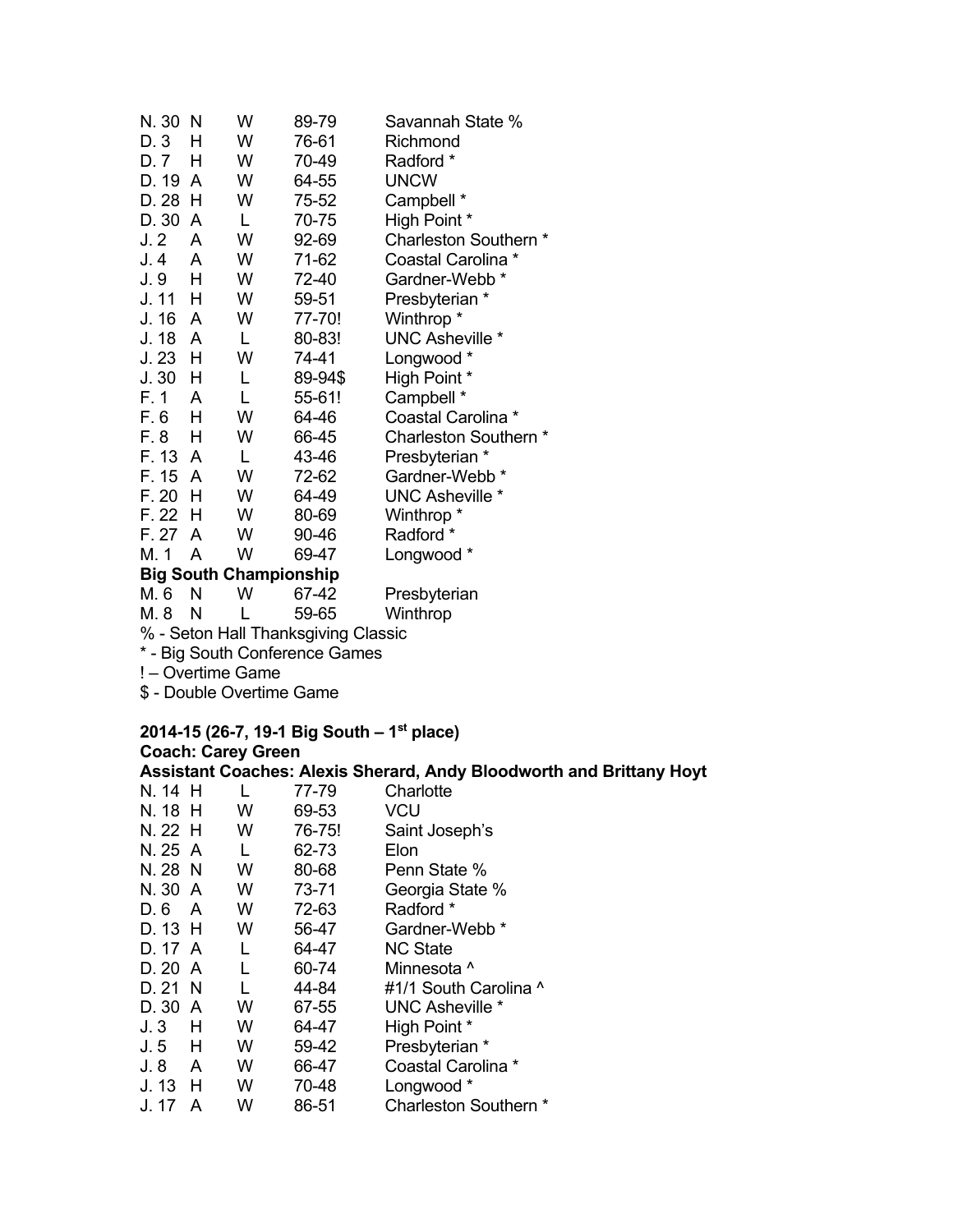| J.20                          | A                                   |   | 58-63 | Winthrop <sup>*</sup>  |  |  |  |
|-------------------------------|-------------------------------------|---|-------|------------------------|--|--|--|
| J. 24                         | H                                   | w | 64-40 | Campbell *             |  |  |  |
| J. 27                         | н                                   | W | 62-58 | <b>UNC Asheville *</b> |  |  |  |
| J.31                          | A                                   | W | 58-41 | High Point *           |  |  |  |
| F. 2                          | н                                   | W | 75-39 | Radford *              |  |  |  |
| F. 5                          | A                                   | W | 61-48 | Gardner-Webb *         |  |  |  |
| F.7 H                         |                                     | W | 78-64 | Coastal Carolina *     |  |  |  |
| F. 14                         | A                                   | W | 63-41 | Presbyterian *         |  |  |  |
| F. 17                         | A                                   | W | 65-60 | Longwood *             |  |  |  |
| F. 21                         | н                                   | W | 64-53 | Charleston Southern *  |  |  |  |
| F. 24                         | H                                   | w | 91-71 | Winthrop <sup>*</sup>  |  |  |  |
| F. 28 A                       |                                     | w | 64-57 | Campbell *             |  |  |  |
| <b>Big South Championship</b> |                                     |   |       |                        |  |  |  |
| M. 5                          | N                                   | w | 59-51 | <b>UNC Asheville</b>   |  |  |  |
| M. 7                          | N                                   | w | 71-43 | Campbell               |  |  |  |
| M. 8                          | N                                   | W | 74-64 | <b>High Point</b>      |  |  |  |
|                               | <b>NCAA Greensboro Sub-Regional</b> |   |       |                        |  |  |  |

#### M. 21 A L 65-71 #15/12 North Carolina

% - GSU Thanksgiving Tournament

^ - Subway Classic

\* - Big South Conference Games

! – Overtime Game

### **2015-16 (20-13, 15-5 Big South – 2nd place) Coach: Carey Green**

|         |    |    |           | <b>Assistant Coaches: Alexis Sherard, Andy Bloodworth and Brittany Hoyt</b> |
|---------|----|----|-----------|-----------------------------------------------------------------------------|
| N. 13 A |    | W  | 74-68     | Appalachian State                                                           |
| N. 16 H |    | W  | 72-63     | Elon                                                                        |
| N. 20 H |    | L  | 53-61     | <b>NC State</b>                                                             |
| N. 23 A |    | L  | 56-72     | James Madison                                                               |
| N. 27 N |    | L. | 65-75     | #11/14 Ohio State %                                                         |
| N. 28 N |    | L  | 72-77     | #16/15 California %                                                         |
| D. 2    | A  | L. | 57-61     | Gardner-Webb *                                                              |
| D.5     | Н  | W  | $51 - 40$ | Charleston Southern *                                                       |
| D. 12 H |    | L  | 56-92     | Seton Hall                                                                  |
| D. 17 A |    | L  | 41-79     | #13/11 Duke                                                                 |
| D. 19 H |    | W  | 69-57     | Shepherd                                                                    |
| D. 29   | A  | W  | 62-52     | Campbell *                                                                  |
| J. 2    | A  | W  | 49-43     | Radford *                                                                   |
| J. 4    | H  | W  | 71-53     | <b>UNC Asheville *</b>                                                      |
| J. 9    | A  | L  | 42-60     | Presbyterian *                                                              |
| J. 16   | H  | W  | 77-61     | Winthrop <sup>*</sup>                                                       |
| J. 19   | A  | W  | 65-63     | Coastal Carolina *                                                          |
| J. 24   | A  | W  | 72-67     | Longwood *                                                                  |
| J. 26   | H  | W  | 73-51     | Gardner-Webb <sup>*</sup>                                                   |
| J.30    | H  | W  | 56-43     | High Point *                                                                |
| F. 1    | A  | W  | 59-49     | Charleston Southern *                                                       |
| F. 7    | H  | W  | 67-53     | Radford *                                                                   |
| F. 9    | H  | W  | 67-55     | Campbell *                                                                  |
| F. 13   | A  | L  | 51-56     | <b>UNC Asheville *</b>                                                      |
| F. 20   | H, | L  | 51-58     | Coastal Carolina *                                                          |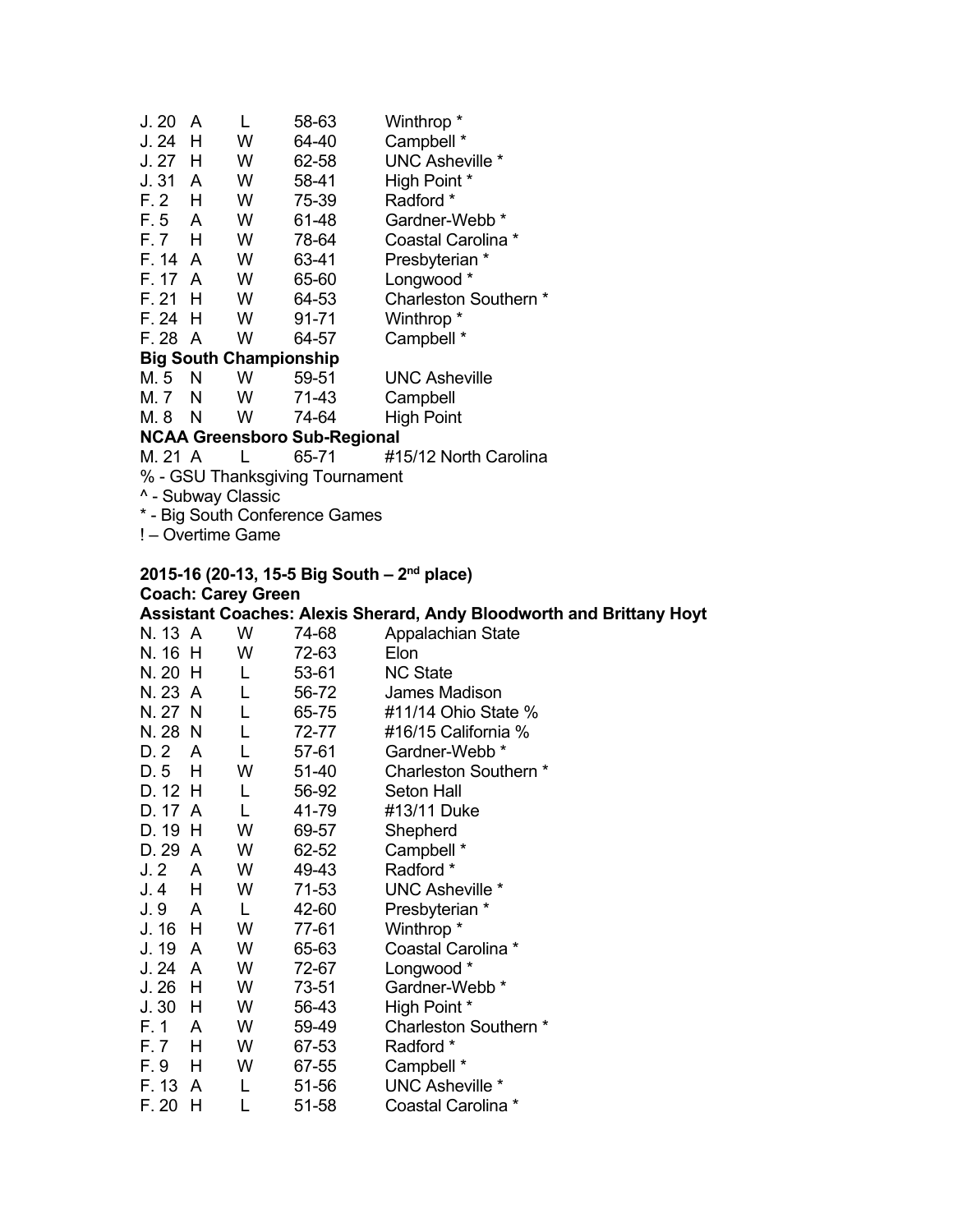| F. 23 A |                               | w | 73-68     | High Point *               |  |  |  |
|---------|-------------------------------|---|-----------|----------------------------|--|--|--|
| F. 27 H |                               | w | 67-47     | Longwood *                 |  |  |  |
| M. 1    | A                             | w | 59-42     | Winthrop <sup>*</sup>      |  |  |  |
| M.5 H   |                               |   | 49-57     | Presbyterian *             |  |  |  |
|         | <b>Big South Championship</b> |   |           |                            |  |  |  |
| M. 11 N |                               | w | 68-53     | <b>Charleston Southern</b> |  |  |  |
| M. 12 N |                               | w | $51 - 41$ | Radford                    |  |  |  |
| M. 13 A |                               |   | 62-64\$   | <b>UNC Asheville</b>       |  |  |  |
|         | <b>Postseason WNIT</b>        |   |           |                            |  |  |  |

### M. 17 A L 51-67 Villanova

% - South Point Thanksgiving Tournament

\* - Big South Conference Games

\$ – Double Overtime Game

### **2016-17 (13-17, 12-6 Big South – 4th place) Coach: Carey Green Assistant Coaches: Alexis Sherard, Andy Bloodworth and Brittany Hoyt**

| N. 11      | н              | L  | 38-98  | Duke                      |
|------------|----------------|----|--------|---------------------------|
| N. 15      | H              | L  | 48-62  | James Madison             |
| N. 17      | H              | L  | 57-66  | Appalachian State         |
| N. 25      | $\overline{A}$ | L  | 68-70  | Valparaiso                |
| D. 3       | N              | L  | 54-63  | Richmond %                |
| D. 4       | A              | L  | 66-67  | Navy %                    |
| D. 10      | н              | W  | 64-38  | <b>West Liberty</b>       |
| D. 19      | N              | L  | 41-61  | Central Arkansas &        |
| D.20       | A              | L  | 64-80  | UTSA&                     |
| D. 28      | N              | L  | 53-82  | Dayton \$                 |
| D. 29      | N              | L  | 51-62  | UMBC\$                    |
| J.3        | A              | W  | 81-72  | Charleston Southern *     |
| J. 7       | н              | W  | 81-74  | High Point *              |
| J. 10      | н              | W  | 68-60  | Presbyterian *            |
| J. 15      | A              | L  | 82-84! | Gardner-Webb <sup>*</sup> |
| J. 17      | н              | W  | 92-47  | Longwood *                |
| J.21       | A              | L  | 54-64  | <b>UNC Asheville *</b>    |
| J. 24      | A              | L  | 68-76  | Radford *                 |
| J. 28      | н              | W  | 80-51  | Winthrop <sup>*</sup>     |
| J. 31      | A              | W  | 58-52  | Campbell *                |
| F. 4       | н              | W  | 66-63  | Gardner-Webb *            |
| F. 7       | н              | W  | 49-48  | Radford *                 |
| F. 11      | A              | L  | 55-56  | Presbyterian *            |
| F. 14      | A              | L  | 69-78  | High Point *              |
| F. 17      | н              | W  | 67-56  | Charleston Southern *     |
| F. 21      | A              | W  | 71-38  | Longwood *                |
| F. 25      | A              | W  | 78-63  | Winthrop <sup>*</sup>     |
| F. 27      | H              | L  | 53-57  | <b>UNC Asheville *</b>    |
| M. 4       | н              | W  | 57-47  | Campbell *                |
| - 0.<br>B. | - - - 4 1-     | ΛL | ---    |                           |

# **Big South Championship**

Charleston Southern

% - Navy Classic

& - Rae & Craig Blair Memorial Tournament

\$ - Cavalier Classic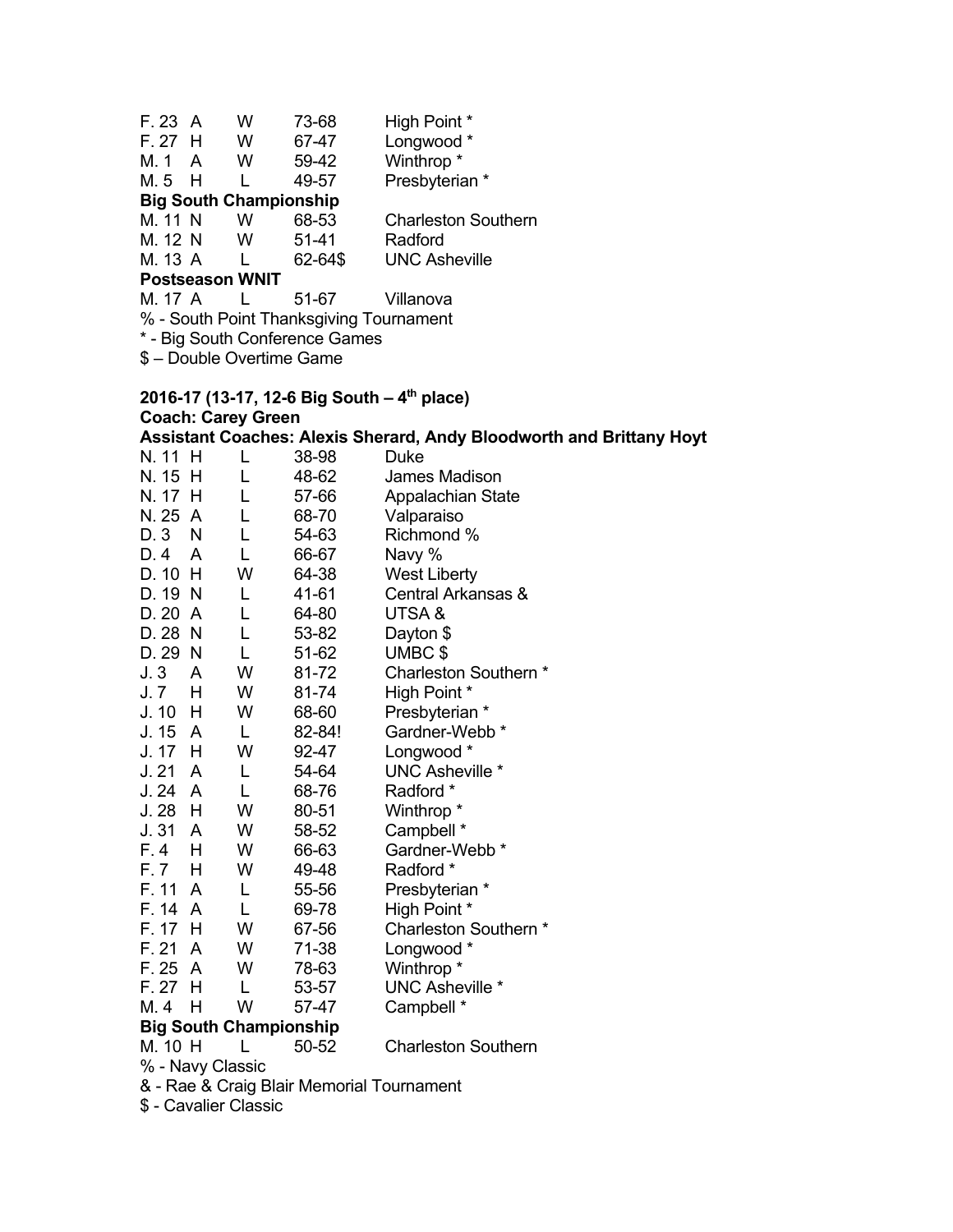\* - Big South Conference Games

! – Overtime Game

|                                          |                                               |                                | 2017-18 (24-10, 16-2 Big South - 1 <sup>st</sup> Place)                  |  |  |  |  |
|------------------------------------------|-----------------------------------------------|--------------------------------|--------------------------------------------------------------------------|--|--|--|--|
| <b>Coach: Carey Green</b>                |                                               |                                |                                                                          |  |  |  |  |
|                                          |                                               |                                | <b>Assistant Coaches: Alexis Sherard, Andy Bloodworth and Erin Batth</b> |  |  |  |  |
| N. 10 A                                  | W                                             | 63-55                          | Old Dominion %                                                           |  |  |  |  |
| N. 12 A                                  | L.                                            | 50-74                          | #24/23 Michigan %                                                        |  |  |  |  |
| N. 17 A                                  | L                                             | 68-96                          | Drake %                                                                  |  |  |  |  |
| N. 24 N                                  | L                                             | 68-75                          | Houston &                                                                |  |  |  |  |
| N. 25 A                                  | $\mathsf{L}$                                  | 61-64                          | UMass &                                                                  |  |  |  |  |
| N. 28 H                                  | W                                             | 68-38                          | Limestone                                                                |  |  |  |  |
| D. 2<br>H                                | W                                             | 61-40                          | Valparaiso                                                               |  |  |  |  |
| D. 6<br>A                                | $\mathsf{L}$                                  | 47-58                          | James Madison                                                            |  |  |  |  |
| D. 16 H                                  | W                                             | 105-43                         | Shippensburg                                                             |  |  |  |  |
| D. 19 N                                  | W                                             | 82-69                          | Denver \$                                                                |  |  |  |  |
| D. 20 N                                  | L                                             | 57-65                          | Northern Colorado \$                                                     |  |  |  |  |
| D. 29 A                                  | L                                             | 51-68                          | #14/15 Duke                                                              |  |  |  |  |
| J. 2<br>A                                | W                                             | 76-64                          | Presbyterian *                                                           |  |  |  |  |
| J. 6<br>H.                               | W                                             | 63-53                          | Charleston Southern *                                                    |  |  |  |  |
| H<br>J. 9                                | W                                             | 63-37                          | Winthrop *                                                               |  |  |  |  |
| J. 13 A                                  | W                                             | 85-60                          | Gardner-Webb *                                                           |  |  |  |  |
| J. 16 A                                  | L                                             | 41-48                          | <b>UNC Asheville *</b>                                                   |  |  |  |  |
| $J.20$ H                                 | W                                             | 60-42                          | Campbell *                                                               |  |  |  |  |
| J.23 A                                   | W                                             | 63-51                          | Longwood *                                                               |  |  |  |  |
| $J.28$ H                                 | W                                             | 61-56                          | Radford *                                                                |  |  |  |  |
| J.30 A                                   | W                                             | 65-42                          | High Point *                                                             |  |  |  |  |
| F. 3<br>H                                | W                                             | 63-55                          | Presbyterian *                                                           |  |  |  |  |
| F. 6<br>H                                | W                                             | 59-41                          | Gardner-Webb *                                                           |  |  |  |  |
| F. 10 A                                  | W                                             | 46-33                          | Campbell *                                                               |  |  |  |  |
| F. 13 A                                  | L                                             | 45-52                          | Radford *                                                                |  |  |  |  |
| F. 17 H                                  | W                                             | 53-48                          | <b>UNC Asheville *</b>                                                   |  |  |  |  |
| F. 20 A                                  | W                                             | 73-53                          | Winthrop <sup>*</sup>                                                    |  |  |  |  |
| F. 24 A                                  | W                                             | 95-57                          | Charleston Southern *                                                    |  |  |  |  |
| $F. 27$ H                                | W                                             | 73-36                          | Longwood *                                                               |  |  |  |  |
| M. 3<br>H                                | W                                             | 57-49                          | High Point *                                                             |  |  |  |  |
| <b>Big South Championship</b>            |                                               |                                |                                                                          |  |  |  |  |
| M.9 H                                    | W                                             | 80-53                          | <b>Charleston Southern</b>                                               |  |  |  |  |
| M. 10 H                                  | W                                             | 78-54                          | High Point                                                               |  |  |  |  |
|                                          | M. 11 H<br><b>UNC Asheville</b><br>W<br>60-42 |                                |                                                                          |  |  |  |  |
|                                          | <b>NCAA Lexington Sub-Regional</b>            |                                |                                                                          |  |  |  |  |
| M. 16 A                                  |                                               | 60-100                         | #12/13 Tennessee                                                         |  |  |  |  |
| % - Preseason WNIT                       |                                               |                                |                                                                          |  |  |  |  |
| \$ - Roo Holiday Classic                 |                                               | & - UMass Thanksgiving Classic |                                                                          |  |  |  |  |
|                                          |                                               | * - Big South Conference Games |                                                                          |  |  |  |  |
|                                          |                                               |                                |                                                                          |  |  |  |  |
| 2018-19 (16-16, 10-6 ASUN - T-3rd Place) |                                               |                                |                                                                          |  |  |  |  |

# **Coach: Carey Green**

**Assistant Coaches: Alexis Sherard, Andy Bloodworth and Monica Wright**  N. 9 A L 76-81 Bethune-Cookman !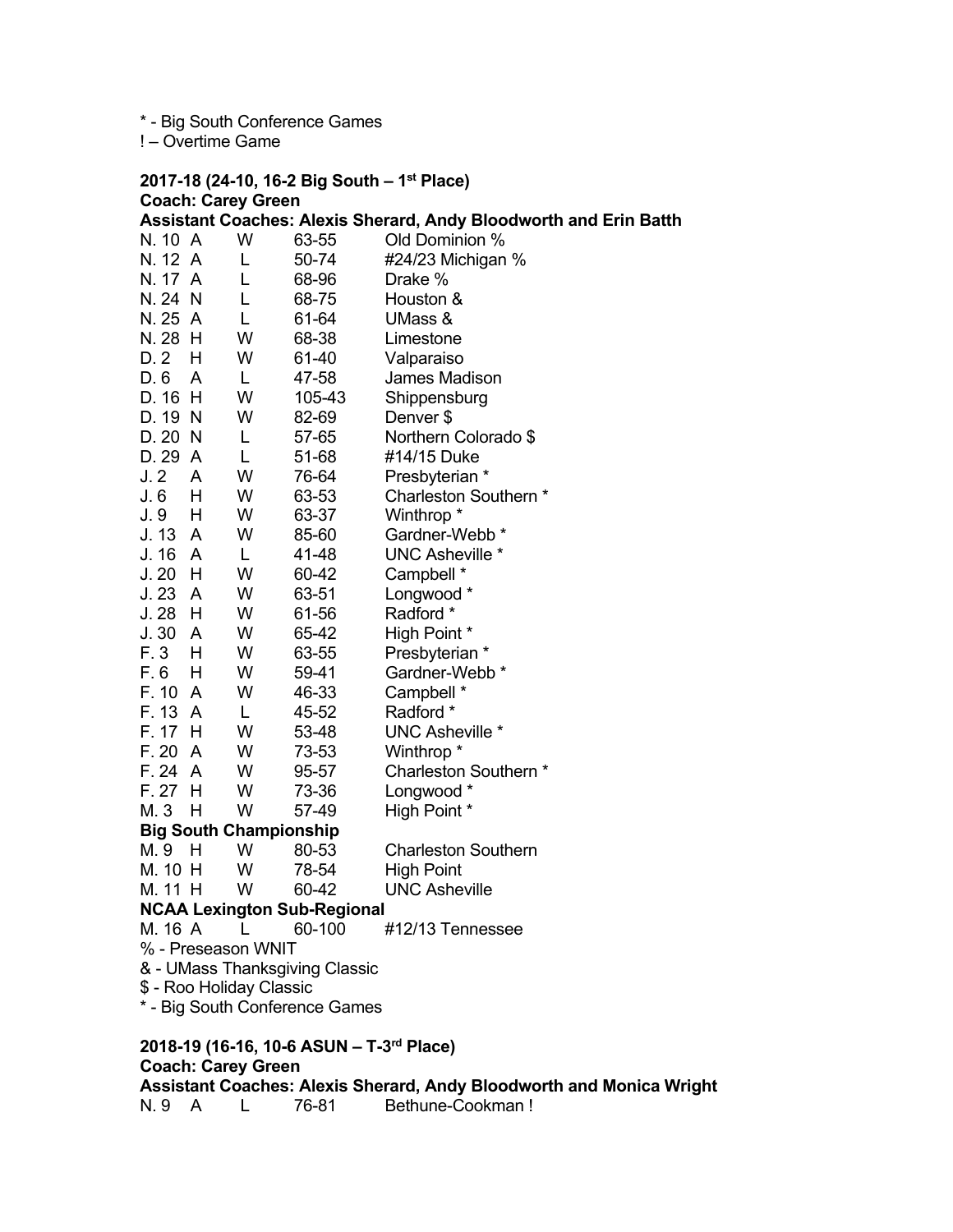| N. 13 | н              | L                        | 61-72 | Virginia Tech        |
|-------|----------------|--------------------------|-------|----------------------|
| N. 17 | н              | W                        | 82-53 | Saint Francis (Pa.)  |
| N. 21 | A              | L                        | 60-75 | Chattanooga          |
| N. 24 | N              | L                        | 61-63 | Charlotte &          |
| N. 25 | N              | L                        | 53-66 | Norfolk State &      |
| N. 29 | н              | L                        | 53-74 | <b>James Madison</b> |
| D. 4  | A              | W                        | 89-86 | <b>ETSU</b>          |
| D. 13 | A              | L                        | 63-66 | East Carolina        |
| D. 16 | $\overline{A}$ | L                        | 45-48 | <b>UNCG</b>          |
| D. 21 | N              | L                        | 45-53 | UCF\$                |
| D. 22 | N              | W                        | 55-51 | Duquesne \$          |
| J.2   | н              | W                        | 61-42 | <b>West Chester</b>  |
| J. 5  | A              | L                        | 50-68 | FGCU <sup>*</sup>    |
| J.8   | A              | L                        | 52-69 | Stetson <sup>*</sup> |
| J. 12 | н              | L                        | 52-64 | Jacksonville *       |
| J. 15 | A              | W                        | 67-61 | Kennesaw State *     |
| J. 19 | Н              | W                        | 69-53 | North Florida *      |
| J.26  | A              | W                        | 85-75 | Jacksonville *!      |
| J. 29 | A              | W                        | 77-60 | Lipscomb*            |
| F.2   | Н              | W                        | 58-47 | NJIT *               |
| F.5   | н              | L                        | 56-68 | Stetson <sup>*</sup> |
| F. 9  | н              | L                        | 64-65 | FGCU*                |
| F. 12 | н              | W                        | 74-60 | Lipscomb*            |
| F. 16 | A              | W                        | 61-57 | North Alabama *      |
| F. 23 | A              | L                        | 54-66 | North Florida *      |
| F. 26 | H              | W                        | 68-55 | Kennesaw State *     |
| M. 2  | A              | W                        | 58-39 | NJIT*                |
| M. 5  | н              | W                        | 61-48 | North Alabama *      |
|       |                | <b>ASUN Championship</b> |       |                      |
| M. 8  | н              | W                        | 65-53 | Jacksonville         |

# M. 13 H W 65-51 North Florida

M. 17 A L 49-72 FGCU & - Christmas City Classic

\$ - St. Pete Shootout

\* - ASUN Conference Games

! – Overtime Games

### **2019-20 (20-11, 11-5 ASUN – T-2nd Place) Coach: Carey Green**

# **Assistant Coaches: Alexis Sherard, Andy Bloodworth and Katie Mattera**

| N.5 A   | W | 67-48 | <b>Norfolk State</b> |
|---------|---|-------|----------------------|
| N.8 H   | L | 62-63 | <b>ETSU</b>          |
| N. 11 H |   | 54-71 | Chattanooga          |
| N. 15 A | L | 69-73 | Virginia Tech        |
| N. 21 H | L | 53-58 | <b>UNCG</b>          |
| N. 24 A | L | 53-76 | James Madison        |
| N. 29 N | w | 65-63 | Miami (Ohio) &       |
| N. 30 N | L | 55-68 | #7/5 Oregon State &  |
| $D.3$ H | W | 81-66 | East Carolina        |
| D. 14 A | w | 83-59 | Hampton              |
| D. 18 A | W | 71-52 | Saint Francis (Pa.)  |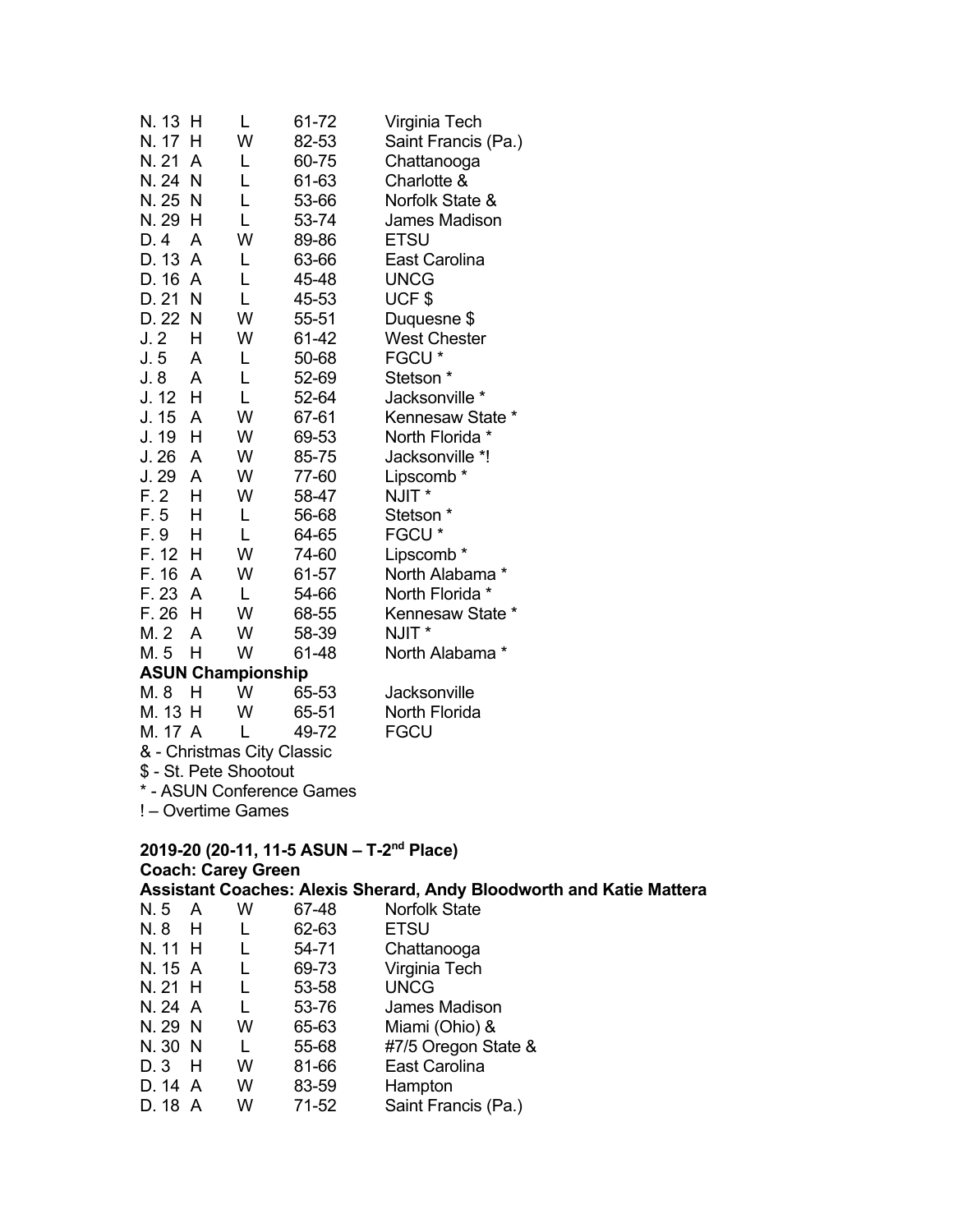| D. 20                                               | N | W | 75-63 | Bradley \$            |  |  |
|-----------------------------------------------------|---|---|-------|-----------------------|--|--|
| D. 21                                               | A | W | 68-44 | Kansas City \$        |  |  |
| J.4                                                 | A | W | 67-53 | NJIT <sup>*</sup>     |  |  |
| J. 6                                                | A | L | 57-64 | #25 FGCU *            |  |  |
| J. 11                                               | н | W | 85-76 | Jacksonville *        |  |  |
| J. 13                                               | н | L | 71-76 | North Alabama *!      |  |  |
| J. 18                                               | н | W | 64-60 | Lipscomb *!           |  |  |
| J.25                                                | A | W | 57-48 | Stetson <sup>*</sup>  |  |  |
| J. 27                                               | A | L | 50-65 | North Florida *       |  |  |
| F. 1                                                | н | L | 65-74 | #24 FGCU *            |  |  |
| F. 3                                                | н | W | 76-66 | Kennesaw State *      |  |  |
| F. 8                                                | A | L | 75-86 | North Alabama*        |  |  |
| F. 10                                               | A | W | 65-59 | Jacksonville *        |  |  |
| F. 15                                               | н | W | 66-48 | NJIT *                |  |  |
| F. 22                                               | Н | W | 73-53 | Stetson *             |  |  |
| F. 24                                               | н | W | 76-54 | North Florida *       |  |  |
| F. 29                                               | A | W | 79-70 | Lipscomb *            |  |  |
| M. 2                                                | A | w | 76-70 | Kennesaw State *      |  |  |
| <b>ASUN Championship</b>                            |   |   |       |                       |  |  |
| M. 7                                                | н | W | 91-86 | <b>Kennesaw State</b> |  |  |
| M. 11 A                                             |   | w | 90-87 | North Alabama!        |  |  |
| & - Miami Thanksgiving Classic (Coral Gables, Fla.) |   |   |       |                       |  |  |

\$ - Roo Holiday Classic

\* - ASUN Conference Games

! – Overtime Games

*Note: The 2020 ASUN Championship title game and all postseason tournaments (NCAA, WNIT and WBI) were cancelled due to health concerns related to the COVID-19 virus. Liberty and FGCU were named co-champions of the 2020 ASUN Championship.* 

#### **2020-21 (19-8, 12-4 ASUN – 2nd Place) Coach: Carey Green Assistant Coaches: Alexis Sherard, Andy Bloodworth and Katie Mattera**

| N. 25 A        |   | L | 72-76 | Ohio                 |
|----------------|---|---|-------|----------------------|
| N. 28          | A | L | 66-81 | Virginia Tech        |
| D. 1           | н | w | 76-53 | <b>Norfolk State</b> |
| D. 6           | A | L | 67-72 | Memphis              |
| D. 9           | н | W | 67-45 | Hampton              |
| D. 13          | н | w | 85-60 | Carson-Newman        |
| D. 16          | A | w | 76-66 | High Point           |
| J <sub>2</sub> | н | W | 88-59 | Lipscomb *           |
| J.3            | н | W | 76-66 | Lipscomb *!          |
| J. 9           | A | w | 76-59 | Kennesaw State *     |
| J. 10          | A | w | 60-50 | Kennesaw State *     |
| J. 16          | н | W | 86-63 | North Alabama *      |
| J. 17          | н | w | 77-60 | North Alabama *      |
| J.30           | н | W | 78-46 | Jacksonville *       |
| J.31           | н | w | 78-52 | Jacksonville *       |
| F. 6           | A | L | 80-85 | North Florida *      |
| F. 7           | А |   | 67-68 | North Florida *      |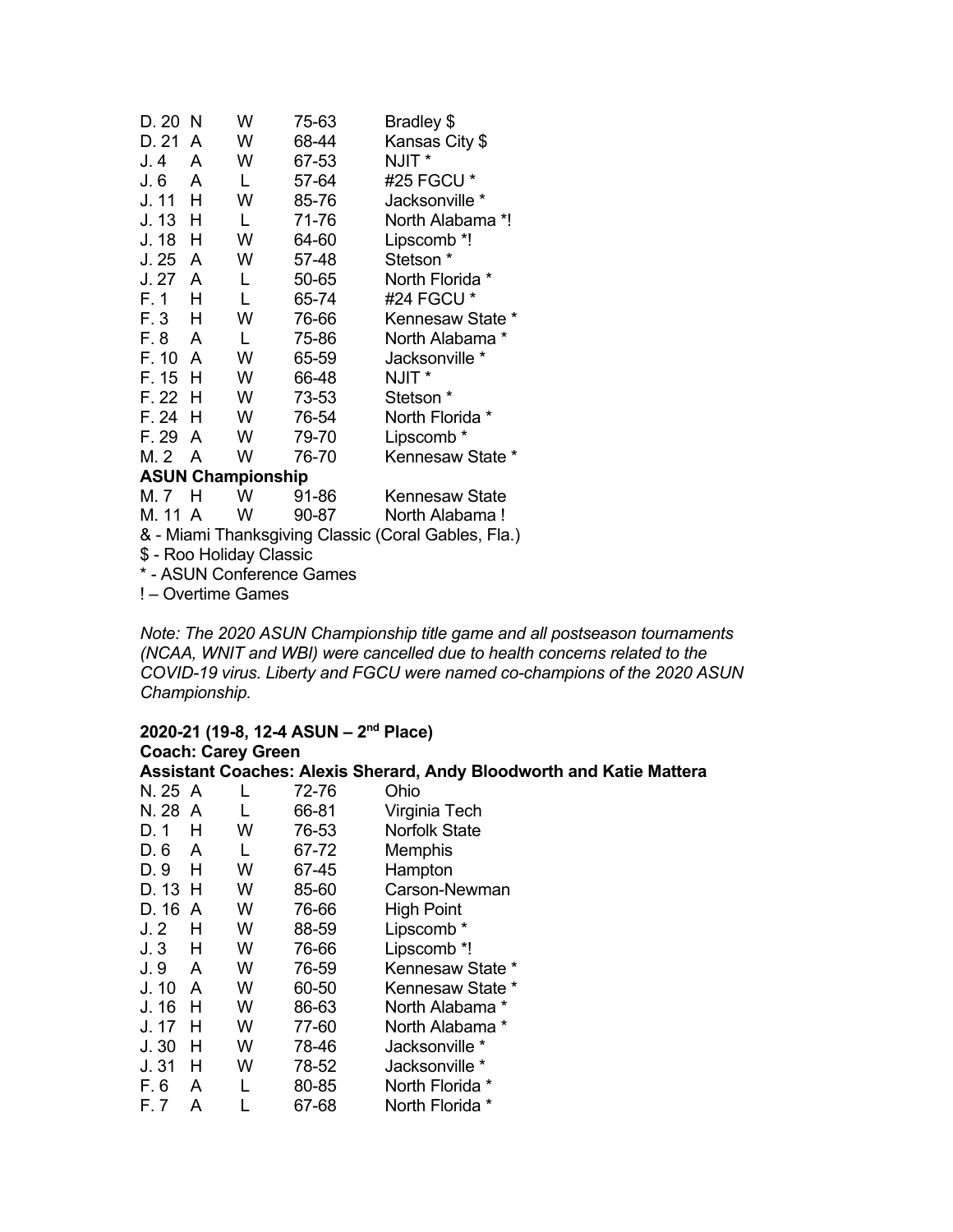| F. 13 A                   |   | W | 76-62 | Bellarmine *         |  |  |
|---------------------------|---|---|-------|----------------------|--|--|
| F. 14                     | A | w | 79-73 | Bellarmine *         |  |  |
| F. 21                     | н | w | 73-65 | Shepherd             |  |  |
| F. 27                     | H | w | 62-58 | Stetson <sup>*</sup> |  |  |
| F. 28                     | H | w | 66-55 | Stetson *            |  |  |
| M. 5                      | A | L | 60-80 | #24 FGCU *           |  |  |
| M. 6                      | A |   | 50-65 | #24 FGCU *           |  |  |
| <b>ASUN Championship</b>  |   |   |       |                      |  |  |
| M. 11 N                   |   | w | 88-59 | Bellarmine           |  |  |
| M. 12 N                   |   | w | 65-52 | North Florida        |  |  |
| M. 14 N                   |   |   | 62-84 | #24/21 FGCU          |  |  |
| * - ASUN Conference Games |   |   |       |                      |  |  |

! – Overtime Games

### **2021-22 (28-5, 14-2 ASUN – 2nd Place in East Division) Coach: Carey Green**

#### **Assistant Coaches: Alexis Sherard, Andy Bloodworth and Katie Mattera**

| N. 9                     | н | W | 89-40 | <b>Belmont Abbey</b>      |
|--------------------------|---|---|-------|---------------------------|
| N. 13                    | н | W | 66-63 | Ohio                      |
| N. 18                    | н | W | 66-61 | James Madison!            |
| N. 23                    | H | L | 51-53 | Memphis                   |
| N. 27                    | A | W | 63-42 | Navy %                    |
| N. 28                    | N | W | 76-72 | Bowling Green %           |
| D. 1                     | Α | W | 68-48 | Hampton                   |
| D. 4                     | н | W | 70-47 | <b>High Point</b>         |
| D. 7                     | н | W | 59-40 | Virginia Tech             |
| D. 14                    | Н | W | 76-30 | <b>Bluefield State</b>    |
| D. 17                    | N | W | 76-61 | Grand Canyon \$           |
| D. 18                    | A | W | 54-32 | UTRGV \$                  |
| D.30                     | н | W | 75-39 | Lee                       |
| J. 5                     | A | W | 65-49 | Stetson <sup>*</sup>      |
| J. 8                     | Н | W | 68-58 | Kennesaw State *          |
| J. 12                    | H | W | 61-50 | North Florida *           |
| J. 15                    | A | L | 69-73 | #23 FGCU *                |
| J. 19                    | н | W | 49-48 | Jacksonville *            |
| J. 22                    | A | W | 79-51 | Central Arkansas *        |
| J.27                     | Н | W | 75-63 | North Alabama *           |
| J. 29                    | H | W | 62-57 | Jacksonville State *      |
| F. 3                     | A | W | 77-52 | Bellarmine *              |
| F. 5                     | A | W | 69-55 | Eastern Kentucky *        |
| F. 9                     | н | W | 64-51 | Lipscomb*                 |
| F. 12                    | A | W | 61-45 | Jacksonville *            |
| F. 17 A                  |   | W | 56-38 | North Florida *           |
| F. 19                    | н | W | 65-53 | Stetson <sup>*</sup>      |
| F. 24                    | Н | L | 61-69 | #24/23 FGCU *             |
| F. 26                    | A | W | 63-57 | Kennesaw State *          |
| <b>ASUN Championship</b> |   |   |       |                           |
| M. 6                     | н | W | 77-57 | Eastern Kentucky          |
| M. 9                     | A |   | 57-59 | <b>Jacksonville State</b> |
| <b>Postseason WNIT</b>   |   |   |       |                           |
| M. 16 H                  |   | W | 50-44 | Campbell                  |